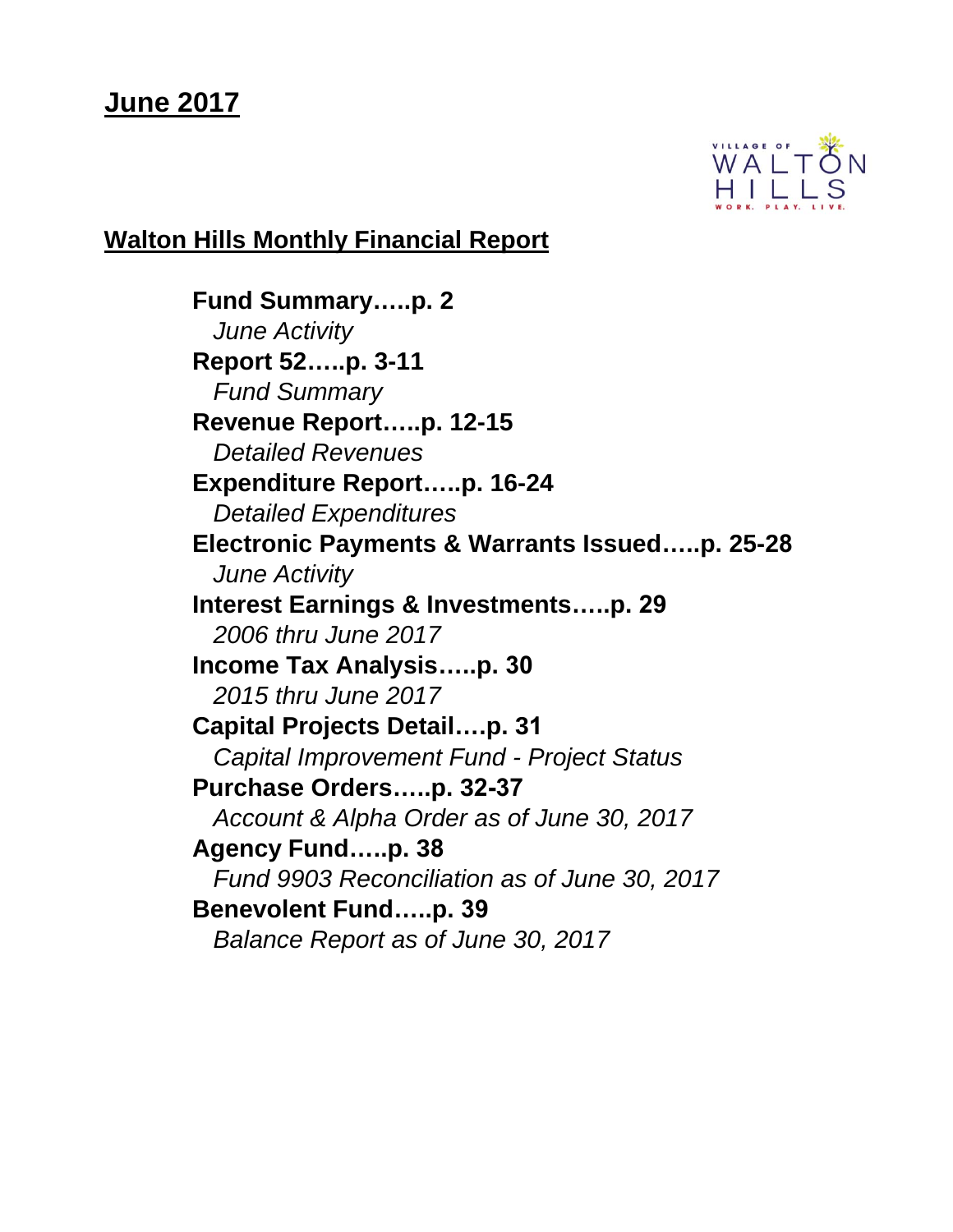# Fund Summary June 2017 **Fund Summary June 2017**

| Fund#                | <b>Fund Name</b>                 | <b>Beginning Balance</b> | Adjustments | <b>Year to Date Revenue</b> | <b>Balance &amp; Revenue</b><br><b>Total Beginning</b> |              | YTD Expenditures Cash Fund Balance   Purchase Orders |            | Unencumbered<br><b>Fund Balance</b> |
|----------------------|----------------------------------|--------------------------|-------------|-----------------------------|--------------------------------------------------------|--------------|------------------------------------------------------|------------|-------------------------------------|
| 1000                 | General                          | 1,224,404.90             |             | 2,430,805.26                | 3,655,210.16                                           | 2,312,100.58 | 1,343,109.58                                         | 808,356.71 | 534,752.87                          |
| 2011                 | Street Construction Fund         | 100,087.01               |             | 87,243.24                   | 187,330.25                                             | 438, 155.75  | (250, 825.50)                                        | 57,775.78  | (308, 601, 28)                      |
| 2021                 | State Highway Fund               | 20,420.32                |             | 7,064.98                    | 27,485.30                                              |              | 27,485.30                                            |            | 27,485.30                           |
| 2091                 | Law Enforcement Trust Fund       | 2,741.05                 |             | 13,305.25                   | 16,046.30                                              | 2,304.18     | 13,742.12                                            | 801.00     | 12,941.12                           |
| 2101                 | Motor Vehicle License Tax Fund   | 194.331.43               |             | 11,133.00                   | 205,464.43                                             |              | 205,464.43                                           |            | 205,464.43                          |
| 2131                 | Police Pension Fund              | 19,646.94                |             | 21,760.03                   | 41,406.97                                              | 102,991.95   | (61,584.98)                                          |            | (61,584.98)                         |
| 2901                 | Water Meter & Repair Fund        | 1,569.83                 |             | ı                           | 1,569.83                                               | 10,371.88    | (8,802.05)                                           |            | (8,802.05)                          |
| 2903                 | Mayor's Court Computer Fund      | 21,882.68                |             | 2,905.00                    | 24,787.68                                              | 1,987.00     | 22,800.68                                            |            | 22,800.68                           |
| 3101                 | Special Bond Retirement Fund     | 15,555.48                |             | ï                           | 15,555.48                                              |              | 15,555.48                                            |            | 15,555.48                           |
| 4101                 | <b>Bond Construction</b>         |                          |             |                             |                                                        |              |                                                      |            |                                     |
| 4201                 | <b>Issue II Capital Projects</b> |                          |             |                             |                                                        |              |                                                      |            |                                     |
| 4901                 | Capital Improvement Fund         | 167,353.96               |             | 38,002.16                   | 205,356.12                                             | 427.694.48   | (222, 338, 36)                                       | 100,683.22 | (323,021,58)                        |
| 4902                 | Veteran's Memorial               | 5,772.51                 |             | 241.58                      | 6,014.09                                               |              | 6,014.09                                             |            | 6,014.09                            |
| 9101                 | Unclaimed Monies                 | 50.00                    |             |                             | 50.00                                                  |              | 50.00                                                |            | 50.00                               |
| 9901                 | <b>Building Bonds</b>            | 126,071.23               |             |                             | 126,071.23                                             | 2,050.00     | 124,021.23                                           |            | 124,021.23                          |
| 9902                 | Mayor's Court                    | 28,686.94                |             | 160,446.00                  | 189, 132.94                                            | 151.046.66   | 38,086.28                                            |            | 38,086.28                           |
| 9903                 | Second Party Service             | 7,262.18                 |             | 24,348.00                   | 31,610.18                                              | 9.153.12     | 22,457.06                                            |            | 22,457.06                           |
| 9904                 | OCED                             | 179,413.27               |             | 369,865.80                  | 549,279.07                                             | 352,742.00   | 196,537.07                                           |            | 196,537.07                          |
| <b>Report Totals</b> |                                  | 2.115.249.73             | <b>80.0</b> | 3,167,120.30                | 5.282.370.03                                           | 3.810.597.60 | 1.471.772.43                                         | 967,616.71 | 504.155.72                          |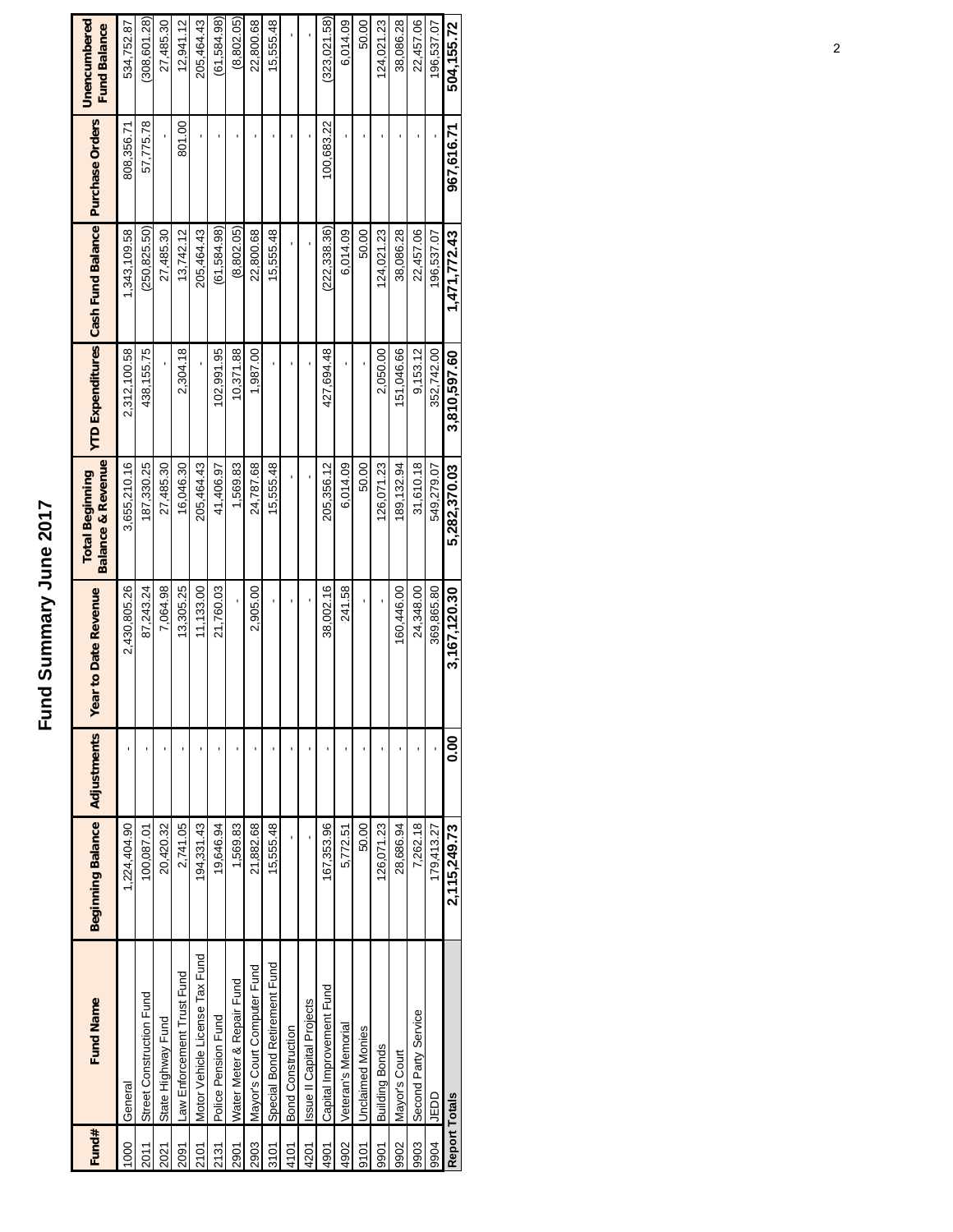|                                   |                                                          | 2015<br>Actual       | 2016<br>Actual       | 2017<br>Budget        | 2017<br>Actual     |
|-----------------------------------|----------------------------------------------------------|----------------------|----------------------|-----------------------|--------------------|
|                                   | <b>GENERAL FUND #1000</b>                                |                      |                      |                       |                    |
| Balance - January 1st             |                                                          | 2,404,794.19         | 1,943,854.82         | 1,224,404.90          | 1,224,404.90       |
| <b>Revenues</b>                   |                                                          |                      |                      |                       |                    |
| <b>Municipal Income Tax</b>       |                                                          | 4,317,844.61         | 3,956,125.37         | 4,052,500.00          | 1,921,869.27       |
|                                   | Income Tax                                               | 4,316,981.38         | 3,950,550.93         | 4,050,000.00          | 1,921,775.48       |
|                                   | Public Utility - Net Profit Tax                          | 863.23               | 5,574.44             | 2,500.00              | 93.79              |
| <b>Other Local Taxes</b>          |                                                          | 9,821.67             | 9,930.60             | 8,500.00              | 1,761.74           |
|                                   | Admissions                                               | 9,821.67             | 9,505.60             | 8,500.00              | 871.67             |
|                                   | <b>Special Assessments</b>                               | 0.00                 | 425.00               | 0.00                  | 890.07             |
| Licenses & Permits & Inspections  |                                                          | 55,717.42            | 52,020.86            | 43,350.00             | 20,137.91          |
|                                   | <b>Building Permits</b>                                  | 28,564.92            | 14,448.66            | 17,350.00             | 7,147.91           |
|                                   | Tap Fees                                                 | 0.00                 | 0.00                 | 0.00                  | 0.00               |
|                                   | Zoning                                                   | 6,027.50             | 17,832.20            | 10,000.00             | 3,240.00           |
|                                   | <b>Street Opening</b>                                    | 0.00                 | 200.00               | 0.00                  | 400.00             |
|                                   | Other                                                    | 21,125.00            | 19,540.00            | 16,000.00             | 9,350.00           |
| Intergovernmental                 |                                                          | 80,098.30            | 66,444.63            | 62,000.00             | 32,223.56          |
|                                   | Grants                                                   | 14,705.66            | 13,825.79            | 11,000.00             | 5,539.89           |
|                                   | Shared Taxes and Permits (Track)                         | 25,949.50            | 22,196.58            | 20,000.00             | 13,569.50          |
|                                   | Local Gov't Fund - State of Ohio                         | 34,433.19            | 25,728.71            | 30,000.00             | 11,394.27          |
|                                   | Local Gov't Fund - County                                | 0.00                 | 0.00                 | 0.00                  | 0.00               |
|                                   | Cigarette Tax - Ohio                                     | 74.25                | 74.25                | 0.00                  | 0.00               |
|                                   | Liquor & Beer Permits - Ohio<br>Estate (Inheritance) Tax | 4,935.70<br>0.00     | 4,619.30<br>0.00     | 1,000.00<br>0.00      | 1,719.90<br>0.00   |
|                                   | Other                                                    | 0.00                 | 0.00                 | 0.00                  | 0.00               |
|                                   |                                                          |                      |                      |                       |                    |
| <b>Charges for Services</b>       |                                                          | 238,572.27           | 276,803.98           | 301,020.00            | 160,426.20         |
|                                   | Concessions<br><b>Recreation Entry Fees</b>              | 1,972.75<br>4,234.84 | 3,631.75<br>6,853.39 | 3,500.00<br>25,500.00 | 651.75<br>3,669.60 |
|                                   | <b>Cultural &amp; Recreation</b>                         | 17,383.50            | 15,967.00            | 15,500.00             | 15,820.00          |
|                                   | Comm. Room                                               | 2,350.00             | 3,000.00             | 3,000.00              | 3,075.00           |
|                                   | Antenna Lease                                            | 0.00                 | 0.00                 | 0.00                  | 0.00               |
|                                   | Cable TV                                                 | 34,239.81            | 35,238.93            | 35,000.00             | 15,595.23          |
|                                   | Fire                                                     | 834.00               | 0.00                 | 0.00                  | 200.00             |
|                                   | Other                                                    | 177,557.37           | 212,112.91           | 218,520.00            | 121,414.62         |
| <b>Interest</b>                   |                                                          | 0.00                 | 2,679.48             | 0.00                  | 1,846.80           |
|                                   | <b>Interest Earnings</b>                                 | 0.00                 | 2,679.48             | 0.00                  | 1,846.80           |
| <b>Municipal Court</b>            |                                                          | 203,740.13           | 209,380.11           | 215,000.00            | 101,152.53         |
|                                   | <b>Court Fines</b>                                       | 130,320.01           | 137,002.55           | 145,000.00            | 61,148.38          |
|                                   | Court Costs                                              | 70,040.49            | 66,883.71            | 65,000.00             | 34,504.15          |
|                                   | Forfeiture                                               | 3,379.63             | 5,493.85             | 5,000.00              | 5,500.00           |
|                                   | <b>Witness Fees</b>                                      | 0.00                 | 0.00                 | 0.00                  | 0.00               |
| <b>All Other Revenue</b>          |                                                          | 16,462.18            | 432,018.41           | 410,250.00            | 191,387.25         |
|                                   | Special Assessments - Direct                             | 0.00                 | 0.00                 | 0.00                  | 0.00               |
|                                   | <b>Unclaimed Property</b>                                | 0.00                 | 0.00                 | 0.00                  | 0.00               |
|                                   | Prisoner Housing (County)                                | 1,265.00             | 0.00                 | 0.00                  | 0.00               |
|                                   | Donations and Contributions                              | 2,315.00             | 3,267.00             | 2,350.00              | 14.00              |
|                                   | Garage Sale                                              | 650.00               | 854.00               | 800.00                | 631.00             |
|                                   | <b>Asset Sales</b>                                       | 0.00                 | 0.00                 | 0.00                  | 0.00               |
|                                   | Other                                                    | 12,232.18            | 427,897.41           | 407,100.00            | 190,742.25         |
| <b>Operating Transfers - In</b>   |                                                          | 0.00                 | 0.00                 | 0.00                  | 0.00               |
|                                   | Transfer In (Political Subdivision Fund<br>Advances In   | 0.00<br>0.00         | 0.00<br>0.00         | 0.00<br>0.00          | 0.00<br>0.00       |
|                                   |                                                          |                      |                      |                       |                    |
| <b>Non Revenue</b>                |                                                          | 0.00                 | 0.00                 | 0.00                  | 0.00               |
|                                   | Miscellaneous Revenue                                    | 0.00                 | 0.00                 | 0.00                  | 0.00               |
|                                   | RITA Refund<br>Other - Adjustment                        | 0.00<br>0.00         | 0.00<br>0.00         | 0.00<br>0.00          | 0.00<br>0.00       |
| <b>Total Receipts</b>             |                                                          | 4,922,256.58         | 5,005,403.44         | 5,092,620.00          | 2,430,805.26       |
| <b>Total Receipts and Balance</b> |                                                          | 7,327,050.77         | 6,949,258.26         | 6,317,024.90          | 3,655,210.16       |
|                                   |                                                          |                      |                      |                       |                    |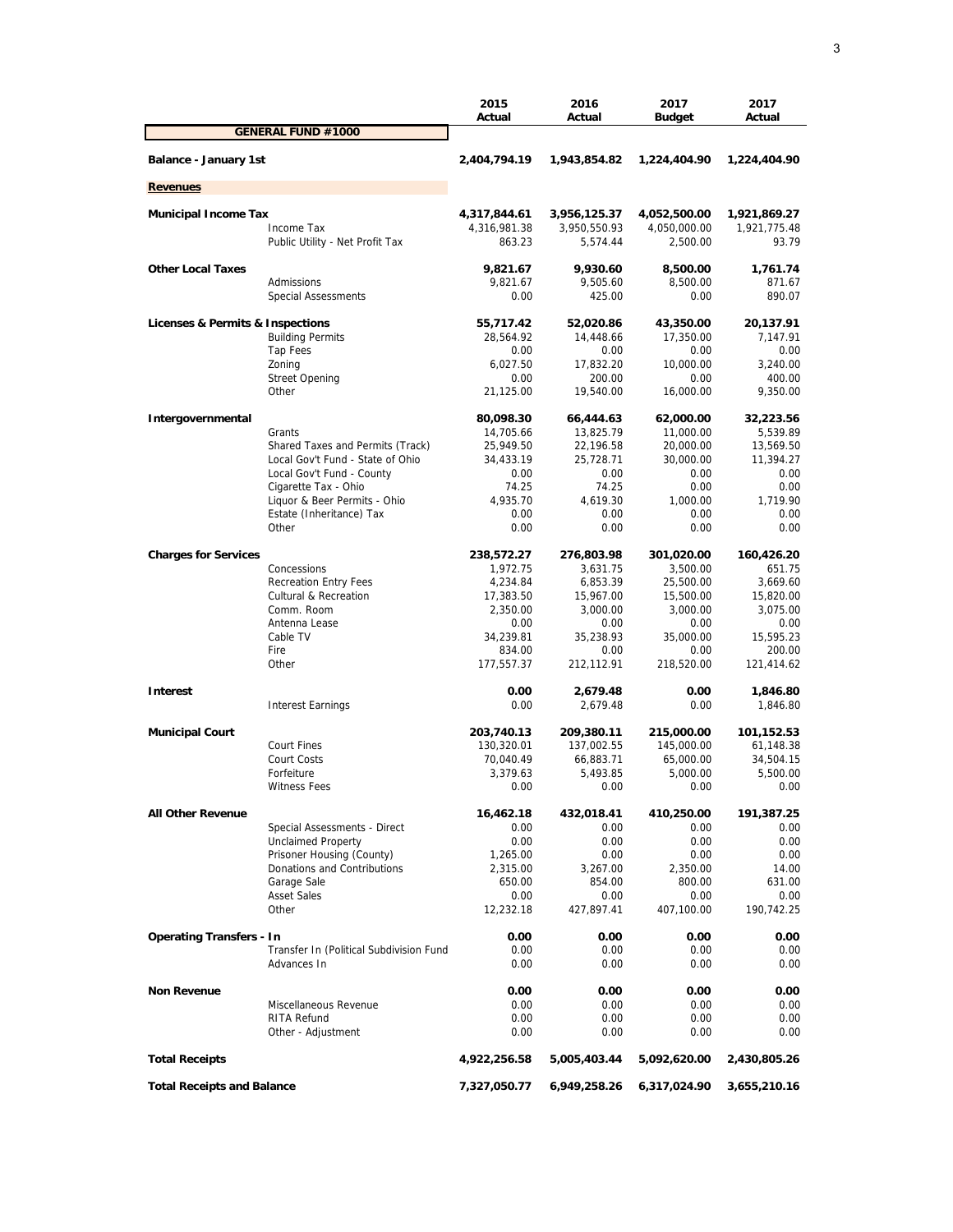|                                        |                                                                | 2015<br>Actual         | 2016<br>Actual          | 2017<br><b>Budget</b>  | 2017<br>Actual      |
|----------------------------------------|----------------------------------------------------------------|------------------------|-------------------------|------------------------|---------------------|
| <b>GENERAL FUND (continued)</b>        |                                                                |                        |                         |                        |                     |
| <b>Expenditures</b>                    |                                                                |                        |                         |                        |                     |
| <b>Police</b>                          |                                                                | 2,073,573.01           | 2,121,147.11            | 1,986,512.36           | 1,084,451.92        |
|                                        | Personal Services & Benefits                                   | 1,863,545.78           | 1,920,254.25            | 1,798,412.36           | 961,904.54          |
|                                        | Other Operations & Maintenance<br>Capital Outlay               | 210,027.23<br>0.00     | 200,892.86<br>0.00      | 188,100.00<br>0.00     | 122,547.38<br>0.00  |
| Fire                                   |                                                                | 525,402.00             | 535,910.04              | 546,418.08             | 273,314.12          |
|                                        | Other Operations & Maintenance                                 | 525,402.00             | 535,910.04              | 546,418.08             | 273,314.12          |
| Health                                 |                                                                | 8,941.52               | 8,941.52                | 9,000.00               | 4,698.86            |
|                                        | Personal Services & Benefits<br>Other Operations & Maintenance | 0.00<br>8,941.52       | 0.00<br>8,941.52        | 0.00<br>9.000.00       | 0.00<br>4,698.86    |
| <b>Recreation &amp; Community Life</b> |                                                                | 206,525.71             | 224,587.12              | 242,249.50             | 77,637.15           |
|                                        | Personal Services & Benefits                                   | 109,756.67             | 120,212.98              | 131,599.50             | 51,285.42           |
|                                        | Other Operations & Maintenance<br>Capital Outlay               | 96,769.04              | 104,374.14              | 110,650.00             | 26,351.73           |
| <b>Housing and Building</b>            |                                                                | 89,273.35              | 58,309.16               | 58,736.75              | 25,001.52           |
|                                        | Personal Services & Benefits                                   | 32,079.67              | 25,875.00               | 26,136.75              | 13,174.37           |
|                                        | Other Operations & Maintenance                                 | 57,193.68              | 32,434.16               | 32,600.00              | 11,827.15           |
| Engineering                            |                                                                | 22,212.10              | 21,468.05               | 23,855.25              | 11,596.22           |
|                                        | Personal Services & Benefits<br>Other Operations & Maintenance | 22,212.10<br>0.00      | 21,468.05<br>0.00       | 23,855.25<br>0.00      | 11,596.22<br>0.00   |
| <b>Basic Utility</b>                   |                                                                | 294,523.58             | 282,539.08              | 265,500.00             | 151,223.11          |
|                                        | Electricity                                                    | 72,375.33              | 80.469.27               | 70,000.00              | 36,390.43           |
|                                        | Natural Gas                                                    | 24,695.09              | 20,990.95               | 25,000.00              | 16,821.31           |
|                                        | Water & Sewage                                                 | 6,126.78               | 1,520.18                | 4,000.00               | 1,753.94            |
|                                        | Sewer Fees - Residential                                       | 690.00                 | 690.00                  | 0.00                   | 0.00                |
|                                        | Refuse                                                         | 150,323.02             | 141,548.17              | 135,000.00             | 72,525.75           |
|                                        | Telephone & Communications                                     | 40,313.36              | 37,320.51               | 31,500.00              | 23,731.68           |
| Service                                |                                                                | 224,913.57             | 246,346.94              | 256,247.56             | 153,935.36          |
|                                        | Personal Services & Benefits                                   | 130,593.22             | 140,180.50              | 149,049.34             | 54,659.44           |
|                                        | Other Operations & Maintenance                                 | 94,320.35              | 106,166.44              | 107,200.00             | 99,275.92           |
| Mayor                                  |                                                                | 101,060.05             | 99,170.21               | 94,403.93              | 44,480.94           |
|                                        | Personal Services & Benefits                                   | 94,567.67              | 94,949.84               | 88,403.93              | 43,419.95           |
|                                        | Other Operations & Maintenance                                 | 6,492.38               | 4,220.37                | 6,000.00               | 1,060.99            |
| Council                                |                                                                | 75,452.72              | 77,052.92               | 76,499.41              | 38,334.57           |
|                                        | Personal Services & Benefits<br>Other Operations & Maintenance | 75,452.72<br>0.00      | 77,052.92<br>0.00       | 76,499.41<br>0.00      | 38,334.57<br>0.00   |
| <b>Municipal Court</b>                 |                                                                | 87,142.41              | 123,432.90              | 132,069.76             | 64,261.86           |
|                                        | Personal Services & Benefits                                   | 81,279.95              | 120,545.44              | 129,069.76             | 61,795.99           |
|                                        | Other Operations & Maintenance                                 | 5,862.46               | 2,887.46                | 3,000.00               | 2,465.87            |
| <b>Clerk Treasurer</b>                 |                                                                | 0.00                   | 0.00                    | 0.00                   | 0.00                |
|                                        | Personal Services & Benefits<br>Other Operations & Maintenance |                        |                         |                        |                     |
| <b>Planning Commission</b>             |                                                                | 2,154.48               | 2,083.90                | 2,243.55               | 1,142.49            |
|                                        | Personal Services & Benefits                                   | 2,154.48               | 2,083.90                | 2,243.55               | 1,142.49            |
| <b>Zoning Commission</b>               |                                                                | 3,427.15               | 3,062.19                | 3,488.50               | 1,223.95            |
|                                        | Personal Services & Benefits<br>Other Operations & Maintenance | 3,427.15<br>0.00       | 3,062.19<br>0.00        | 3,488.50<br>0.00       | 1,223.95<br>0.00    |
|                                        |                                                                |                        |                         |                        |                     |
| Law                                    | Personal Services & Benefits                                   | 99,021.79<br>63,324.41 | 140,349.02<br>65,356.03 | 75,000.00<br>60,000.00 | 36,638.09<br>688.09 |
|                                        | Other Operations & Maintenance                                 | 35,697.38              | 74,992.99               | 15,000.00              | 35,950.00           |
|                                        |                                                                |                        |                         |                        |                     |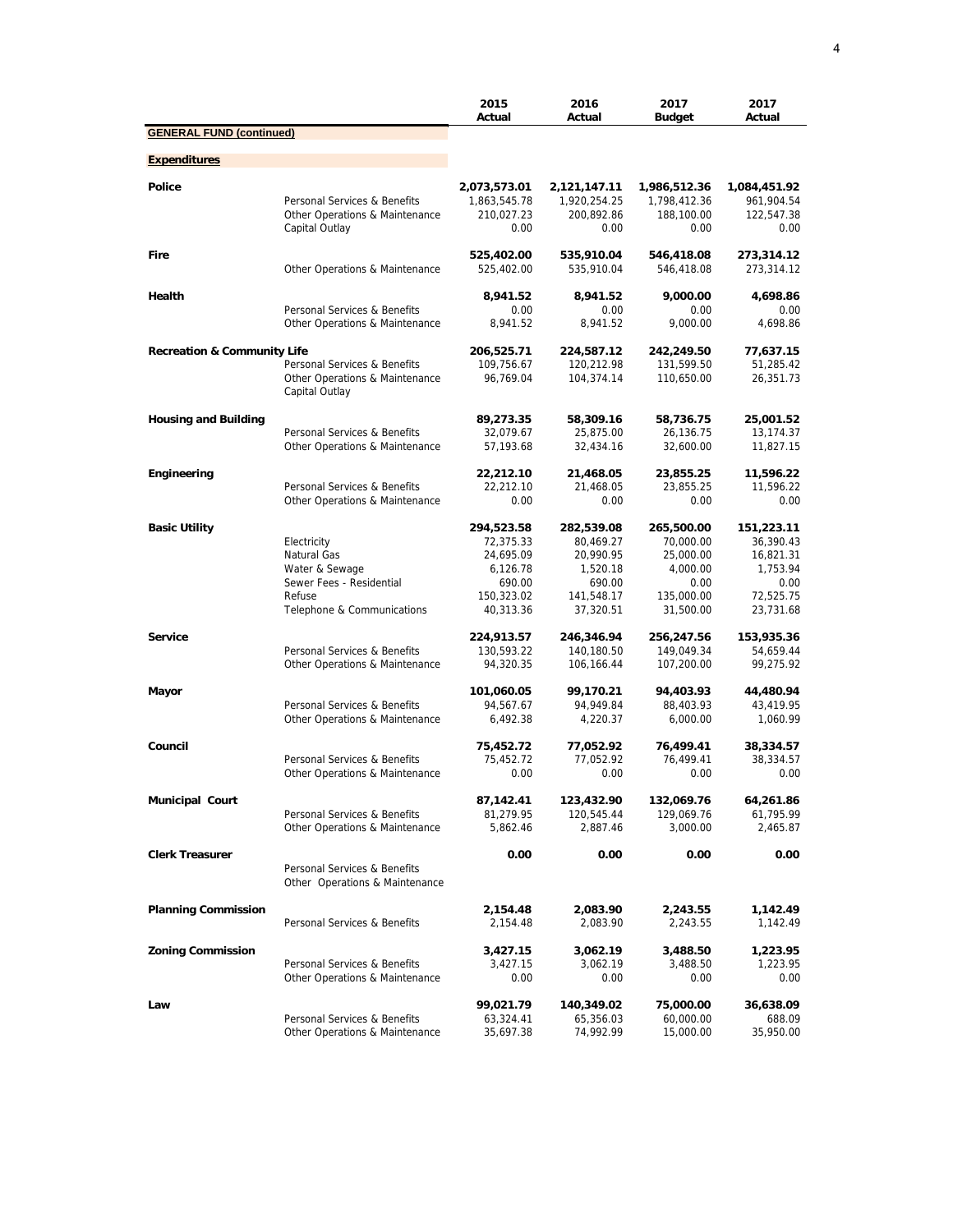|                                   |                                                  | 2015<br>Actual | 2016<br>Actual | 2017          | 2017<br>Actual |
|-----------------------------------|--------------------------------------------------|----------------|----------------|---------------|----------------|
| <b>GENERAL FUND (continued)</b>   |                                                  |                |                | <b>Budget</b> |                |
|                                   |                                                  |                |                |               |                |
| Income tax                        |                                                  | 76,503.71      | 252,356.45     | 153,600.00    | 24,304.69      |
|                                   | Personal Services & Benefits                     |                |                |               |                |
|                                   | Other Operations & Maintenance                   | 76,503.71      | 252,356.45     | 153,600.00    | 24,304.69      |
| <b>General Office</b>             |                                                  | 494,257.49     | 599,096.75     | 517,758.00    | 319,855.73     |
|                                   | Personal Services & Benefits                     | 313,810.57     | 332,470.18     | 325,458.00    | 163,089.73     |
|                                   | Other Operations & Maintenance                   | 176,646.92     | 262,330.57     | 187,800.00    | 154,756.00     |
|                                   | <b>UAN Fees</b>                                  | 3,800.00       | 4,296.00       | 4,500.00      | 2,010.00       |
|                                   | Capital Outlay                                   | 0.00           | 0.00           | 0.00          | 0.00           |
| <b>Total General Government</b>   |                                                  | 939,019.80     | 1,296,604.34   | 1,055,063.15  | 530,242.32     |
| Non-Departmental                  |                                                  | 999,000.00     | 929,000.00     | 1,089,500.00  | 0.00           |
|                                   | Transfers                                        | 999,000.00     | 929,000.00     | 1,089,500.00  | 0.00           |
|                                   | Advances Out                                     | 0.00           | 0.00           | 0.00          | 0.00           |
|                                   | Other Operations & Maintenance                   | 0.00           | 0.00           | 0.00          | 0.00           |
| <b>Total Disbursements</b>        |                                                  | 5,383,384.64   | 5,724,853.36   | 5,533,082.66  | 2,312,100.58   |
| <b>Adjustments</b>                |                                                  | 188.69         | 0.00           | 0.00          | 0.00           |
| <b>Cash Balance</b>               |                                                  | 1,943,854.82   | 1,224,404.90   | 783,942.24    | 1,343,109.58   |
| <b>Less: Encumbrances</b>         |                                                  | 56,162.90      | 48,988.00      | 0.00          | 808,356.71     |
| <b>Unencumbered Balance</b>       |                                                  | 1,887,691.92   | 1,175,416.90   | 783,942.24    | 534,752.87     |
|                                   | <b>SCMR Fund #2011</b>                           |                |                |               |                |
| Balance - January 1st             |                                                  | 48,938.91      | 128,561.33     | 100,087.01    | 100,087.01     |
| <b>Revenues</b>                   |                                                  | 766,545.38     | 829,566.24     | 763,000.00    | 87,243.24      |
|                                   | Gasoline Excise Tax                              | 111,547.47     | 112,069.70     | 110,000.00    | 54, 153. 55    |
|                                   | State Motor Vehicle License Tax                  | 64,832.66      | 55,503.79      | 53,000.00     | 32,976.69      |
|                                   | Interest                                         | 0.00           | 0.00           | 0.00          | 0.00           |
|                                   | Other                                            | 165.25         | 1,992.75       | 0.00          | 113.00         |
|                                   | Advances In                                      | 0.00           | 0.00           | 0.00          | 0.00           |
|                                   | Transfers-In                                     | 590,000.00     | 660,000.00     | 600,000.00    | 0.00           |
| <b>Total Receipts and Balance</b> |                                                  | 815,484.29     | 958,127.57     | 863,087.01    | 187,330.25     |
| <b>Expenditures</b>               |                                                  | 686,922.96     | 858,040.56     | 753,735.89    | 438, 155. 75   |
|                                   | Personal Services & Benefits                     | 491,395.79     | 600,881.35     | 559,635.89    | 299,059.54     |
|                                   | Other Operations & Maintenance<br>Capital Outlay | 195,527.17     | 257,159.21     | 194,100.00    | 139,096.21     |
| <b>Total Disbursements</b>        |                                                  | 686,922.96     | 858,040.56     | 753,735.89    | 438,155.75     |
| <b>Adjustments</b>                |                                                  | 0.00           | 0.00           | 0.00          | 0.00           |
| <b>Cash Balance</b>               |                                                  | 128,561.33     | 100,087.01     | 109,351.12    | (250, 825.50)  |
| <b>Less: Encumbrances</b>         |                                                  | 20,978.75      | 4,867.90       | 0.00          | 57,775.78      |
| <b>Unencumbered Balance</b>       |                                                  | 107,582.58     | 95,219.11      | 109,351.12    | (308, 601.28)  |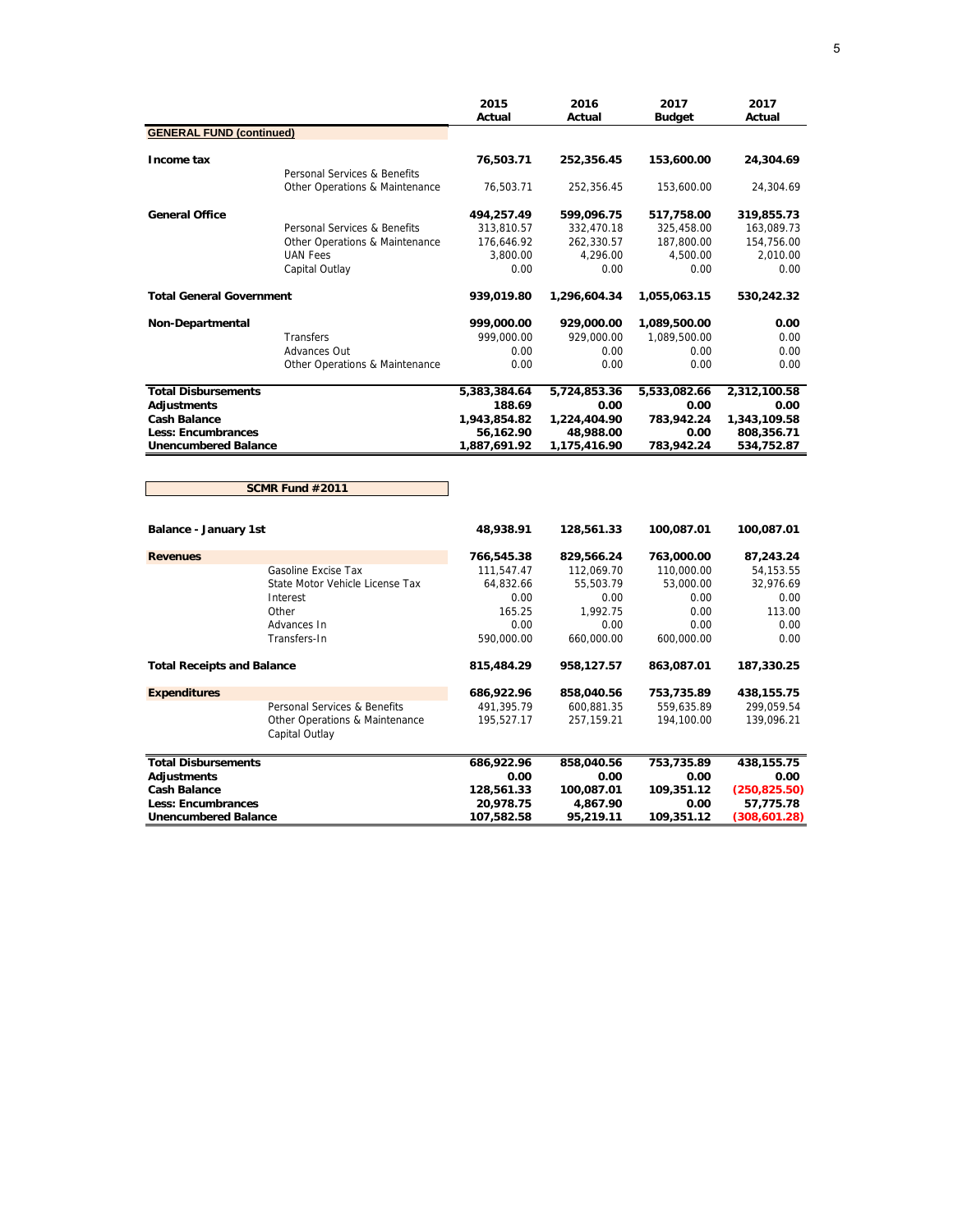|                                                          |                                                                                  | 2015<br>Actual     | 2016<br>Actual   | 2017<br><b>Budget</b> | 2017<br>Actual      |
|----------------------------------------------------------|----------------------------------------------------------------------------------|--------------------|------------------|-----------------------|---------------------|
| State Highway Fund #2021                                 |                                                                                  |                    |                  |                       |                     |
| Balance - January 1st                                    |                                                                                  | 572.63             | 3,807.60         | 20,420.32             | 20,420.32           |
| <b>Revenues</b>                                          |                                                                                  | 21,099.87          | 16,612.72        | 16,000.00             | 7,064.98            |
|                                                          | Gasoline Excise Tax                                                              | 9,044.39           | 9,086.76         | 9,000.00              | 4,390.82            |
|                                                          | State Motor Vehicle License Tax                                                  | 5,256.72           | 7,525.96         | 7,000.00              | 2,674.16            |
|                                                          | Interest<br>Other                                                                | 0.00<br>6,798.76   | 0.00<br>0.00     | 0.00<br>0.00          | 0.00<br>0.00        |
| <b>Total Receipts and Balance</b>                        |                                                                                  | 21,672.50          | 20,420.32        | 36,420.32             | 27,485.30           |
| <b>Expenditures</b>                                      |                                                                                  | 17,864.90          | 0.00             | 13,000.00             | 0.00                |
|                                                          | Personal Services & Benefits<br>Other Operations & Maintenance<br>Capital Outlay | 17,864.90          | 0.00             | 13,000.00             | 0.00                |
| <b>Total Disbursements</b>                               |                                                                                  | 17,864.90          | 0.00             | 13,000.00             | 0.00                |
| <b>Adjustments</b><br><b>Cash Balance</b>                |                                                                                  | 3,807.60           | 20,420.32        | 23,420.32             | 27,485.30           |
| Less: Encumbrances                                       |                                                                                  | 0.00               | 0.00             | 0.00                  | 0.00                |
| <b>Unencumbered Balance</b>                              |                                                                                  | 3,807.60           | 20,420.32        | 23,420.32             | 27,485.30           |
|                                                          |                                                                                  |                    |                  |                       |                     |
| Law Enforcement Trust Fund #2091                         |                                                                                  |                    |                  |                       |                     |
| Balance - January 1st                                    |                                                                                  | 5,541.63           | 2,139.98         | 2,741.05              | 2,741.05            |
| <b>Revenues</b>                                          |                                                                                  | 1,705.00           | 5,385.81         | 4,000.00              | 13,305.25           |
|                                                          | Fines                                                                            | 1,705.00           | 1,922.00         | 4,000.00              | 905.00              |
|                                                          | Grant                                                                            | 0.00               | 0.00             | 0.00                  | 0.00                |
|                                                          | Other                                                                            | 0.00               | 3,463.81         | 0.00                  | 12,400.25           |
|                                                          | Transfers In                                                                     | 0.00               | 0.00             | 0.00                  | 0.00                |
| <b>Total Receipts and Balance</b>                        |                                                                                  | 7,246.63           | 7,525.79         | 6,741.05              | 16,046.30           |
| <b>Expenditures</b>                                      |                                                                                  | 5,106.65           | 4,784.74         | 4,000.00              | 2,304.18            |
|                                                          | Personal Services & Benefits                                                     | 254.65             | 0.00             | 0.00                  | 0.00                |
|                                                          | Other Operations & Maintenance                                                   | 4,852.00           | 4,784.74         | 4,000.00              | 2,304.18            |
|                                                          | Capital Outlay                                                                   | 0.00               | 0.00             | 0.00                  | 0.00                |
| <b>Total Disbursements</b>                               |                                                                                  | 5,106.65           | 4,784.74         | 4,000.00              | 2,304.18            |
| Adjustments                                              |                                                                                  | 0.00               | 0.00             | 0.00                  | 0.00                |
| <b>Cash Balance</b>                                      |                                                                                  | 2,139.98           | 2,741.05         | 2,741.05              | 13,742.12           |
| <b>Less: Encumbrances</b><br><b>Unencumbered Balance</b> |                                                                                  | 103.30<br>2,036.68 | 0.00<br>2,741.05 | 0.00<br>2,741.05      | 801.00<br>12,941.12 |
|                                                          |                                                                                  |                    |                  |                       |                     |
|                                                          | Motor Vehicle License Tax #2101                                                  |                    |                  |                       |                     |
| Balance - January 1st                                    |                                                                                  | 138,736.56         | 168,457.72       | 194,331.43            | 194,331.43          |
| <b>Revenues</b>                                          |                                                                                  | 29,721.16          | 25,873.71        | 25,000.00             | 11,133.00           |
|                                                          | State Motor Vehicle License Tax                                                  | 29,721.16          | 25,873.71        | 25,000.00             | 11,133.00           |
|                                                          | Interest                                                                         | 0.00               | 0.00             | 0.00                  | 0.00                |
| <b>Total Receipts and Balance</b>                        |                                                                                  | 168,457.72         | 194,331.43       | 219,331.43            | 205,464.43          |
| <b>Expenditures</b>                                      |                                                                                  | 0.00               | 0.00             | 0.00                  | 0.00                |
|                                                          | Other Operations & Maintenance                                                   | 0.00               | 0.00             | 0.00                  | 0.00                |
|                                                          | Capital Outlay                                                                   | 0.00               | 0.00             | 0.00                  | 0.00                |
| <b>Total Disbursements</b><br><b>Adjustments</b>         |                                                                                  | 0.00               | 0.00             | 0.00                  | 0.00                |
| <b>Cash Balance</b>                                      |                                                                                  | 168,457.72         | 194,331.43       | 219,331.43            | 205,464.43          |
| Less: Encumbrances                                       |                                                                                  | 0.00               | 0.00             | 0.00                  | 0.00                |
| <b>Unencumbered Balance</b>                              |                                                                                  | 168,457.72         | 194,331.43       | 219,331.43            | 205,464.43          |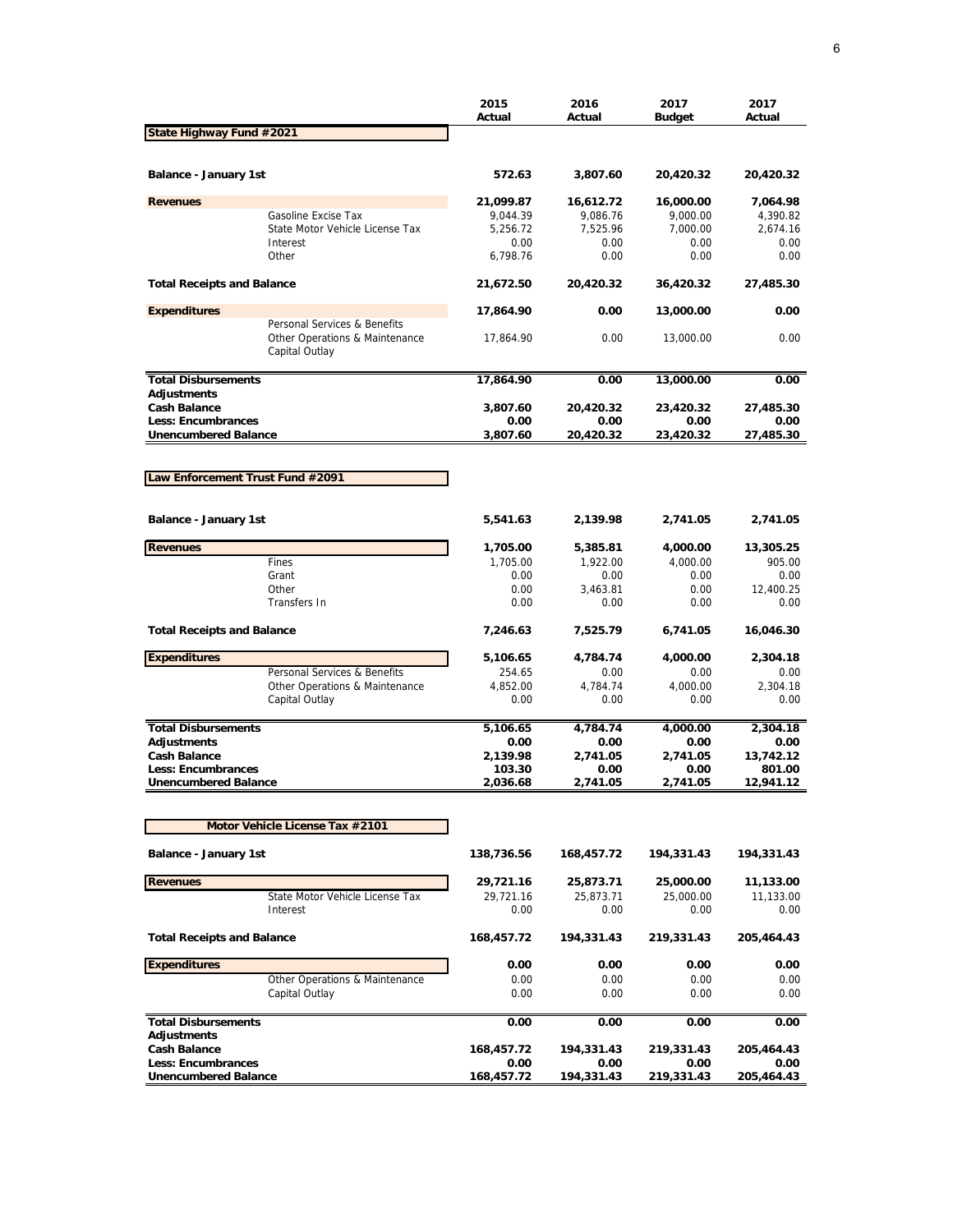|                                           |                                     | 2015<br>Actual   | 2016<br>Actual | 2017<br><b>Budget</b> | 2017<br>Actual |
|-------------------------------------------|-------------------------------------|------------------|----------------|-----------------------|----------------|
|                                           | Police Pension Fund #2131           |                  |                |                       |                |
| Balance - January 1st                     |                                     | 9,175.65         | 19,160.12      | 19,646.94             | 19,646.94      |
| <b>Revenues</b>                           |                                     | 190,247.73       | 188,137.37     | 165,000.00            | 21,760.03      |
|                                           | Real Estate & Public Utility        | 38,101.02        | 34,936.91      | 45,000.00             | 20,186.29      |
|                                           | <b>Tangible Personal Property</b>   | 0.00             | 0.00           | 0.00                  | 0.00           |
|                                           | Homestead                           | 405.09           | 3,200.46       | 0.00                  | 1,573.74       |
|                                           | Rollback<br>CAT Tax                 | 0.00<br>1,741.62 | 0.00<br>0.00   | 0.00<br>0.00          | 0.00<br>0.00   |
|                                           | Other - State Shared Taxes & Per    | 0.00             | 0.00           | 0.00                  | 0.00           |
|                                           | Transfer in                         | 150,000.00       | 150,000.00     | 120,000.00            | 0.00           |
| <b>Total Receipts and Balance</b>         |                                     | 199,423.38       | 207,297.49     | 184,646.94            | 41,406.97      |
| <b>Expenditures</b>                       |                                     | 180,263.26       | 187,650.55     | 193,000.00            | 102,991.95     |
|                                           | <b>Employers Share</b>              | 179,743.82       | 187,114.80     | 192,000.00            | 102,674.33     |
|                                           | County fees                         | 519.44           | 535.75         | 1,000.00              | 317.62         |
| <b>Total Disbursements</b><br>Adjustments |                                     | 180,263.26       | 187,650.55     | 193,000.00            | 102,991.95     |
| <b>Cash Balance</b>                       |                                     | 19,160.12        | 19,646.94      | (8,353.06)            | (61, 584.98)   |
| <b>Less: Encumbrances</b>                 |                                     | 0.00             | 0.00           | 0.00                  | 0.00           |
| <b>Unencumbered Balance</b>               |                                     | 19,160.12        | 19,646.94      | (8,353.06)            | (61, 584.98)   |
|                                           | Water Meter & Repair Fund #2901     |                  |                |                       |                |
| Balance - January 1st                     |                                     | 524.55           | 1,017.19       | 1,569.83              | 1,569.83       |
| <b>Revenues</b>                           |                                     | 9,340.00         | 9,400.00       | 9,200.00              | 0.00           |
|                                           | <b>Tap Fees</b>                     | 340.00           | 400.00         | 200.00                | 0.00           |
|                                           | Interest<br>Transfer (General Fund) | 9,000.00         | 9,000.00       | 9,000.00              | 0.00           |
| <b>Total Receipts and Balance</b>         |                                     | 9,864.55         | 10,417.19      | 10,769.83             | 1,569.83       |
| <b>Expenditures</b>                       |                                     | 8,847.36         | 8,847.36       | 9,000.00              | 10,371.88      |
|                                           | Other Operations & Maintenance      | 8,847.36         | 8,847.36       | 9,000.00              | 10,371.88      |
| <b>Total Disbursements</b>                |                                     | 8,847.36         | 8,847.36       | 9,000.00              | 10,371.88      |
| Adjustments                               |                                     | 0.00             | 0.00           | 0.00                  | 0.00           |
| <b>Cash Balance</b>                       |                                     | 1,017.19         | 1,569.83       | 1,769.83              | (8,802.05)     |
| <b>Less: Encumbrances</b>                 |                                     | 0.00             | 0.00           | 0.00                  | 0.00           |
| <b>Unencumbered Balance</b>               |                                     | 1,017.19         | 1,569.83       | 1,769.83              | (8,802.05)     |
|                                           | <b>FEMA #2902</b>                   |                  |                |                       |                |
| <b>Balance - January 1st</b>              |                                     | 0.00             | 0.00           | 0.00                  | 0.00           |
|                                           |                                     |                  |                |                       |                |
| <b>Revenues</b>                           | Donations and Contributions         | 0.00<br>0.00     | 0.00<br>0.00   | 0.00<br>0.00          | 0.00<br>0.00   |
|                                           | Transfer (General Fund)             | 0.00             | 0.00           | 0.00                  | 0.00           |
| <b>Total Receipts and Balance</b>         |                                     | 0.00             | 0.00           | 0.00                  | 0.00           |
|                                           |                                     |                  |                |                       |                |
| <b>Expenditures</b>                       |                                     | 0.00             | 0.00           | 0.00                  | 0.00           |
|                                           | Personal Services & Benefits        | 0.00             | 0.00           | 0.00                  | 0.00           |
|                                           | Other Operations & Maintenance      | 0.00             | 0.00           | 0.00                  | 0.00           |
|                                           | Capital Outlay                      | 0.00             | 0.00           | 0.00                  | 0.00           |
| <b>Total Disbursements</b>                |                                     | 0.00             | 0.00           | 0.00                  | 0.00           |
| <b>Cash Balance</b>                       |                                     | 0.00             | 0.00           | 0.00                  | 0.00           |
| Less: Encumbrances                        |                                     | 0.00             | 0.00           | 0.00                  | 0.00           |
| <b>Unencumbered Balance</b>               |                                     | 0.00             | 0.00           | 0.00                  | 0.00           |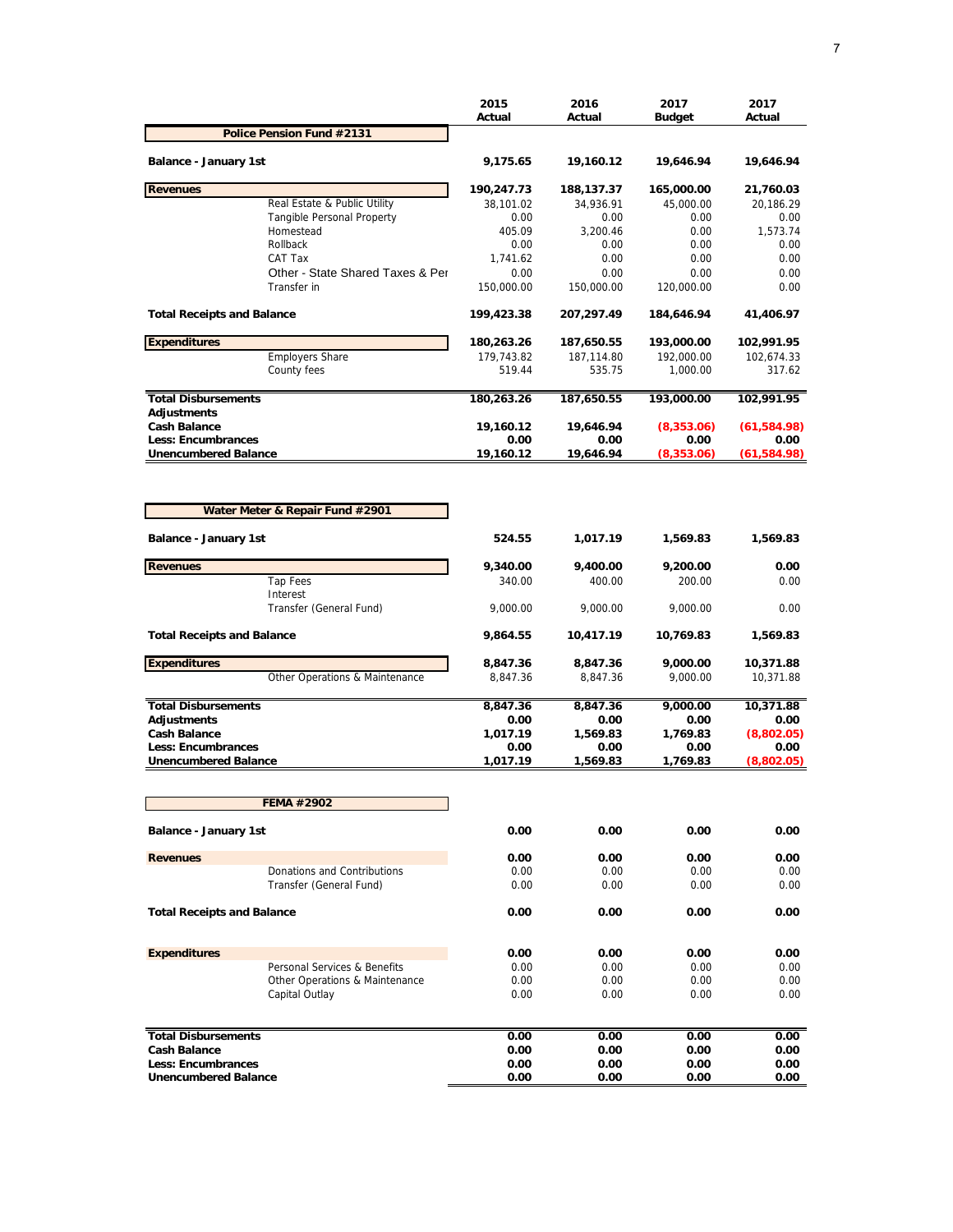|                                                          | 2015<br>Actual    | 2016<br>Actual    | 2017<br><b>Budget</b> | 2017<br>Actual    |
|----------------------------------------------------------|-------------------|-------------------|-----------------------|-------------------|
| Mayor's Court Computer #2903                             |                   |                   |                       |                   |
| Balance - January 1st                                    | 13,605.68         | 17,800.68         | 21,882.68             | 21,882.68         |
| <b>Revenues</b>                                          | 6,105.00          | 6,030.00          | 6,000.00              | 2,905.00          |
| <b>Court Fines</b>                                       | 6,105.00          | 6,030.00          | 6,000.00              | 2,905.00          |
| <b>Total Receipts and Balance</b>                        | 19,710.68         | 23,830.68         | 27,882.68             | 24,787.68         |
| <b>Expenditures</b>                                      | 1,910.00          | 1,948.00          | 3,000.00              | 1,987.00          |
| Other Operations & Maintenance                           | 0.00              | 0.00              | 0.00                  | 0.00              |
| Capital Outlay                                           | 1,910.00          | 1,948.00          | 3,000.00              | 1,987.00          |
| <b>Total Disbursements</b>                               | 1,910.00          | 1,948.00          | 3,000.00              | 1,987.00          |
| Adjustments                                              | 0.00              | 0.00              | 0.00                  | 0.00              |
| <b>Cash Balance</b>                                      | 17,800.68         | 21,882.68         | 24,882.68             | 22,800.68         |
| Less: Encumbrances<br><b>Unencumbered Balance</b>        | 0.00<br>17,800.68 | 0.00<br>21,882.68 | 0.00<br>24,882.68     | 0.00              |
|                                                          |                   |                   |                       | 22,800.68         |
| Special Bond Retirement #3101                            |                   |                   |                       |                   |
| Balance - January 1st                                    | 272.11            | 1,050.42          | 15,555.48             | 15,555.48         |
| <b>Revenues</b>                                          | 475,000.00        | 1,349,828.00      | 1,805,000.00          | 0.00              |
| <b>Special Assessments</b>                               | 0.00              | 0.00              | 0.00                  | 0.00              |
| <b>Bond/Note Proceeds</b>                                | 375,000.00        | 1,179,828.00      | 1,685,000.00          | 0.00              |
| Transfer In - Capital                                    | 100,000.00        | 170,000.00        | 120,000.00            | 0.00              |
| Interest                                                 | 0.00              | 0.00              | 0.00                  | 0.00              |
| <b>Total Receipts and Balance</b>                        | 475,272.11        | 1,350,878.42      | 1,820,555.48          | 15,555.48         |
| <b>Expenditures</b>                                      | 474,221.69        | 1,335,322.94      | 1,782,271.67          | 0.00              |
| Principal                                                | 457,534.49        | 1,309,702.80      | 1,756,471.67          | 0.00              |
| Interest                                                 | 16,687.20         | 25,620.14         | 25,800.00             | 0.00              |
| Other                                                    | 0.00              | 0.00              | 0.00                  | 0.00              |
| County fees                                              | 0.00              | 0.00              | 0.00                  | 0.00              |
| <b>Total Disbursements</b>                               | 474,221.69        | 1,335,322.94      | 1,782,271.67          | 0.00              |
| <b>Adjustments</b>                                       | 0.00              | 0.00              | 0.00                  | 0.00              |
| <b>Cash Balance</b>                                      | 1,050.42          | 15,555.48         | 38,283.81             | 15,555.48         |
| <b>Less: Encumbrances</b><br><b>Unencumbered Balance</b> | 0.00<br>1,050.42  | 0.00<br>15,555.48 | 0.00<br>38,283.81     | 0.00<br>15,555.48 |
|                                                          |                   |                   |                       |                   |
| <b>Bond Construction Fund #4101</b>                      |                   |                   |                       |                   |
| <b>Balance - January 1st</b>                             | 0.00              | 0.00              | 0.00                  | 0.00              |
| <b>Revenues</b>                                          | 0.00              | 0.00              | 0.00                  | 0.00              |
| Transfers - in                                           | 0.00              | 0.00              | 0.00                  | 0.00              |
| Other<br><b>Total Receipts and Balance</b>               | 0.00              | 0.00              | 0.00                  | 0.00              |
|                                                          | 0.00              | 0.00              | 0.00                  | 0.00              |
| <b>Expenditures</b>                                      | 0.00              | 0.00              | 0.00                  | 0.00              |
| Other Operations & Maintenance                           | 0.00              | 0.00              | 0.00                  | 0.00              |
| <b>Total Disbursements</b>                               | 0.00              | 0.00              | 0.00                  | 0.00              |
| <b>Adjustments</b>                                       |                   |                   |                       |                   |
| <b>Cash Balance</b><br><b>Less: Encumbrances</b>         | 0.00<br>0.00      | 0.00              | 0.00                  | 0.00<br>0.00      |
| <b>Unencumbered Balance</b>                              | 0.00              | 0.00<br>0.00      | 0.00<br>0.00          | 0.00              |
|                                                          |                   |                   |                       |                   |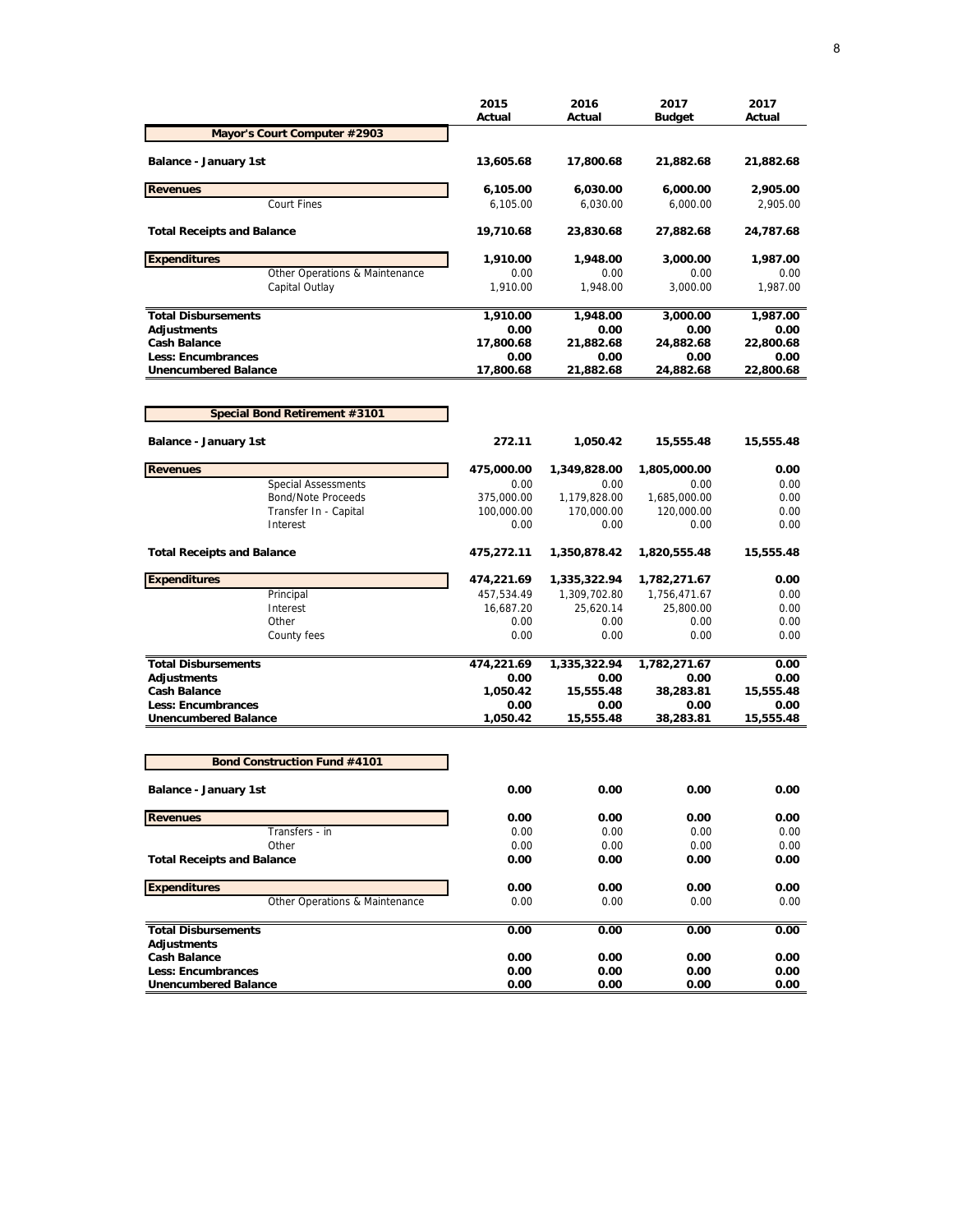|                                                    | 2015<br>Actual     | 2016<br>Actual          | 2017<br><b>Budget</b> | 2017<br>Actual    |
|----------------------------------------------------|--------------------|-------------------------|-----------------------|-------------------|
| <b>Issue I and II - Capital Funds #4201</b>        |                    |                         |                       |                   |
| Balance - January 1st                              | 0.00               | 0.00                    | 0.00                  | 0.00              |
| <b>Revenues</b>                                    | 0.00               | 0.00                    | 0.00                  | 0.00              |
| <b>Special Assessments</b>                         | 0.00               | 0.00                    | 0.00                  | 0.00              |
| Other                                              | 0.00               | 0.00                    | 0.00                  | 0.00              |
| Transfer - In<br><b>Total Receipts and Balance</b> | 0.00               | 0.00                    | 0.00                  | 0.00              |
| <b>Expenditures</b>                                | 0.00               | 0.00                    | 0.00                  | 0.00              |
| Sreets, Sidewalks, Highways & Curbs                | 0.00               | 0.00                    | 0.00                  | 0.00              |
| Dunham - Water & Sewer                             | 0.00               | 0.00                    | 0.00                  | 0.00              |
| <b>Transfers Out</b><br>Adjustments                | 0.00               | 0.00                    | 0.00                  | 0.00              |
| <b>Total Disbursements</b>                         | 0.00               | 0.00                    | 0.00                  | 0.00              |
| <b>Adjustments</b>                                 |                    |                         |                       |                   |
| <b>Cash Balance</b><br><b>Less: Encumbrances</b>   | 0.00<br>0.00       | 0.00<br>0.00            | 0.00<br>0.00          | 0.00<br>0.00      |
| <b>Unencumbered Balance</b>                        | 0.00               | 0.00                    | 0.00                  | 0.00              |
|                                                    |                    |                         |                       |                   |
| Capital Improvement Fund #4901                     |                    |                         |                       |                   |
| <b>Balance - January 1st</b>                       | 568,599.01         | 562,415.01              | 167,353.96            | 167,353.96        |
| <b>Revenues</b>                                    | 3,486,642.36       | 1,102,503.12            | 773,000.00            | 38,002.16         |
| Grants                                             | 2,294,321.65       | 369,546.93              | 380,000.00            | 16,687.66         |
| Interest                                           | 14,226.56          | 19,125.00               | 0.00                  | 0.00              |
| Other                                              | 928,094.15         | 583,096.19              | 33,000.00             | 10,947.00         |
| Sewer Fees<br>Transfers - in                       | 0.00<br>250,000.00 | 20,735.00<br>110,000.00 | 0.00<br>360,000.00    | 10,367.50<br>0.00 |
| <b>Total Receipts and Balance</b>                  | 4,055,241.37       | 1,664,918.13            | 940,353.96            | 205,356.12        |
| <b>Expenditures</b>                                | 3,492,826.36       | 1,497,564.17            | 775,000.00            | 427,694.48        |
| Capital Outlay                                     | 3,392,826.36       | 1,327,564.17            | 655,000.00            | 427,694.48        |
| Advances - Out                                     | 0.00               | 0.00                    | 0.00                  | 0.00              |
| Transfer - Out/Debt Service                        | 100,000.00         | 170,000.00              | 120,000.00            | 0.00              |
| <b>Total Disbursements</b>                         | 3,492,826.36       | 1,497,564.17            | 775,000.00            | 427,694.48        |
| <b>Adjustments</b>                                 | 0.00               | 0.00                    | 0.00                  | 0.00              |
| <b>Cash Balance</b>                                | 562,415.01         | 167,353.96              | 165,353.96            | (222, 338.36)     |
| <b>Less: Encumbrances</b>                          | 493,332.32         | 142,180.00              | 0.00                  | 100,683.22        |
| <b>Unencumbered Balance</b>                        | 69,082.69          | 25,173.96               | 165,353.96            | (323, 021.58)     |
| Veteran's Memorial Fund #4902                      |                    |                         |                       |                   |
| <b>Balance - January 1st</b>                       | 8,272.11           | 6,888.56                | 5,772.51              | 5,772.51          |
| <b>Revenues</b>                                    | 1,621.92           | 694.45                  | 1,100.00              | 241.58            |
| Transfers - in                                     | 0.00               | 0.00                    | 500.00                | 0.00              |
| Other                                              | 1,621.92           | 694.45                  | 600.00                | 241.58            |
| <b>Total Receipts and Balance</b>                  | 9,894.03           | 7,583.01                | 6,872.51              | 6,014.09          |
| <b>Expenditures</b>                                | 3,005.47           | 1,810.50                | 4,500.00              | 0.00              |
| Other Operations & Maintenance<br>Transfers Out    | 3,005.47           | 1,810.50                | 4,500.00              | 0.00              |
| <b>Total Disbursements</b>                         | 3,005.47           | 1,810.50                | 4,500.00              | 0.00              |
| <b>Adjustments</b>                                 | 0.00               | 0.00                    | 0.00                  | 0.00              |
| <b>Cash Balance</b>                                | 6,888.56           | 5,772.51                | 2,372.51              | 6,014.09          |
| <b>Less: Encumbrances</b>                          | 135.00             | 0.00                    | 0.00                  | 0.00              |
| <b>Unencumbered Balance</b>                        | 6,753.56           | 5,772.51                | 2,372.51              | 6,014.09          |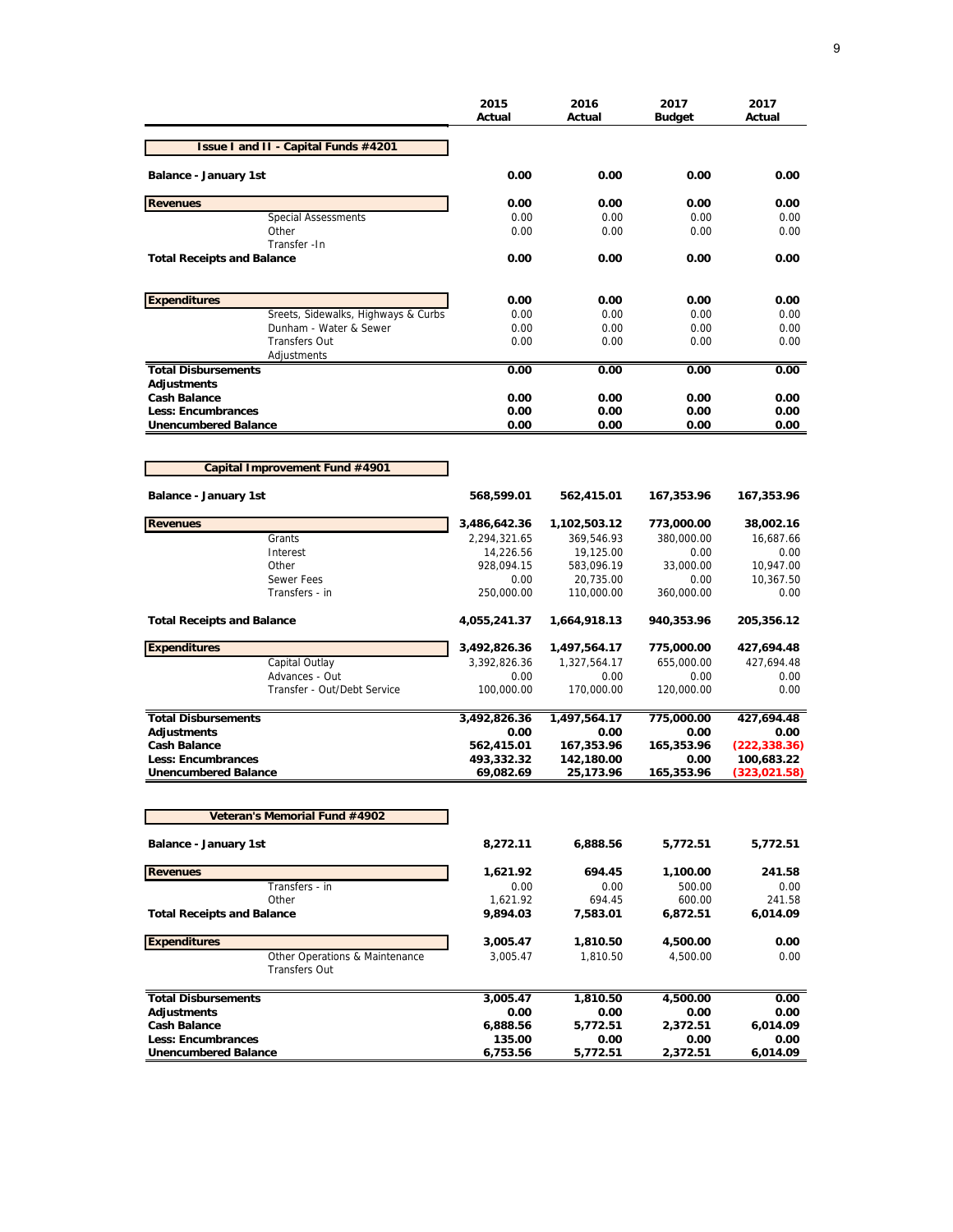|                                   | 2015<br>Actual | 2016<br>Actual | 2017<br><b>Budget</b> | 2017<br>Actual |
|-----------------------------------|----------------|----------------|-----------------------|----------------|
| <b>Building Bond Fund #7001</b>   |                |                |                       |                |
| Balance - January 1st             | 0.00           | 0.00           | 0.00                  | 0.00           |
| <b>Revenues</b>                   | 0.00           | 0.00           | 0.00                  | 0.00           |
| Transfers - in                    | 0.00           | 0.00           | 0.00                  | 0.00           |
| Other                             | 0.00           | 0.00           | 0.00                  | 0.00           |
| <b>Total Receipts and Balance</b> | 0.00           | 0.00           | 0.00                  | 0.00           |
| <b>Expenditures</b>               | 0.00           | 0.00           | 0.00                  | 0.00           |
| Other Operations & Maintenance    | 0.00           | 0.00           | 0.00                  | 0.00           |
| <b>Transfers Out</b>              | 0.00           | 0.00           | 0.00                  | 0.00           |
| <b>Total Disbursements</b>        | 0.00           | 0.00           | 0.00                  | 0.00           |
| <b>Cash Balance</b>               | 0.00           | 0.00           | 0.00                  | 0.00           |
| Less: Encumbrances                | 0.00           | 0.00           | 0.00                  | 0.00           |
| <b>Unencumbered Balance</b>       | 0.00           | 0.00           | 0.00                  | 0.00           |
| <b>Unclaimed Monies #9101</b>     |                |                |                       |                |
| Balance - January 1st             | 50.00          | 50.00          | 50.00                 | 50.00          |
| <b>Revenues</b>                   | 0.00           | 0.00           | 0.00                  | 0.00           |
| Other                             | 0.00           | 0.00           | 0.00                  | 0.00           |
|                                   |                |                |                       |                |
| <b>Total Receipts and Balance</b> | 50.00          | 50.00          | 50.00                 | 50.00          |
| <b>Expenditures</b>               | 0.00           | 0.00           | 0.00                  | 0.00           |
| Other Operations & Maintenance    | 0.00           | 0.00           | 0.00                  | 0.00           |
| <b>Total Disbursements</b>        | 0.00           | 0.00           | 0.00                  | 0.00           |
| <b>Adjustments</b>                | 0.00           | 0.00           | 0.00                  | 0.00           |
| <b>Cash Balance</b>               | 50.00          | 50.00          | 50.00                 | 50.00          |
| Less: Encumbrances                |                |                |                       |                |
| <b>Unencumbered Balance</b>       | 50.00          | 50.00          | 50.00                 | 50.00          |
| <b>Building Bonds #9901</b>       |                |                |                       |                |
| Balance - January 1st             | 125,116.99     | 131,116.99     | 126,071.23            | 126,071.23     |
| <b>Revenues</b>                   | 6,000.00       | 2,500.00       | 0.00                  | 0.00           |
| Other                             | 6,000.00       | 2,500.00       | 0.00                  | 0.00           |
| <b>Total Receipts and Balance</b> | 131,116.99     | 133,616.99     | 126,071.23            | 126,071.23     |
| <b>Expenditures</b>               | 0.00           | 7,545.76       | 0.00                  | 2,050.00       |
| Other Operations & Maintenance    | 0.00           | 7,545.76       | 0.00                  | 2,050.00       |
| <b>Total Disbursements</b>        | 0.00           | 7,545.76       | 0.00                  | 2,050.00       |
| <b>Adjustments</b>                | 0.00           | 0.00           | 0.00                  | 0.00           |
| <b>Cash Balance</b>               | 131,116.99     | 126,071.23     | 126,071.23            | 124,021.23     |
| Less: Encumbrances                | 0.00           | 0.00           | 0.00                  | 0.00           |
| <b>Unencumbered Balance</b>       | 131,116.99     | 126,071.23     | 126,071.23            | 124,021.23     |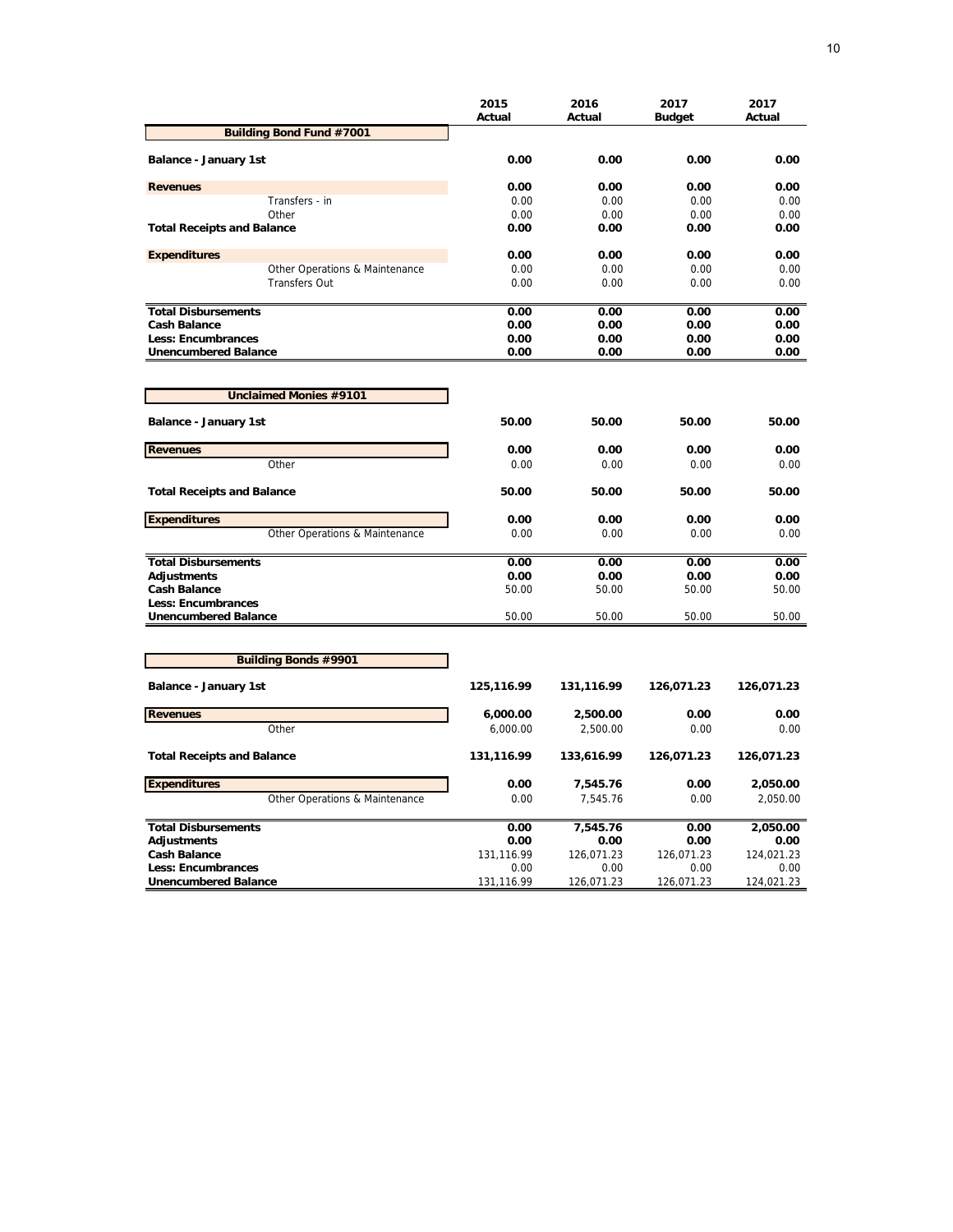|                                                     | 2015       | 2016       | 2017          | 2017       |
|-----------------------------------------------------|------------|------------|---------------|------------|
|                                                     | Actual     | Actual     | <b>Budget</b> | Actual     |
| <b>Building Bonds #9901</b><br>Mayor's Court - 9902 |            |            |               |            |
| Balance - January 1st                               | 19,459.26  | 23,052.60  | 28,686.94     | 28,686.94  |
| <b>Revenues</b>                                     | 310,047.40 | 306,178.65 | 0.00          | 160,446.00 |
| Other                                               | 310.047.40 | 306.178.65 | 0.00          | 160.446.00 |
| <b>Total Receipts and Balance</b>                   | 329,506.66 | 329,231.25 | 28.686.94     | 189,132.94 |
| <b>Expenditures</b>                                 | 306,454.06 | 300,544.31 | 0.00          | 151,046.66 |
| Other Operations & Maintenance                      | 306.454.06 | 300.544.31 | 0.00          | 151.046.66 |
| <b>Total Disbursements</b>                          | 306,454.06 | 300,544.31 | 0.00          | 151,046.66 |
| Adjustments                                         | 0.00       | 0.00       | 0.00          | 0.00       |
| <b>Cash Balance</b>                                 | 23.052.60  | 28.686.94  | 28.686.94     | 38,086.28  |
| <b>Less: Encumbrances</b>                           | 0.00       | 0.00       | 0.00          | 0.00       |
| <b>Unencumbered Balance</b>                         | 23,052.60  | 28,686.94  | 28,686.94     | 38,086.28  |

| Second Party Service #9903        |           |           |          |           |
|-----------------------------------|-----------|-----------|----------|-----------|
| Balance - January 1st             | 8,694.14  | 5.952.47  | 7.262.18 | 7,262.18  |
| <b>Revenues</b>                   | 37,034.10 | 34,805.70 | 0.00     | 24,348.00 |
| Other                             | 37.034.10 | 34,805.70 | 0.00     | 24,348.00 |
| <b>Total Receipts and Balance</b> | 45,728.24 | 40,758.17 | 7.262.18 | 31,610.18 |
| <b>Expenditures</b>               | 39,775.77 | 33,495.99 | 0.00     | 9,153.12  |
| Other Operations & Maintenance    | 39.775.77 | 33.495.99 | 0.00     | 9.153.12  |
| <b>Total Disbursements</b>        | 39,775.77 | 33,495.99 | 0.00     | 9,153.12  |
| Adjustments                       | 0.00      | 0.00      | 0.00     | 0.00      |
| <b>Cash Balance</b>               | 5.952.47  | 7.262.18  | 7.262.18 | 22,457.06 |
| Less: Encumbrances                | 0.00      | 0.00      | 0.00     | 0.00      |
| <b>Unencumbered Balance</b>       | 5.952.47  | 7.262.18  | 7.262.18 | 22.457.06 |

 $\overline{\phantom{a}}$ 

| <b>Walton Hills/Sagamore Hills JEDD</b>     |                        |               |                      |              |
|---------------------------------------------|------------------------|---------------|----------------------|--------------|
| <b>Balance - January 1st</b>                | 0.00                   | 164,511.76    | 179,413.27           | 179,413.27   |
| <b>Revenues</b>                             | 164,511.76             | 775,214.11    | 800,000.00           | 369,865.80   |
| Other                                       | 164,511.76             | 775,214.11    | 800,000.00           | 369,865.80   |
| <b>Total Receipts and Balance</b>           | 164,511.76             | 939,725.87    | 979,413.27           | 549,279.07   |
| <b>Expenditures</b>                         | 0.00                   | 760,312.60    | 800,000.00           | 352,742.00   |
| Other Operations & Maintenance              | 0.00                   | 760,312.60    | 800.000.00           | 352,742.00   |
| <b>Total Disbursements</b>                  | 0.00                   | 760,312.60    | 800,000.00           | 352,742.00   |
| Adjustments                                 | 0.00                   | 0.00          | 0.00                 | 0.00         |
| <b>Cash Balance</b>                         | 164,511.76             | 179,413.27    | 179,413.27           | 196,537.07   |
| <b>Less: Encumbrances</b>                   | 0.00                   | 0.00          | 0.00                 | 0.00         |
| <b>Unencumbered Balance</b>                 | 164,511.76             | 179,413.27    | 179,413.27           | 196,537.07   |
| Village Total - All Funds                   |                        |               |                      |              |
| Balance - January 1st<br><b>Adjustments</b> | 3,352,353.42<br>188.69 | 3,179,837.25  | 2,115,249.73<br>0.00 | 2,115,249.73 |
| <b>Total Revenues</b>                       | 10,427,878.26          | 9,658,133.32  | 9,459,920.00         | 3,167,120.30 |
| <b>Total Disbursements</b>                  | 10,600,583.12          | 10,722,720.84 | 9,870,592.00         | 3,810,597.60 |
| <b>Cash Balance</b>                         | 3,179,837.25           | 2,115,249.73  | 1,704,577.73         | 1,471,772.43 |
| Less: Encumbrances                          | 570.712.27             | 196.035.90    | 0.00                 | 967.616.71   |
| <b>Unencumbered Balance</b>                 | 2,609,124.98           | 1,919,213.83  | 1,704,577.73         | 504,155.72   |
| PY Pos - CY Payments                        |                        | 378,785.38    |                      |              |
| <b>SURPLUS (DEFICIT)</b>                    | 172,704.86)            | (685,802.14)  | (410,672.00)         | (643,477.30) |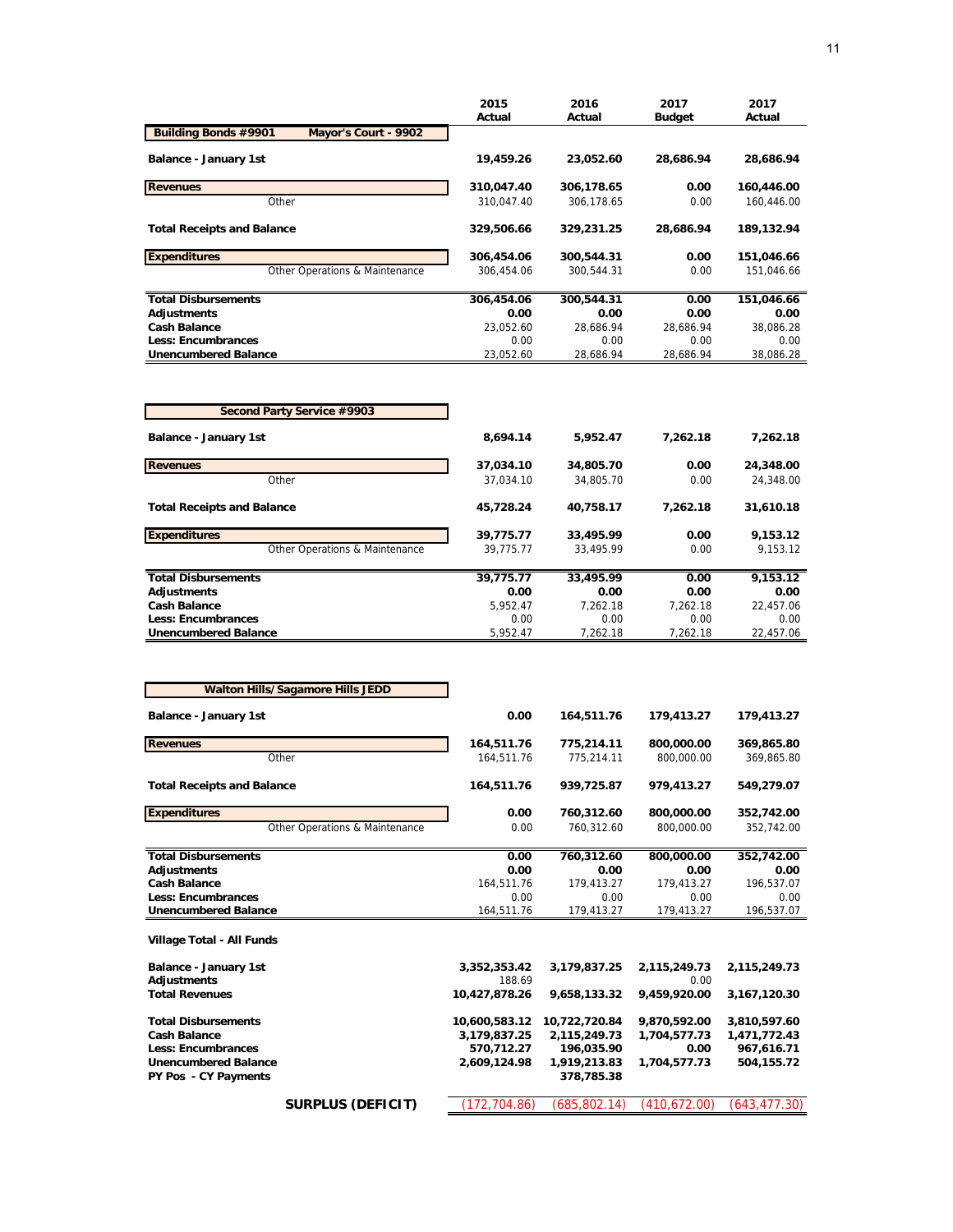| 2017 - YEAR TO DATE REVENUES   |                                                                                          | 2015                    | 2016                   | 2017                  | 12<br>2017            |
|--------------------------------|------------------------------------------------------------------------------------------|-------------------------|------------------------|-----------------------|-----------------------|
| <b>ACCOUNT #</b>               | <b>ACCOUNT</b>                                                                           | Actual                  | Actual                 | <b>Budget</b>         | Actual                |
| <b>GENERAL FUND</b>            |                                                                                          |                         |                        |                       |                       |
| 1000-130-0000                  | Municipal Income Tax                                                                     | 0.00                    | 0.00                   | 0.00                  | 0.00                  |
| 1000-130-0004                  | Municipal Income Tax-ELECTRIC TAX                                                        | 863.23                  | 5,574.44               | 2,500.00              | 93.79                 |
| 1000-130-0131                  | Income Tax Withholding                                                                   | 3,057,736.83            | 2,798,537.67           | 2,900,000.00          | 1,336,043.63          |
| 1000-130-0132                  | Income Tax Individual                                                                    | 346,114.06              | 362,762.25             | 350,000.00            | 175,972.26            |
| 1000-130-0133<br>1000-130-0134 | Income Tax Net Profit<br>Municipal Income Tax (PENALTY)                                  | 913,130.49<br>0.00      | 789,251.01<br>0.00     | 800,000.00<br>0.00    | 409,759.59<br>0.00    |
| 1000-190-0000                  | Other - Local Taxes                                                                      | 9,821.67                | 9,505.60               | 8,500.00              | 871.67                |
| 1000-211-0000                  | <b>Local Government Distribution</b>                                                     | 34,433.19               | 25,728.71              | 30,000.00             | 11,394.27             |
| 1000-212-0000                  | Local Government Revenue Assistance                                                      | 0.00                    | 0.00                   | 0.00                  | 0.00                  |
| 1000-221-0000                  | <b>Inheritance Tax</b>                                                                   | 0.00                    | 0.00                   | 0.00                  | 0.00                  |
| 1000-222-0000                  | Cigarette Tax                                                                            | 74.25                   | 74.25                  | 0.00                  | 0.00                  |
| 1000-224-0000                  | Liquor and Beer Permit Fees                                                              | 4,935.70                | 4,619.30               | 1,000.00              | 1,719.90              |
| 1000-231-0000                  | <b>Commercial Activity Tax</b>                                                           | 0.00                    | 0.00                   | 0.00                  | 0.00                  |
| 1000-290-0000<br>1000-390-0000 | Other - State Shared Taxes and Permits<br>Other - Special Assessments                    | 25,949.50<br>0.00       | 22,196.58<br>425.00    | 20,000.00<br>0.00     | 13,569.50<br>890.07   |
| 1000-411-0000                  | Federal - Restricted                                                                     | 0.00                    | 0.00                   | 0.00                  | 0.00                  |
| 1000-422-0000                  | State - Restricted                                                                       | 0.00                    | 0.00                   | 0.00                  | 0.00                  |
| 1000-429-0000                  | Other - State Receipts                                                                   | 0.00                    | 0.00                   | 0.00                  | 0.00                  |
| 1000-429-2250                  | Other - State Receipts WC                                                                | 0.00                    | 0.00                   | 0.00                  | 0.00                  |
| 1000-440-0000                  | Grants or Aid                                                                            | 13,505.66               | 13,825.79              | 11,000.00             | 5,539.89              |
| 1000-440-0001                  | <b>Grants or Aid-Community Diversion</b>                                                 | 1,200.00                | 0.00                   | 0.00                  | 0.00                  |
| 1000-490-0100                  | Intergovernmental                                                                        | 0.00                    | 0.00                   | 0.00                  | 0.00                  |
| 1000-512-0016<br>1000-519-0000 | Contracts for Police Prot. (False Alarms)<br><b>Other - General Government Contracts</b> | 1,025.00<br>0.00        | 800.00<br>0.00         | 1,200.00<br>0.00      | 0.00<br>0.00          |
| 1000-522-0000                  | <b>Concession Stands</b>                                                                 | 0.00                    | 223.00                 | 200.00                | 0.00                  |
| 1000-522-1001                  | Concession Stands (Pop Machine)                                                          | 736.50                  | 596.00                 | 600.00                | 0.00                  |
| 1000-522-3106                  | Concession Stands (Parker Program)                                                       | 766.50                  | 2,329.00               | 2,200.00              | 617.25                |
| 1000-522-3116                  | Concession Stands (New)                                                                  | 469.75                  | 483.75                 | 500.00                | 34.50                 |
| 1000-522-3104                  | Concession Stands - SPECIAL EVENTS                                                       | 0.00                    | 0.00                   | 0.00                  | 0.00                  |
| 1000-523-0000                  | <b>Recreation Entry Fees</b>                                                             | 0.00                    | 0.00                   | 0.00                  | 0.00                  |
| 1000-523-3106                  | Recreation Entry Fees-Parker Program                                                     | 12,052.50               | 11,843.00              | 12,000.00             | 14,190.00             |
| 1000-523-3107                  | Recreation Entry Fees-Baseball                                                           | 2,480.00                | 1,065.00               | 1,500.00              | 800.00                |
| 1000-523-3111<br>1000-523-3112 | Recreation Entry Fees-S.O.S.<br>Recreation Entry Fees- Beach Volleyball                  | 0.00<br>0.00            | 0.00<br>0.00           | 0.00<br>0.00          | 0.00<br>0.00          |
| 1000-523-3113                  | Recreation Entry Fees - Travel Baseball                                                  | 500.00                  | 0.00                   | 0.00                  | 0.00                  |
| 1000-529-0000                  | Other - Cultural and Recreational Programs                                               | 0.00                    | 0.00                   | 0.00                  | 0.00                  |
| 1000-529-3101                  | Recreational Programs- Trips                                                             | 1,439.50                | 1,213.00               | 1,500.00              | 470.00                |
| 1000-529-3102                  | Recreational Programs- Exercise                                                          | 0.00                    | 0.00                   | 0.00                  | 0.00                  |
| 1000-529-3104                  | Recreational Programs- Special Events                                                    | 62.34                   | 3,101.39               | 2,000.00              | 1,433.60              |
| 1000-529-3109                  | Recreational Programs-Transportation                                                     | 2,233.00                | 2,539.00               | 20,000.00             | 1,766.00              |
| 1000-529-3110                  | Recreational Programs- Senior Services                                                   | 2,851.00                | 3,059.00               | 2,000.00              | 830.00                |
| 1000-542-0000                  | Tap Fes                                                                                  | 0.00                    | 0.00                   | 2,000.00              | 0.00                  |
| 1000-542-6202                  | Tap Fees- Sewer                                                                          | 0.00                    | 0.00                   | 0.00                  | 0.00                  |
| 1000-590-0000                  | Other - Charges for Services                                                             | 100.00                  | 2,750.00               | 0.00                  | 260.00                |
| 1000-590-0011<br>1000-590-0018 | Other - Charges for Dispatch<br><b>Other - Police Services</b>                           | 135,252.00<br>13,274.44 | 137,957.04<br>3,090.00 | 0.00<br>143,820.00    | 105,837.15<br>0.00    |
| 1000-590-0325                  | Advertising                                                                              | 12,200.00               | 11,625.00              | 1,000.00              | 5,050.00              |
| 1000-590-0410                  | Other - Charges for Services (Bldg. Dept.                                                | 2,785.15                | 2,545.04               | 12,000.00             | 1,207.97              |
| 1000-590-0486                  | Other - Charges for Services{Finance Department}                                         | 0.00                    | 45,931.83              | 0.00                  | 5,085.00              |
| 1000-590-3103                  | Other - Community Room/TGY Rental                                                        | 2,350.00                | 3,000.00               | 54,000.00             | 3,075.00              |
| 1000-590-3114                  | Other - Baseball Field Rental                                                            | 375.00                  | 525.00                 | 3,000.00              | 700.00                |
| 1000-590-4104                  | <b>Other Charges</b>                                                                     | 5,668.30                | 3,515.00               | 500.00                | 2,600.00              |
| 1000-590-4105                  | Other - Charges (Structure Plan & Review)                                                | 6,877.48                | 3,374.00               | 4,000.00              | 674.50                |
| 1000-590-5002                  | Other - Attenna Lease<br><b>Court Costs</b>                                              | 0.00<br>70,040.49       | 0.00<br>66,883.71      | 0.00<br>0.00          | 0.00                  |
| 1000-611-0000<br>1000-611-0060 | Court Costs - Auxiliary                                                                  | 0.00                    | 0.00                   | 0.00                  | 32,454.15<br>2,050.00 |
| 1000-612-0000                  | <b>Court Fines</b>                                                                       | 130,320.01              | 137,002.55             | 0.00                  | 61,148.38             |
| 1000-612-0060                  | Court Fines - Auxiliary                                                                  | 0.00                    | 0.00                   | 140,000.00            | 0.00                  |
| 1000-619-0000                  | Other - Fines and Forfeitures                                                            | 2,550.00                | 5,493.85               | 5,000.00              | 5,500.00              |
| 1000-619-0006                  | Restitution                                                                              | 829.63                  | 0.00                   | 5,000.00              | 0.00                  |
| 1000-621-0000                  | Permits                                                                                  | 8,630.08                | 7,445.34               | 0.00                  | 2,551.14              |
| 1000-621-4101                  | Permits (1% to State)                                                                    | 115.34                  | 164.37                 | 7,000.00              | 143.27                |
| 1000-621-4102                  | Permits (3% Commercial)                                                                  | 621.94                  | 201.71                 | 100.00                | 138.34                |
| 1000-621-4103                  | Permits (Comm/Industrial)                                                                | 19,197.56               | 6,637.24               | 250.00                | 4,315.16              |
| 1000-622-0000<br>1000-623-0000 | Inspections                                                                              | 350.00<br>2,925.50      | 810.00                 | 10,000.00<br>1,000.00 | 0.00                  |
| 1000-623-4103                  | Zoning<br>Zoning - Comm/Industrial                                                       | 3,102.00                | 6,415.00<br>11,417.20  | 3,000.00              | 2,765.00<br>475.00    |
|                                |                                                                                          |                         |                        |                       |                       |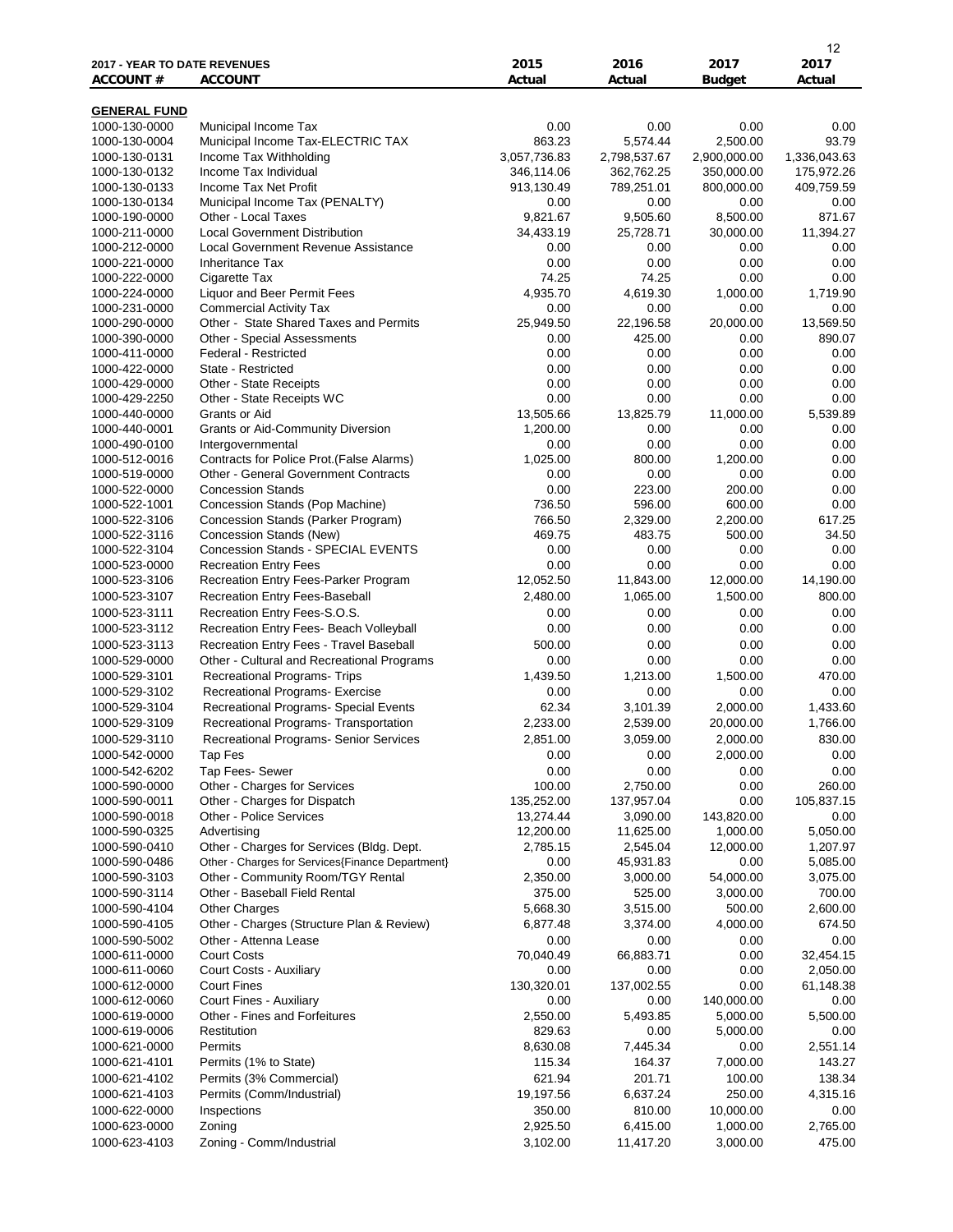|                              |                                                   |              |              |               | 13           |
|------------------------------|---------------------------------------------------|--------------|--------------|---------------|--------------|
| 2017 - YEAR TO DATE REVENUES |                                                   | 2015         | 2016         | 2017          | 2017         |
| <b>ACCOUNT #</b>             | ACCOUNT                                           | Actual       | Actual       | <b>Budget</b> | Actual       |
| 1000-624-0000                | <b>Street Opening</b>                             | 0.00         | 200.00       | 7,000.00      | 400.00       |
| 1000-625-0000                | Cable Franchise Fees                              | 34,239.81    | 35,238.93    | 0.00          | 15,595.23    |
| 1000-629-0000                | Other - Licenses and Permits                      | 1,000.00     | 500.00       | 35,000.00     | 0.00         |
| 1000-629-0411                | Other Licenses and Permits (General)              | 19,775.00    | 18,100.00    | 0.00          | 9,350.00     |
|                              |                                                   |              |              |               |              |
| 1000-690-0000                | Other - Fines, Licenses and Permits               | 0.00         | 130.00       | 15,000.00     | 0.00         |
| 1000-690-5225                | Fire dept permits                                 | 834.00       | 0.00         | 0.00          | 200.00       |
| 1000-701-0000                | Interest- Transferred to Capital                  | 0.00         | 2,679.48     | 0.00          | 1,846.80     |
| 1000-820-0000                | <b>Contributions and Donations</b>                | 100.00       | 602.00       | 0.00          | 0.00         |
| 1000-820-3104                | <b>Contributions and Donations-Special Events</b> | 2,165.00     | 2,125.00     | 0.00          | 0.00         |
| 1000-820-3106                | Contributions and Donations (Parker Program)      | 50.00        | 390.00       | 2,000.00      | 14.00        |
| 1000-820-3107                | Contributions and Donations-baseball              | 0.00         | 150.00       | 350.00        | 0.00         |
| 1000-820-3111                | Contributions and Donations - SOS                 | 0.00         | 0.00         | 0.00          | 0.00         |
| 1000-891-0000                | Other - Miscellaneous Operating                   | 57.76        | 20.00        | 0.00          | 2,294.93     |
| 1000-891-5001                | Other - Miscellaneous Recycling                   | 0.00         | 0.00         | 0.00          | 0.00         |
| 1000-892-0000                | Other - Miscellaneous Non-Operating               | 4,172.35     | 31,498.82    | 0.00          | 4,656.60     |
| 1000-892-0002                | Other - Miscellaneous                             | 62.34        | 3.13         | 3,000.00      | 0.00         |
| 1000-892-0003                | Other - Prisoner Housing                          | 1,265.00     | 0.00         | 0.00          | 0.00         |
| 1000-892-0005                | Printing/Advertising Directory                    | 979.73       | 58.97        | 0.00          | 153.59       |
| 1000-892-0009                | Other - Vehicle Release                           | 6,860.00     | 4,745.50     | 0.00          | 1,975.00     |
| 1000-892-0014                | Other - Title Search                              | 100.00       | 10.00        | 4,000.00      | 0.00         |
| 1000-892-3105                | Garage Sale                                       | 650.00       | 854.00       | 100.00        | 631.00       |
| 1000-892-3110                | <b>Senior Services</b>                            | 0.00         | 0.00         | 800.00        | 0.00         |
| 1000-931-0000                | Transfers - In                                    | 0.00         | 391,560.99   | 0.00          | 181,662.13   |
| 1000-941-0000                | Advances - In                                     | 0.00         | 0.00         | 400,000.00    | 0.00         |
| 1000-961-0000                | Sale of Fixed Assets                              | 0.00         | 0.00         | 0.00          | 0.00         |
| 1000-961-0018                | Sale of Fixed Assets{POLICE SERVICES}             |              | 0.00         | 0.00          | 0.00         |
|                              | TOTAL GENERAL FUND                                | 4,922,256.58 | 5,005,403.44 | 5,025,620.00  | 2,430,805.26 |
| <b>S.C.M.R.</b>              |                                                   |              |              |               |              |
| 2011-225-0000                | Gasoline Tax (State)                              | 111,547.47   | 112,069.70   | 0.00          | 54,153.55    |
| 2011-430-0000                | License Tax - County Levied                       | 64,832.66    | 55,503.79    | 110,000.00    | 32,976.69    |
| 2011-440-0000                | Grants or Aid (Non-Federal or State)              | 0.00         | 0.00         | 53,000.00     | 0.00         |
| 2011-701-0000                | Interest- Transferred to Capital                  | 0.00         | 0.00         | 0.00          | 0.00         |
| 2011-892-0000                | Other - Miscellaneous Non-Operating               | 165.25       | 1,992.75     | 0.00          | 113.00       |
| 2011-931-0000                | Transfers in- General Fund                        | 590,000.00   | 660,000.00   | 0.00          | 0.00         |
| 2011-941-0000                | Advances - In                                     | 0.00         | 0.00         | 600,000.00    | 0.00         |
| 2011-961-0000                | Sale of Fixed Assets                              | 0.00         | 0.00         | 0.00          | 0.00         |
|                              |                                                   |              |              |               |              |
| STATE HIGHWAY                |                                                   |              |              |               |              |
| 2021-225-0000                | Gasoline Tax (State)                              | 9,044.39     | 9,086.76     | 0.00          | 4,390.82     |
| 2021-430-0000                | License Tax - County Levied                       | 5,256.72     | 7,525.96     | 9,000.00      | 2,674.16     |
| 2021-701-0000                | Interest                                          | 0.00         | 0.00         | 0.00          | 0.00         |
| 2021-941-0000                | Advances - In                                     | 6,798.76     | 0.00         | 7,000.00      | 0.00         |
|                              |                                                   |              |              |               |              |
| <b>LEFT</b>                  |                                                   |              |              |               |              |
| 2091-413-0000                | Federal - Pass Through Grants                     | 0.00         | 0.00         | 0.00          | 0.00         |
| 2091-422-0000                | State - Pass Through Grants                       | 0.00         | 0.00         | 0.00          | 0.00         |
| 2091-612-0000                | <b>Court Fines</b>                                | 1,540.00     | 1,530.00     | 0.00          | 765.00       |
| 2091-619-0000                | Other - Fines and Forfeitures                     | 165.00       | 392.00       | 3,000.00      | 140.00       |
| 2091-820-0000                | <b>Contributions and Donations</b>                | 0.00         | 0.00         | 1,000.00      | 0.00         |
| 2091-931-0000                | Transfers - In                                    | 0.00         | 0.00         | 0.00          | 0.00         |
| 2091-961-0000                | Sale of Fixed Assets                              | 0.00         | 3,463.81     | 0.00          | 12,400.25    |
|                              |                                                   |              |              |               |              |
| <b>MOTOR VEHICLE</b>         |                                                   |              |              |               |              |
| 2101-290-0000                | Other - State Shared Taxes and Permits            | 29,721.16    | 25,873.71    | 0.00          | 11,133.00    |
| 2101-701-0000                | Interest- Transferred to Capital                  | 0.00         | 0.00         | 0.00          | 0.00         |
| 2101-931-0000                | Transfers - In                                    | 0.00         | 0.00         | 25,000.00     | 0.00         |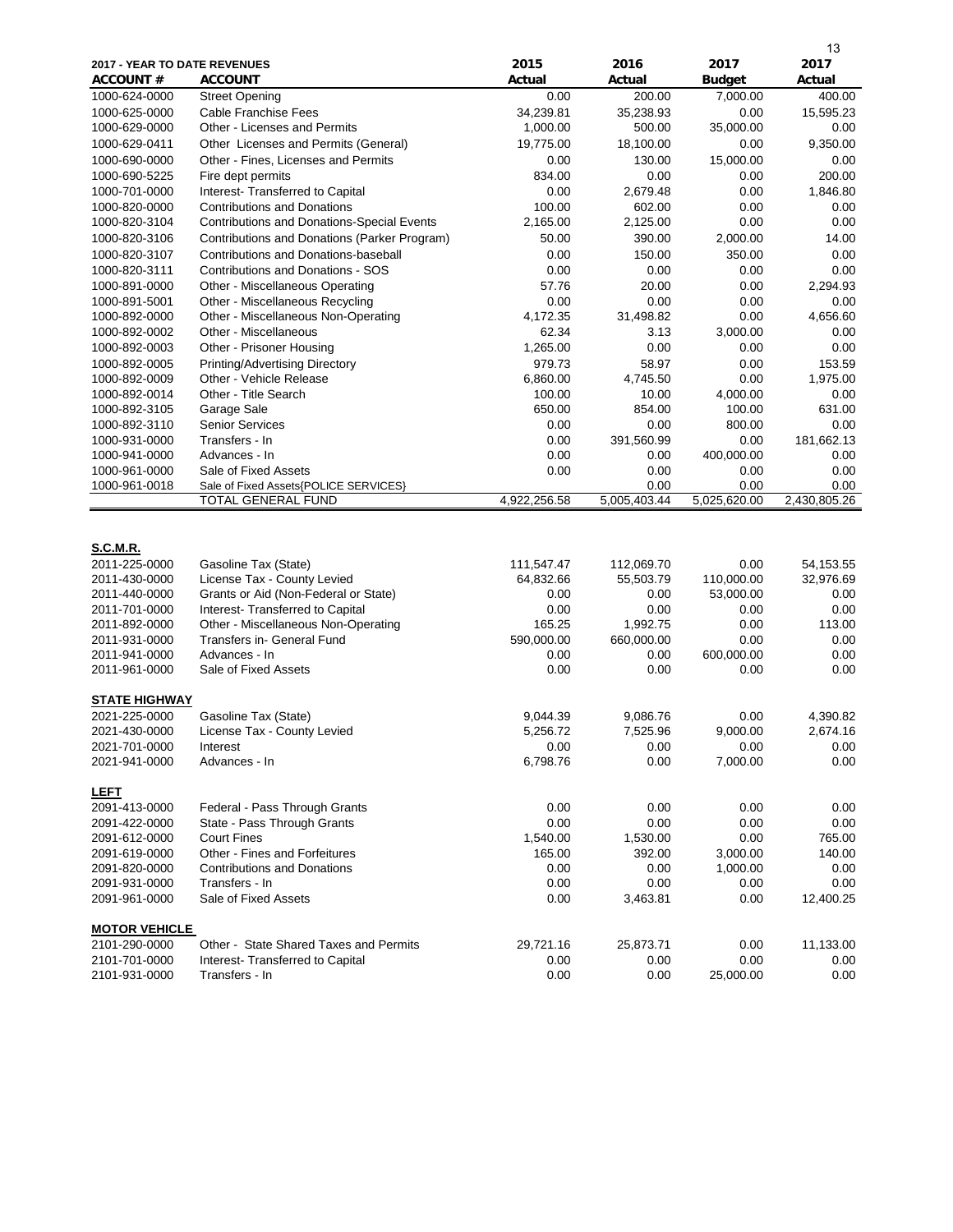| <b>2017 - YEAR TO DATE REVENUES</b><br><b>ACCOUNT#</b> | <b>ACCOUNT</b>                                                            | 2015<br>Actual | 2016<br>Actual    | 2017<br><b>Budget</b> | 14<br>2017<br>Actual |
|--------------------------------------------------------|---------------------------------------------------------------------------|----------------|-------------------|-----------------------|----------------------|
|                                                        |                                                                           |                |                   |                       |                      |
| <b>POLICE PENSION</b>                                  |                                                                           |                |                   |                       |                      |
| 2131-110-0000                                          | General Property Tax - Real Estate                                        | 38,101.02      | 34,936.91         | 0.00                  | 20,186.29            |
| 2131-120-0000                                          | Tangible Personal Property Tax                                            | 0.00           | 0.00              | 45,000.00             | 0.00                 |
| 2131-120-0020                                          | Tangible Personal Prop Tac (CAT Tax)                                      | 1,741.62       | 0.00              | 0.00                  | 0.00                 |
| 2131-190-0000                                          | Other - Local Taxes                                                       | 405.09         | 3,200.46          | 0.00                  | 1,573.74             |
| 2131-231-0000                                          | <b>Property Tax Rollbacks</b>                                             | 0.00           | 0.00              | 0.00                  | 0.00                 |
| 2131-290-0000                                          | Other - State Shared Taxes & Permit                                       | 0.00           | 0.00              | 0.00                  | 0.00                 |
| 2131-931-0000                                          | Transfers - In                                                            | 150,000.00     | 150,000.00        | 0.00                  | 0.00                 |
| <b>WATER METER REPAIR FUND</b>                         |                                                                           |                |                   |                       |                      |
| 2901-542-0000                                          | <b>Tap Fees</b>                                                           | 340.00         | 400.00            | 120,000.00            | 0.00                 |
| 2901-701-0000                                          | Interest                                                                  | 0.00           | 0.00              | 0.00                  | 0.00                 |
| 2901-931-0000                                          | Transfers - In                                                            | 9,000.00       | 9,000.00          | 200.00                | 0.00                 |
| <b>MAYOR'S COURT COMPUTER</b>                          |                                                                           |                |                   |                       |                      |
| 2903-612-0000                                          | <b>Court Fines</b>                                                        | 6,105.00       | 6.030.00          | 9,000.00              | 2,905.00             |
|                                                        |                                                                           |                |                   |                       |                      |
| 3101-390-0000                                          | <b>SPECIAL BOND RETIREMENT FUND</b><br>Other - Special Assessments        | 0.00           | 0.00              | 6,000.00              | 0.00                 |
|                                                        | Transfer In - Capital                                                     | 0.00           | 0.00              | 0.00                  | 0.00                 |
| 3101-701-0000                                          | Interest- Transferred to Capital                                          | 0.00           | 0.00              | 0.00                  | 0.00                 |
| 3101-892-0000                                          | Other- Misc. Non-Operating                                                | 0.00           | 9,828.00          | 1,685,000.00          | 0.00                 |
| 3101-911-4905                                          | <b>BONDS</b>                                                              | 0.00           | 0.00              | 0.00                  | 0.00                 |
| 3101-921-0000                                          | Sale of Notes                                                             | 375,000.00     | 1,170,000.00      | 1,565,000.00          | 0.00                 |
| 3101-931-0000                                          | Transfers - In                                                            | 100,000.00     | 170,000.00        | 0.00                  | 0.00                 |
| <b>THIRD PARTY</b>                                     |                                                                           |                |                   |                       |                      |
| 4101-892-0000                                          | Other - Miscellaneous Non-Operating                                       | 0.00           | 0.00              | 120,000.00            | 0.00                 |
| 4101-892-3110                                          | Other - Miscellaneous                                                     | 0.00           | 0.00              | 0.00                  | 0.00                 |
| 4101-931-0000                                          | Transfers - In                                                            | 0.00           | 0.00              | 0.00                  | 0.00                 |
|                                                        |                                                                           |                |                   |                       |                      |
| <b>ISSUE I and II</b>                                  |                                                                           |                |                   |                       |                      |
| 4201-422-0000                                          | State - Restricted                                                        | 0.00           | 0.00              | 0.00                  | 0.00                 |
| 4201-422-4905                                          | State - Restricted-Dunham Rd Sanitary                                     | 0.00           | 0.00              | 0.00                  | 0.00                 |
| 4201-931-0000                                          | Advance-In                                                                | 0.00           | 0.00              | 0.00                  | 0.00                 |
| 4201-422-0000                                          | <b>State-Restricted</b><br>Transfers - In                                 | 0.00           | 0.00              | 0.00                  | 0.00                 |
| 4201-931-0000                                          |                                                                           | 0.00           | 0.00              | 0.00                  | 0.00                 |
| 4201-941-0000                                          | Advance-In                                                                | 0.00           | 0.00              | 0.00                  | 0.00                 |
| <b>CAPITAL</b>                                         |                                                                           |                |                   |                       |                      |
| 4901-440-0000                                          | Grants or Aid                                                             | 1.918.733.60   | 75,338.44         | 0.00                  | 16,687.66            |
| 4901-490-0000                                          | Other - Intergovernmental                                                 | 375,588.05     | 294,208.49        | 380,000.00            | 0.00                 |
| 4901-490-0801                                          | <b>Fueling Facilty Rheab</b>                                              | 0.00           | 0.00              | 0.00                  | 0.00                 |
| 4901-542-0000                                          | <b>TAP FEES</b>                                                           | 0.00           | 0.00              | 0.00                  | 0.00                 |
| 4901-549-4910                                          | <b>Barclay Sewer Fees</b>                                                 | 0.00           | 20,735.00         | 0.00                  | 10,367.50            |
| 4901-612-0000                                          | Court fines<br>Court Fines - Safety Vehicle                               | 0.00           | 0.00<br>12,060.00 | 0.00<br>0.00          | 0.00<br>10,705.00    |
| 4901-612-0015                                          |                                                                           | 12,192.00      |                   | 0.00                  | 0.00                 |
| 4901-624-0000<br>4901-629-0000                         |                                                                           | 0.00<br>0.00   | 0.00<br>0.00      | 0.00                  | 0.00                 |
| 4901-701-0000                                          | Interest                                                                  | 13,472.21      | 19,125.00         | 18,000.00             | 0.00                 |
| 4901-701-0135                                          |                                                                           | 754.35         | 0.00              | 0.00                  | 0.00                 |
|                                                        | Interest                                                                  |                |                   |                       |                      |
| 4901-820-0000                                          | <b>Contributions and Donations</b><br>Other - Miscellaneous Non-Operating | 0.00<br>0.00   | 15,000.00         | 0.00                  | 0.00<br>242.00       |
| 4901-892-0000                                          |                                                                           |                | 4,663.69          | 0.00                  |                      |
| 4901-921-0000                                          | Sale of Notes                                                             | 900,000.00     | 550,000.00        | 0.00                  | 0.00                 |
| 4901-931-0000                                          | Trans (Adv) - In (Interest from other Funds)                              | 250,000.00     | 110,000.00        | 0.00                  | 0.00                 |
| 4901-941-0000                                          | Advances - In                                                             | 0.00           | 0.00              | 0.00                  | 0.00                 |
| 4901-961-0000                                          | Sale of Fixed Assets                                                      | 15,902.15      | 1,372.50          | 360,000.00            | 0.00                 |
| 4901-971-0000                                          | Other Debt Proceeds                                                       | 0.00<br>0.00   | 0.00<br>0.00      | 15,000.00<br>0.00     | 0.00<br>0.00         |
| <b>VETERAN'S MEMORIAL</b>                              |                                                                           |                |                   |                       |                      |
| 4902-820-0000                                          | <b>Memorial Bricks</b>                                                    | 450.00         | 50.00             | 0.00                  | 100.00               |
| 4902-892-0000                                          | Recycling                                                                 | 1,171.92       | 644.45            | 0.00                  | 141.58               |
| 4902-931-0000                                          | <b>Transfers- General</b>                                                 | 0.00           | 0.00              | 0.00                  | 0.00                 |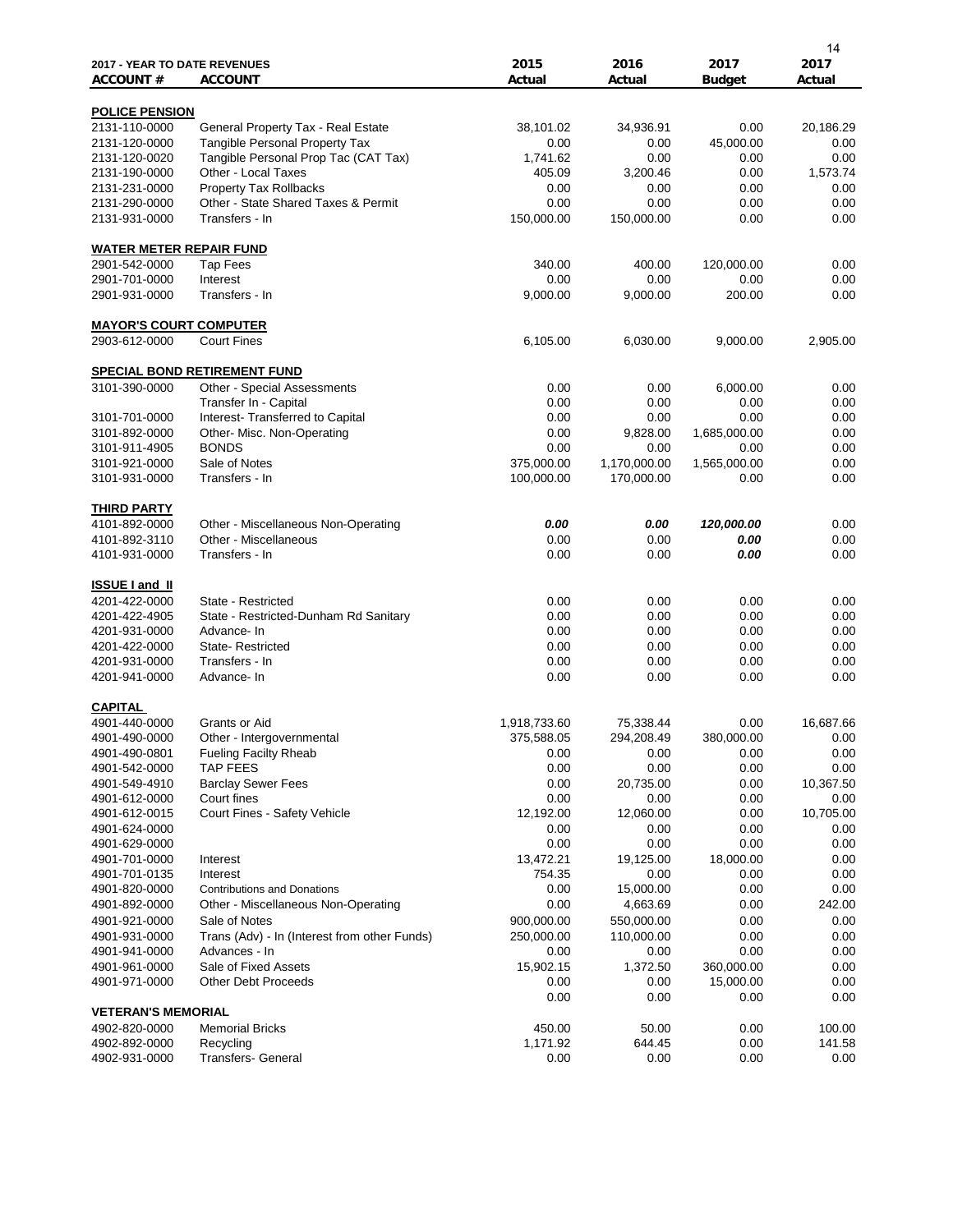|                                                 |                                         |                |                |                       | 15             |
|-------------------------------------------------|-----------------------------------------|----------------|----------------|-----------------------|----------------|
| 2017 - YEAR TO DATE REVENUES<br><b>ACCOUNT#</b> | <b>ACCOUNT</b>                          | 2015<br>Actual | 2016<br>Actual | 2017<br><b>Budget</b> | 2017<br>Actual |
| <b>BUILDING BOND</b>                            |                                         |                |                |                       |                |
| 7001-701-0000                                   | <b>INTEREST</b>                         | 0.00           | 0.00           | 0.00                  | 0.00           |
| 7001-892-0000                                   | <b>OTHER</b>                            | 0.00           | 0.00           | 0.00                  | 0.00           |
| <b>UNCLAIMED MONIES</b>                         |                                         |                |                |                       |                |
| 9101-892-0000                                   | Other - Miscellaneous Non-Operating     | 0.00           | 0.00           | 600.00                | 0.00           |
| <b>BUILDING BOND</b>                            |                                         |                |                |                       |                |
| 9901-544-0000                                   | Deposits                                | 6,000.00       | 2,500.00       | 500.00                | 0.00           |
| 9901-892-0000                                   | Other - Miscellaneous Non-Operating     | 0.00           | 0.00           | 0.00                  | 0.00           |
| <b>Mayor's Court</b>                            |                                         |                |                |                       |                |
| 9902-690-0000                                   | Other-Fines, Licenses, & Permits        | 310,047.40     | 306,178.65     | 0.00                  | 160,446.00     |
| 9902-892-0000                                   | Other- Misc. Non Operating              | 0.00           | 0.00           | 0.00                  | 0.00           |
| <b>SECOND PARTY SERVICE</b>                     |                                         |                |                |                       |                |
| 9903-544-0000                                   | Other - Miscellaneous Non-Operating     | 24,758.90      | 23,174.70      | 0.00                  | 21,117.50      |
| 9903-544-0001                                   | Deposits (Comm. Diversion Program)      | 0.00           | 0.00           | 0.00                  | 0.00           |
| 9903-544-0007                                   | Deposits (Benevolent Fund-General)      | 1,353.20       | 1,272.00       | 0.00                  | 3,037.50       |
| 9903-544-0008                                   | Deposits (Benevolent Fund-Events)       | 506.00         | 605.00         | 0.00                  | 0.00           |
| 9903-544-0013                                   | Deposits (Animal Fund)                  | 0.00           | 0.00           | 0.00                  | 25.00          |
| 9903-544-3200                                   | Deposits (Sr. Snow Plow)                | 10,416.00      | 9,744.00       | 0.00                  | 168.00         |
| 9903-892-0000                                   | Other - Miscellaneous Non-Operating     | 0.00           | 10.00          | 0.00                  | 0.00           |
| 9903-931-0000                                   | Transfers-In                            | 0.00           | 0.00           | 0.00                  | 0.00           |
|                                                 | <b>WALTON HILLS/SAGAMORE HILLS JEDD</b> |                |                |                       |                |
| 9904-130-0131                                   | Income Tax Withholding                  | 164,511.76     | 774,915.46     | 800,000.00            | 369,635.03     |
| 9904-130-0132                                   | Income Tax Individual                   |                | 298.65         |                       | 198.77         |
| 9904-130-0133                                   | Income Tax Net Profit                   |                |                |                       | 32.00          |
|                                                 | <b>TOTAL</b>                            | 10,427,878.26  | 9,658,133.32   | 10,957,920.00         | 3,167,120.30   |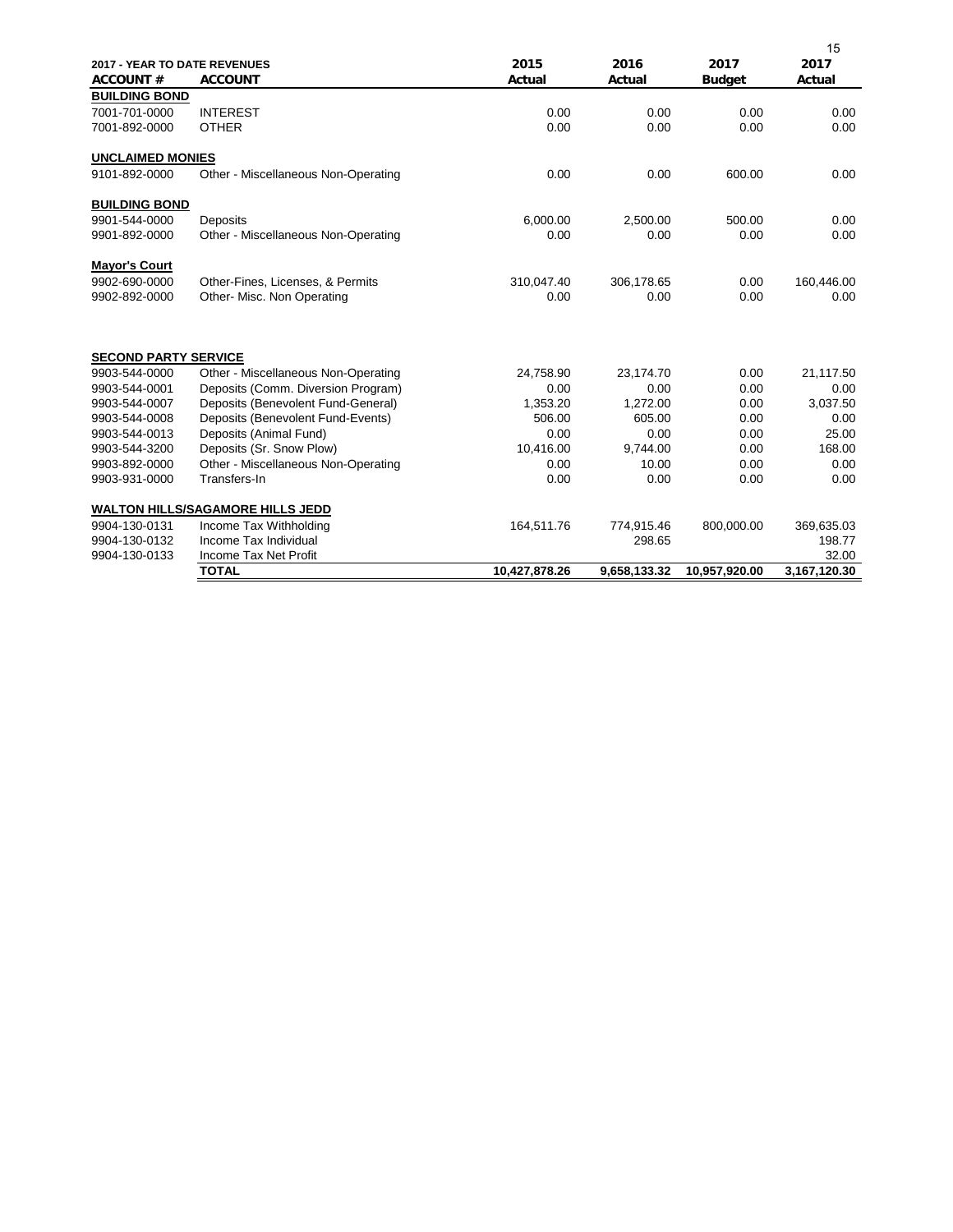| <b>2017 - YEAR TO DATE EXPENDITURES</b> |                                                                    | 2015                    | 2016                   | 2017                   | 2017                   |
|-----------------------------------------|--------------------------------------------------------------------|-------------------------|------------------------|------------------------|------------------------|
| <b>Account Code</b>                     | <b>Account Name</b>                                                | Actual                  | Actual                 | <b>Budget</b>          | Actual                 |
|                                         |                                                                    |                         |                        |                        |                        |
| General Fund                            | <b>POLICE</b>                                                      |                         |                        |                        |                        |
| 1000-110-190-0000                       | Police Salary-FT                                                   | 901,695.59              | 917,754.60             | 983,183.00             | 484,452.68             |
| 1000-110-190-0001                       | Salary-Community Diversion                                         | 0.00                    | 0.00                   | 0.00                   | 0.00                   |
| 1000-110-190-0010                       | Overtime Police                                                    | 18,501.90               | 21,697.38              | 15.000.00              | 12,495.15              |
| 1000-110-190-0011                       | Dispatch Salary-FT                                                 | 176,217.33              | 204,946.44             | 239,552.00             | 113,254.18             |
| 1000-110-190-0012                       | Dispatch Overtime                                                  | 3,866.03                | 10,392.37              | 5,000.00               | 2,776.46               |
| 1000-110-190-0190                       | Police Salary-PT                                                   | 152,245.58              | 122,816.96             | 90,000.00              | 64,572.75              |
| 1000-110-190-0198                       | Auxillary Salary - PT                                              | 36,475.75               | 32,479.24              | 24,000.00              | 17,857.39              |
| 1000-110-190-0191                       | Dispatch Salary-PT                                                 | 218,620.20              | 172,196.51             | 100,000.00             | 79,565.20              |
| 1000-110-190-0194                       | Longevity                                                          | 21,622.27               | 21,160.42              | 20,431.00              | 6,810.40               |
| 1000-110-190-0195                       | Employee Uniform Police                                            | 0.00                    | 0.00                   | 0.00                   | 0.00                   |
| 1000-110-190-0196                       | <b>Employee Weapons Allowance</b>                                  | 8,100.00                | 7,650.00               | 7,650.00               | 0.00                   |
| 1000-110-190-0197                       | Employee Uniform Dispatch                                          | 0.00                    | 0.00                   | 0.00                   | 0.00                   |
| 1000-110-190-0200                       | Sick Leave Conversion                                              | 0.00<br>0.00            | 49,739.54              | 0.00<br>0.00           | 0.00                   |
| 1000-110-190-0201                       | Sick Leave Conversion-Dispatch                                     |                         | 0.00                   |                        | 0.00                   |
| 1000-110-190-0202                       | Sick Leave - Police                                                | 9,591.88                | 7,463.94               | 0.00                   | 7,535.59               |
| 1000-110-190-0203                       | Sick Leave - Injury Pay                                            | 0.00                    | 0.00                   | 0.00<br>0.00           | 0.00<br>941.77         |
| 1000-110-190-0204                       | Sick Leave - Dispatch<br>Payments in Lieu of Healthcare            | 9,967.64                | 2,602.89<br>0.00       |                        |                        |
| 1000-110-190-7906                       | Payments in Lieu of Healthcare-Dispatch                            | 0.00<br>0.00            | 0.00                   | 0.00<br>0.00           | 0.00<br>0.00           |
| 1000-110-190-7916<br>1000-110-211-0000  |                                                                    | 26,545.30               |                        |                        |                        |
| 1000-110-211-0011                       | OPERS-Police<br>OPERS-Dispatch                                     | 54,378.93               | 23,745.82              | 9,000.00               | 9,898.30               |
| 1000-110-213-0000                       | Medicare-Police                                                    | 15,237.46               | 54,548.18<br>15,622.92 | 38,955.00<br>15,909.00 | 23,675.79<br>7,781.91  |
|                                         |                                                                    | 5,646.80                |                        |                        |                        |
| 1000-110-213-0011                       | Medicare-Dispatch                                                  |                         | 5,509.31<br>140,894.11 | 4,923.00<br>150,450.00 | 2,829.55               |
| 1000-110-221-0000<br>1000-110-221-0011  | Medical/Hospitalization-Police<br>Medical/Hospitalization-Dispatch | 114,891.30<br>25,928.50 | 36,597.34              | 39,160.00              | 75,445.75<br>19,655.22 |
| 1000-110-222-0000                       | Life Insurance-Police                                              |                         |                        |                        |                        |
| 1000-110-222-0011                       | Life Insurance-Dispatch                                            | 3,908.75<br>530.00      | 4,976.20<br>892.00     | 5,649.00<br>800.00     | 1,855.00<br>331.25     |
| 1000-110-225-0000                       | Workers' Compensation                                              | 23,711.26               | 22,053.45              | 12,500.00              | 12,978.70              |
| 1000-110-225-0011                       | Workers' Compensation-Dispatch                                     | 8,743.82                | 8,158.33               | 5,250.00               | 4,813.22               |
| 1000-110-240-0000                       | Unemployment Compensation                                          | 0.00                    | 0.00                   | 0.00                   | 0.00                   |
| 1000-110-240-0011                       | Unemployment Compensation (Dispatch)                               | 0.00                    | 0.00                   | 0.00                   | 0.00                   |
| 1000-110-251-0000                       | Uniform, Tool, and Equip Reimbursements                            | 0.00                    | 0.00                   | 0.00                   | 0.00                   |
| 1000-110-252-0000                       | Travel and Transportation-Police                                   | 302.26                  | 390.26                 | 1,000.00               | 14.50                  |
| 1000-110-252-0001                       | Travel and Transportation-Community Div                            | 990.00                  | 1,010.00               | 1,000.00               | 790.00                 |
| 1000-110-260-0000                       | Lodging and Meals                                                  | 1,426.38                | 950.28                 | 1,000.00               | 0.00                   |
| 1000-110-270-0000                       | Uniforms and Clothing                                              | 23,110.42               | 30,767.83              | 26,000.00              | 11,238.30              |
| 1000-110-270-0060                       | Uniforms and Clothing (Auxiliary)                                  | 1,290.43                | 3,237.93               | 2,000.00               | 335.48                 |
| 1000-110-290-0000                       | Income Tax Reimbursement                                           | 0.00                    | 0.00                   | 0.00                   | 0.00                   |
| 1000-110-321-0000                       | Telephone & Pagers                                                 | 4,156.02                | 4,337.74               | 4,400.00               | 2,169.10               |
| 1000-110-324-0000                       | Printing and Reproduction                                          | 1,516.64                | 1,922.83               | 1,200.00               | 900.00                 |
| 1000-110-330-0000                       | Rents and Leases                                                   | 0.00                    | 0.00                   | 0.00                   | 0.00                   |
| 1000-110-348-0000                       | <b>Training Services</b>                                           | 865.00                  | 5,976.85               | 4,000.00               | 1,021.99               |
| 1000-110-348-0060                       | Training Services (Auxiliary)                                      | 0.00                    | 0.00                   | 0.00                   | 0.00                   |
| 1000-110-349-0000                       | Professional and Technical Services                                | 17,813.73               | 11,383.62              | 15,000.00              | 880.00                 |
| 1000-110-391-0000                       | Dues and Fees                                                      | 29,286.89               | 27,513.00              | 30,000.00              | 25,990.50              |
| 1000-110-394-0000                       | Machinery, Equipment & Furniture                                   | 10,747.30               | 16,960.45              | 15,000.00              | 0.00                   |
| 1000-110-399-0000                       | <b>Contractual Services</b>                                        | 11,720.00               | 11,914.62              | 10,000.00              | 4,290.00               |
| 1000-110-410-0000                       | Office Supplies and Materials                                      | 7,837.98                | 9,808.69               | 8,000.00               | 6,571.30               |
| 1000-110-420-0000                       | <b>Operating Supplies and Materials</b>                            | 29,220.70               | 30,332.11              | 20,000.00              | 16,444.96              |
| 1000-110-420-0060                       | <b>Auxiliary - Supplies</b>                                        | 0.00                    | 0.00                   | 0.00                   | 0.00                   |
| 1000-110-420-6700                       | Fuel                                                               | 32,899.70               | 26,315.68              | 32,000.00              | 14,244.72              |
| 1000-110-420-0120                       | <b>Operating Supplies - Auxiliary Police</b>                       | 0.00                    | 0.00                   | 0.00                   | 0.00                   |
| 1000-110-431-0000                       | R & M of Buildings and Land                                        | 0.00                    | 0.00                   | 0.00                   | 0.00                   |
| 1000-110-432-0000                       | R & M of Machinery & Equipment                                     | 7,986.22                | 5,638.35               | 7,000.00               | 3,544.56               |
| 1000-110-433-0000                       | R & M of Motor vehicles                                            | 18,582.20               | 24,175.22              | 15,000.00              | 4,346.52               |
| 1000-110-440-0000                       | Small Tools and Minor Equipment                                    | 0.00                    | 1,011.79               | 1,000.00               | 1,110.55               |
| 1000-110-490-0000                       | Other - Supplies and Materials                                     | 1,026.43                | 1,413.78               | 1,000.00               | 0.00                   |
| 1000-110-490-0003                       | Supplies and Materials- Prisoners                                  | 5,498.05                | 6,235.29               | 5,000.00               | 2,096.73               |
| 1000-110-520-0000                       | Equipment                                                          | 993.85                  | 7,003.23               | 3,000.00               | 0.00                   |
| 1000-110-520-0482                       | <b>Equipment-Emergency Warning Sirens</b>                          | 5,000.00                | 5,000.00               | 5,000.00               | 5,000.00               |
| 1000-110-550-0000                       | Motor Vehicle Equipment                                            | 0.00                    | 0.00                   | 0.00                   | 0.00                   |
| 1000-110-600-0852                       | <b>Computers &amp; Supplies</b>                                    | 14,897.99               | 0.00                   | 5,000.00               | 29,228.20              |
|                                         |                                                                    |                         |                        |                        |                        |

**OTHER SECURITY OF PERSONS & PROPERTY**

1000-120-440-0000 Small Tool and Minor Equipment **0.00 0.00 0.00 0.00**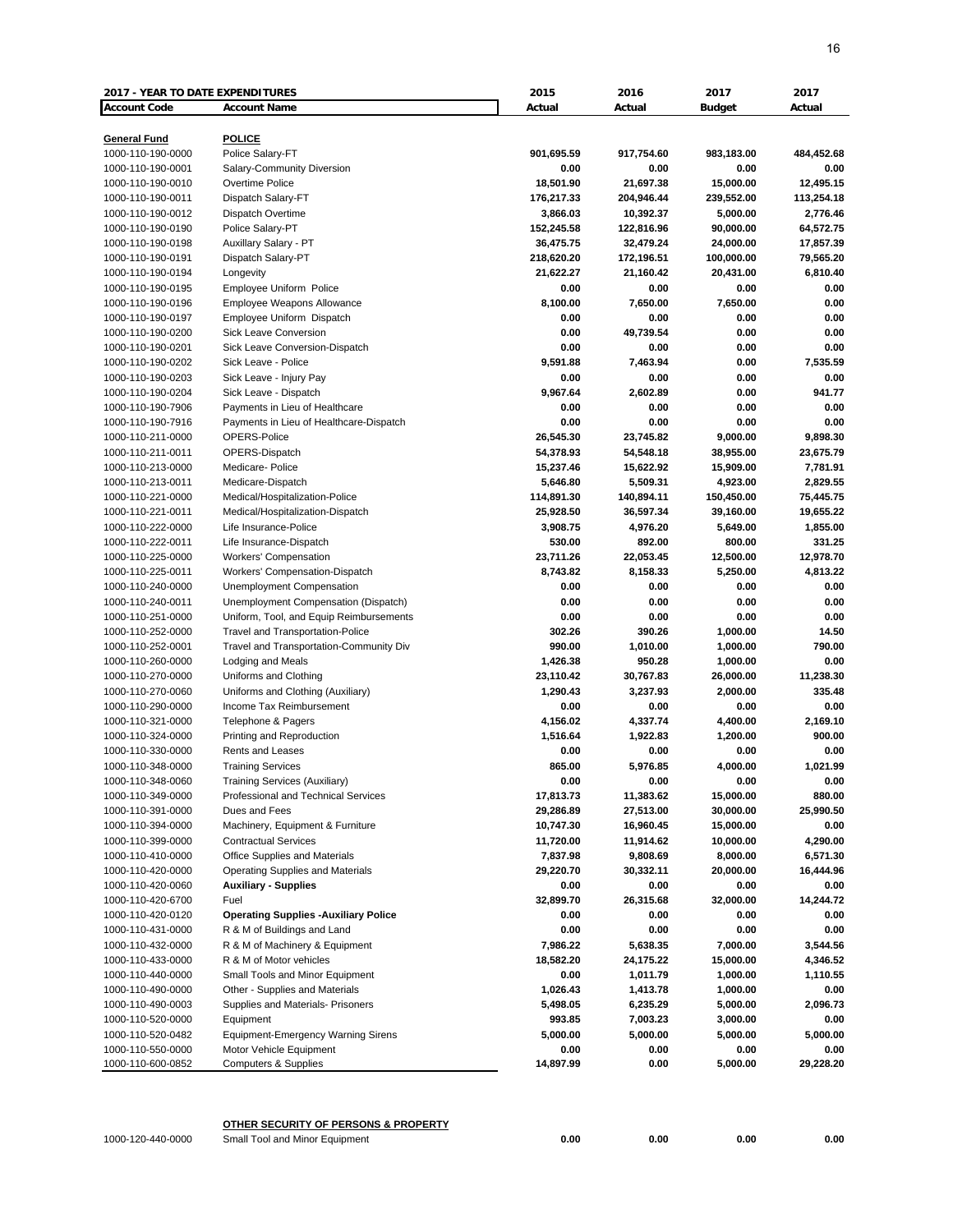| 2017 - YEAR TO DATE EXPENDITURES       |                                                                        | 2015       | 2016       | 2017               | 2017       |
|----------------------------------------|------------------------------------------------------------------------|------------|------------|--------------------|------------|
| <b>Account Code</b>                    | <b>Account Name</b>                                                    | Actual     | Actual     | <b>Budget</b>      | Actual     |
|                                        |                                                                        |            |            |                    |            |
| 1000-120-590-0000                      | Capital Outlay                                                         | 0.00       | 0.00       | 0.00               | 0.00       |
| 1000-120-640-0000                      | <b>Fire Contract</b>                                                   | 525,402.00 | 535,910.04 | 546,418.00         | 273,314.12 |
| 1000-130-311-0000                      | <b>Electricity- Street Lights</b>                                      | 0.00       | 0.00       | 0.00               | 0.00       |
| 1000-140-399-0000                      | <b>Contractual Services</b>                                            | 3,500.00   | 3,500.00   | 3,500.00           | 3,500.00   |
| 1000-150-311-0000                      | <b>Electricity- Traffic Lights</b>                                     | 0.00       | 0.00       | 0.00               | 0.00       |
| 1000-150-349-0000                      | <b>Professional and Technical Services</b>                             | 0.00       | 0.00       | 0.00               | 0.00       |
| 1000-160-349-0000                      | <b>Other Professional</b>                                              | 6,478.53   | 449.61     | 3,000.00           | 1,208.25   |
| 1000-210-349-2110                      | Board of Health                                                        | 8,941.52   | 8,941.52   | 9,000.00           | 4,698.86   |
|                                        |                                                                        |            |            |                    |            |
|                                        | <b>RECREATION and COMMUNITY LIFE</b>                                   |            |            |                    |            |
| 1000-310-190-0000                      | Salary                                                                 | 44,528.70  | 48,968.28  | 55,000.00          | 24,799.43  |
| 1000-310-190-0010                      | Overtime                                                               | 0.00       | 915.93     | 0.00               | 166.43     |
| 1000-310-190-0192                      | Seasonal Salary                                                        | 28,554.33  | 38,736.04  | 36,000.00          | 15,541.72  |
| 1000-310-190-0193                      | <b>Transportation Salary</b>                                           | 20,034.54  | 12,076.51  | 20,000.00          | 4,657.47   |
| 1000-310-211-0000                      | Ohio Public Employees Retirement System                                | 12,695.88  | 14,100.35  | 15,540.00          | 3,666.59   |
| 1000-310-212-0000                      | <b>Social Security</b>                                                 | 0.00       | 0.00       | 0.00               | 0.00       |
| 1000-310-213-0000                      | Medicare                                                               | 1,350.21   | 1,460.11   | 1,610.00           | 654.90     |
| 1000-310-225-0000                      | <b>Workers' Compensation</b>                                           | 2,355.26   | 2,200.24   | 1,250.00           | 1,299.34   |
| 1000-310-252-0000                      | Travel & Transportation                                                | 65.80      | 179.37     | 200.00             | 0.00       |
| 1000-310-260-0000                      | Lodging & Meals                                                        | 171.95     | 1,576.15   | 2,000.00           | 499.54     |
| 1000-310-270-0000                      | Uniforms                                                               | 0.00       | 420.00     | 0.00               | 174.00     |
| 1000-310-324-0000                      | Printing and Reproduction                                              | 0.00       | 16.00      | 0.00               | 0.00       |
| 1000-310-330-0000                      | Rents and Leases                                                       | 0.00       | 0.00       | 0.00               | 0.00       |
| 1000-310-348-0000                      | Training                                                               | 0.00       | 0.00       | 0.00               | 0.00       |
| 1000-310-349-0000                      | <b>Professional and Technical Services</b>                             | 652.52     | 962.09     | 1,200.00           | 672.00     |
| 1000-310-349-2569                      | Professional - Golf Outing                                             | 0.00       | 0.00       | 0.00               | 0.00       |
| 1000-310-349-3101                      | Trips                                                                  | 1,966.85   | 2,646.80   | 3,000.00           | 1,023.71   |
| 1000-310-349-3102                      | Exercise Program                                                       | 0.00       | 0.00       | 0.00               | 0.00       |
| 1000-310-349-3104                      | <b>Special Events</b>                                                  | 8,610.91   | 14,782.18  | 15,000.00          | 2,654.65   |
| 1000-310-349-3105                      | Garage Sale                                                            | 311.50     | 526.24     | 600.00             | 242.50     |
| 1000-310-349-3106                      | Parker program                                                         | 8,681.22   | 11,667.43  | 12,000.00          | 2,870.75   |
| 1000-310-349-3107                      | Baseball                                                               | 11,072.70  | 8,413.46   | 10,000.00          | 1,193.22   |
| 1000-310-349-4587                      | Community Day                                                          | 20,924.70  | 24,018.29  | 25,000.00          | 7,198.63   |
| 1000-310-349-9633                      | Music                                                                  | 0.00       | 0.00       | 0.00               | 0.00       |
| 1000-310-351-0000                      | Insurance and Bonding                                                  | 334.00     | 265.00     | 300.00             | 0.00       |
| 1000-310-353-3107                      | Liability Insurance                                                    | 0.00       | 0.00       | 0.00               | 0.00       |
| 1000-310-391-0000                      | Dues & Fees                                                            | 560.00     | 1,700.00   | 2,000.00           | 750.00     |
| 1000-310-394-0000                      | Machinery, Equipment & Furniture                                       | 216.68     | 0.00       | 3,000.00           | 0.00       |
| 1000-310-399-0000                      | Contractual                                                            | 20,000.00  | 20,000.00  | 20,000.00          | 0.00       |
| 1000-310-420-0000                      | <b>Operating Supplies and Materials</b>                                | 1,866.03   | 3,635.20   | 2,000.00           | 2,503.38   |
| 1000-310-420-3108                      | <b>Operating Supplies -Concessions</b>                                 | 1,663.02   | 1,609.94   | 2,000.00           | 724.56     |
| 1000-310-420-3110                      | <b>Senior Services</b>                                                 | 8,177.02   | 8,121.20   | 6,500.00           | 4,784.01   |
| 1000-310-420-6700                      | Fuel                                                                   | 3,027.24   | 2,279.06   | 4,000.00           | 728.07     |
| 1000-310-420-8522                      |                                                                        | 9.48       | 80.39      | 100.00             | 18.96      |
|                                        | Operating Supplies and Materials-TGY<br>Land & Buildings               | 414.83     | 399.00     | 750.00             | 16.55      |
| 1000-310-431-0000<br>1000-310-432-0000 | Repairs and Maint of Machinery & Equip                                 | 458.12     | 0.00       | 0.00               | 0.00       |
|                                        |                                                                        | 2,002.23   |            |                    | 796.74     |
| 1000-310-433-0000                      | Repairs and Maint of Motor Vehicles<br>Small Tools and Minor Equipment |            | 2,486.73   | 2,500.00<br>500.00 |            |
| 1000-310-440-0000                      |                                                                        | 24.99      | 157.17     |                    | 0.00       |
| 1000-310-500-0000                      | Capital Outlay                                                         | 5,795.00   | 0.00       | 0.00               | 0.00       |
| 1000-310-600-0852                      | Other-Computers & Supplies                                             | 0.00       | 187.96     | 200.00             | 0.00       |
| 1000-310-610-3103                      | Deposits Refunded                                                      | 0.00       | 0.00       | 0.00               | 0.00       |
|                                        |                                                                        |            |            |                    |            |
|                                        | <b>BUILDING DEPARTMENT</b>                                             |            |            |                    |            |
| 1000-410-190-0000                      | Salary                                                                 | 26,018.23  | 16,006.12  | 21,500.00          | 6,999.98   |
| 1000-410-190-0010                      | Overtime                                                               | 0.00       | 0.00       | 0.00               | 0.00       |
| 1000-410-190-0190                      | Part-Time                                                              | 0.00       | 0.00       | 0.00               | 0.00       |
| 1000-410-190-0192                      | Seasonal Salary                                                        | 0.00       | 0.00       | 0.00               | 0.00       |
| 1000-410-190-0200                      | <b>Sick Leave Conversion</b>                                           | 0.00       | 0.00       | 0.00               | 0.00       |
| 1000-410-190-0202                      | Sick Leave                                                             | 1,404.37   | 0.00       | 0.00               | 0.00       |
| 1000-410-190-7906                      | Payments in Lieu of Healthcare                                         | 0.00       | 0.00       | 0.00               | 0.00       |
| 1000-410-211-0000                      | Ohio Public Employees Retirement System                                | 3,677.82   | 8,489.08   | 3,010.00           | 5,112.50   |
| 1000-410-213-0000                      | Medicare                                                               | 394.38     | 237.88     | 312.00             | 101.53     |
|                                        |                                                                        |            |            |                    |            |
|                                        | <b>BUILDING DEPARTMENT (continued)</b>                                 |            |            |                    |            |
| 1000-410-221-0000                      | Medical/Hospitalization                                                | 0.00       | 566.45     | 0.00               | 0.00       |
| 1000-410-222-0000                      | Life Insurance                                                         | 0.00       | 0.00       | 0.00               | 0.00       |
|                                        |                                                                        |            |            |                    |            |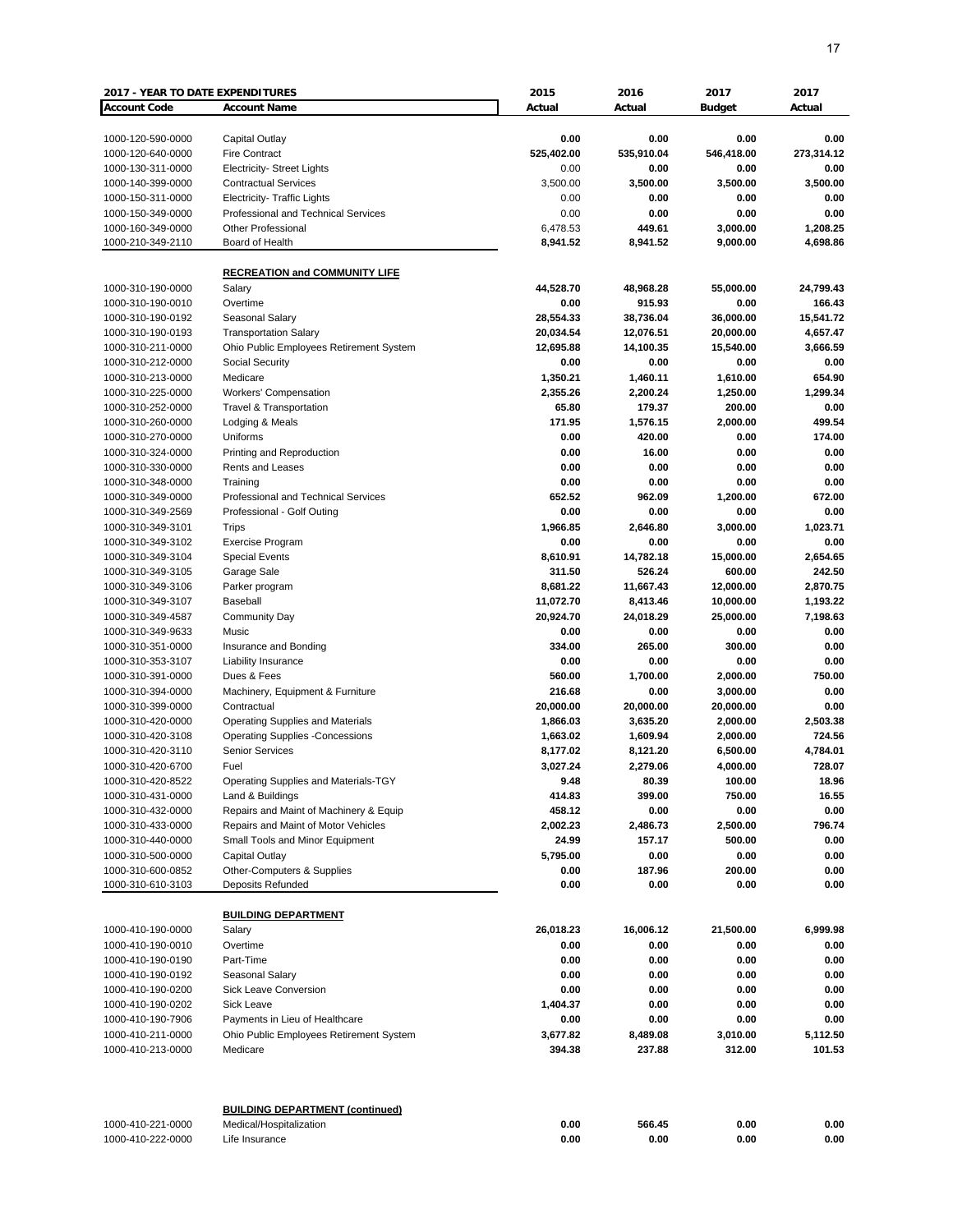| <b>2017 - YEAR TO DATE EXPENDITURES</b> |                                            | 2015       | 2016             | 2017          | 2017      |
|-----------------------------------------|--------------------------------------------|------------|------------------|---------------|-----------|
| <b>Account Code</b>                     | <b>Account Name</b>                        | Actual     | Actual           | <b>Budget</b> | Actual    |
|                                         |                                            |            |                  |               |           |
| 1000-410-225-0000                       | <b>Workers' Compensation</b>               | 584.87     | 544.37           | 315.00        | 320.54    |
| 1000-410-240-0000                       | Unemployment Compensation                  | 0.00       | 0.00             | 0.00          | 0.00      |
| 1000-410-252-0000                       | <b>Travel and Transportation</b>           | 0.00       | 31.10            | 500.00        | 639.82    |
| 1000-410-260-0000                       | Lodging and Meals                          | 0.00       | 0.00             | 500.00        | 0.00      |
| 1000-410-270-0000                       | Uniforms                                   | 0.00       | 0.00             | 0.00          | 0.00      |
| 1000-410-320-0000                       | Communications, Printing and Advertising   | 0.00       | 0.00             | 0.00          | 0.00      |
| 1000-410-348-0000                       | Training                                   | 0.00       | 0.00             | 500.00        | 0.00      |
| 1000-410-349-0000                       | Professional and Technical Services        | 54,334.00  | 29,197.69        | 30,000.00     | 10,973.00 |
| 1000-410-391-0000                       | Dues & Fees                                | 808.61     | 492.05           | 600.00        | 234.07    |
| 1000-410-394-0000                       | Machinery, Equipment & Furniture           | 0.00       | 0.00             | 0.00          | 0.00      |
| 1000-410-395-0000                       | Land and Land Improvements                 | 1,000.00   | 0.00             | 0.00          | 0.00      |
| 1000-410-410-0000                       |                                            | 530.75     |                  | 500.00        | 0.00      |
|                                         | Office Supplies and Materials              | 520.32     | 828.28<br>520.32 |               | 520.48    |
| 1000-410-410-0852                       | <b>Computers &amp; Supplies</b>            |            |                  | 500.00        |           |
| 1000-410-420-0000                       | <b>Operating Supplies</b>                  | 0.00       | 441.50           | 500.00        | 99.60     |
| 1000-410-420-6700                       | <b>FUEL</b>                                | 0.00       | 0.00             | 0.00          | 0.00      |
| 1000-410-433-0000                       | Repairs & Maint Motor Vehicles             | 0.00       | 954.32           | 0.00          | 0.00      |
| 1000-410-610-0000                       | <b>Deposits Refunded</b>                   | 0.00       | 0.00             | 0.00          | 0.00      |
|                                         |                                            |            |                  |               |           |
|                                         | <b>ENGINEERING</b>                         |            |                  |               |           |
| 1000-490-190-0000                       | Salary                                     | 18,999.90  | 18,296.20        | 20,500.00     | 10,080.46 |
| 1000-490-211-0000                       | Ohio Public Employees Retirement System    | 2,565.26   | 2,561.50         | 2,870.00      | 1,166.77  |
| 1000-490-213-0000                       | Medicare                                   | 275.51     | 265.29           | 297.00        | 146.11    |
| 1000-490-225-0000                       | Workers' Compensation                      | 371.43     | 345.06           | 188.00        | 202.88    |
| 1000-490-346-0000                       | <b>Engineering Services</b>                | 0.00       | 0.00             | 0.00          | 0.00      |
| 1000-490-391-0000                       | Dues and Fees                              | 0.00       | 0.00             | 0.00          | 0.00      |
| 1000-490-399-0000                       | <b>Contractual Services-Engineering</b>    | 0.00       | 0.00             | 0.00          | 0.00      |
|                                         |                                            |            |                  |               |           |
|                                         | <b>UTILITIES</b>                           |            |                  |               |           |
| 1000-519-311-0000                       | Electricity                                | 72,375.33  | 80,469.27        | 70,000.00     | 36,390.43 |
| 1000-529-313-0000                       | <b>Natural Gas</b>                         | 24,695.09  | 20,990.95        | 25,000.00     | 16,821.31 |
| 1000-539-312-0000                       | Water and Sewage                           | 6,126.78   | 1,520.18         | 4,000.00      | 1,753.94  |
| 1000-549-312-0000                       | Water and Sewage                           | 690.00     | 690.00           | 0.00          | 0.00      |
| 1000-551-349-0000                       | Other- Professional and Technical Services | 0.00       | 0.00             | 0.00          | 0.00      |
| 1000-559-347-0000                       | <b>Planning Consultants</b>                | 0.00       | 0.00             | 0.00          | 0.00      |
| 1000-569-398-0000                       | Garbage and Trash Removal                  | 150,323.02 | 141,548.17       | 135,000.00    | 72,525.75 |
|                                         |                                            |            |                  |               |           |
| 1000-592-349-0000                       | Other- Professional and Technical Services | 0.00       | 0.00             | 0.00          | 0.00      |
| 1000-599-321-0000                       | Telephone                                  | 29,576.22  | 22,584.16        | 17,500.00     | 10,824.35 |
| 1000-599-329-0000                       | Other communications                       | 10,737.14  | 14,736.35        | 14,000.00     | 12,907.33 |
|                                         |                                            |            |                  |               |           |
|                                         | <b>SERVICE DEPARTMENT</b>                  |            |                  |               |           |
| 1000-620-190-0000                       | Salary                                     | 83,617.81  | 89,247.91        | 98,816.00     | 29,912.63 |
| 1000-620-190-0010                       | Overtime                                   | 4,212.47   | 3,711.07         | 5,000.00      | 1,727.83  |
| 1000-620-190-0190                       | Part-time                                  | 0.00       | 0.00             | 0.00          | 0.00      |
| 1000-620-190-0193                       | Salary -Seasonal                           | 0.00       | 0.00             | 0.00          | 0.00      |
| 1000-620-190-0200                       | Sick Leave Conversion                      | 0.00       | 0.00             | 0.00          | 0.00      |
| 1000-620-190-0202                       | Sick Leave                                 | 1,404.38   | 416.00           | 0.00          | 0.00      |
| 1000-620-211-0000                       | Ohio Public Employees Retirement System    | 12,064.34  | 9,356.68         | 13,834.00     | 3,952.67  |
| 1000-620-213-0000                       | Medicare                                   | 1,253.88   | 1,502.94         | 1,433.00      | 448.70    |
| 1000-620-221-0000                       | Medical/Hospitalization                    | 24,551.94  | 31,838.07        | 27,000.00     | 16,133.70 |
| 1000-620-222-0000                       | Life Insurance                             | 265.00     | 344.50           | 265.00        | 132.50    |
| 1000-620-225-0000                       | <b>Workers' Compensation</b>               | 2,350.54   | 2,168.45         | 1,200.00      | 1,267.96  |
| 1000-620-252-0000                       | <b>Travel and Transportation</b>           | 0.00       | 0.00             | 0.00          | 0.00      |
| 1000-620-260-0000                       | Lodging and Meals                          | 0.00       | 0.00             | 0.00          | 0.00      |
| 1000-620-270-0000                       | Uniforms and Clothing                      | 872.86     | 1,594.88         | 1,500.00      | 1,083.45  |
| 1000-620-330-0000                       | Rents and Leases                           | 0.00       | 0.00             | 0.00          | 0.00      |
| 1000-620-346-0000                       | <b>Engineering Services</b>                | 0.00       | 0.00             | 0.00          | 0.00      |
| 1000-620-348-0000                       | <b>Training Services</b>                   | 0.00       | 0.00             | 0.00          | 0.00      |
| 1000-620-349-0000                       | Professional and Technical Services        | 10,741.49  | 2,476.53         | 25,000.00     | 2,313.01  |
|                                         | Dues and Fees                              | 156.50     | 53.25            | 200.00        | 0.00      |
| 1000-620-391-0000                       |                                            | 0.00       |                  |               | 0.00      |
| 1000-620-394-0000                       | Machinery, Equipment & Furniture           |            | 0.00             | 0.00          |           |
|                                         | <b>SERVICE DEPARTMENT (continued)</b>      |            |                  |               |           |
| 1000-620-395-5001                       | Land and Improvements-Recycling            | 0.00       | 0.00             | 0.00          | 0.00      |
| 1000-620-420-0000                       | <b>Operating Supplies and Materials</b>    | 2,165.33   | 5,320.58         | 5,000.00      | 25,613.24 |
| 1000-620-420-6700                       | Fuel                                       | 0.00       | 0.00             | 0.00          | 0.00      |
| 1000-620-431-0000                       | Repairs and Maint of Buildings and Land    | 51,848.24  | 67,667.20        | 50,000.00     | 43,070.03 |
|                                         |                                            |            |                  |               |           |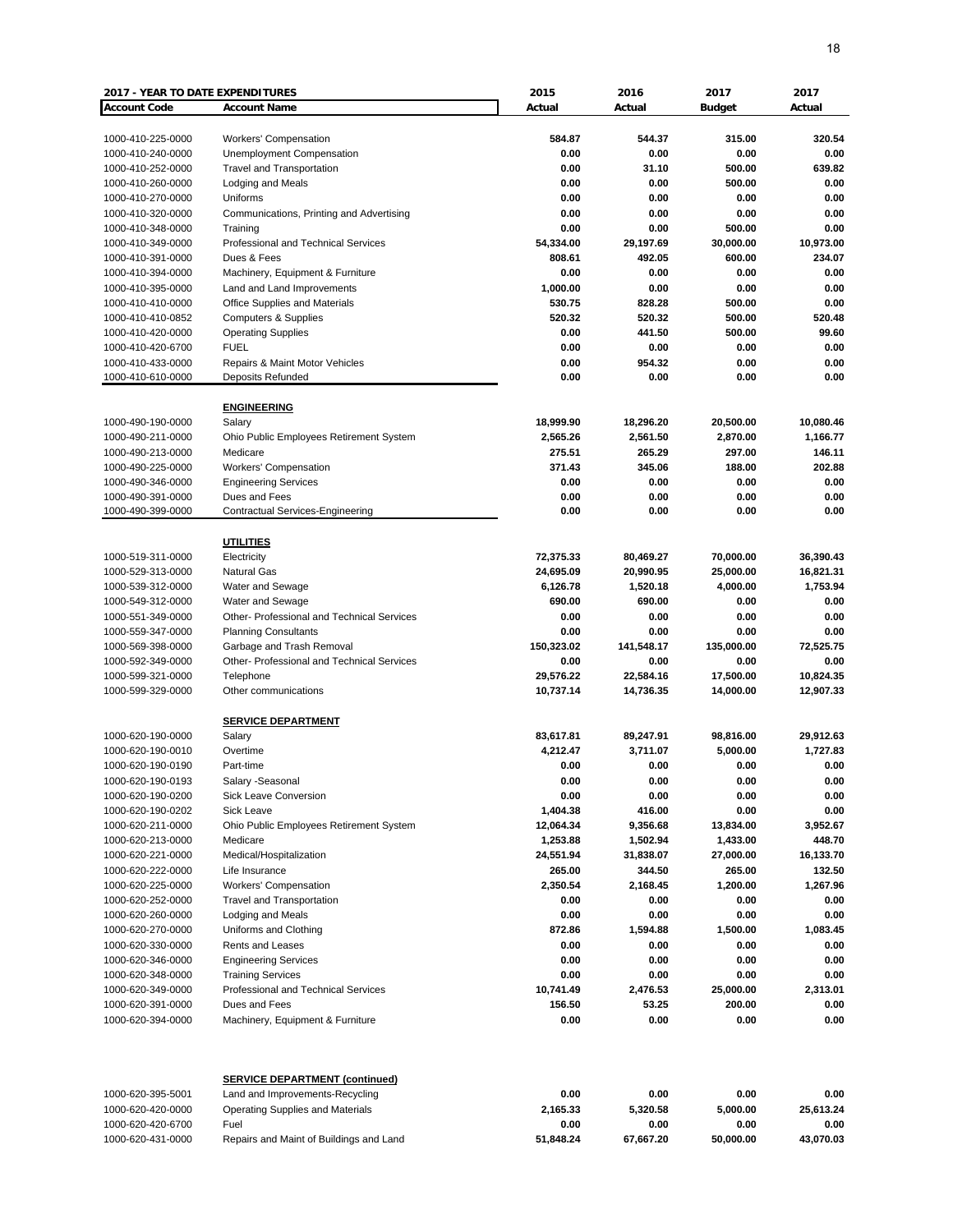| <b>2017 - YEAR TO DATE EXPENDITURES</b> |                                                                   | 2015             | 2016         | 2017          | 2017         |
|-----------------------------------------|-------------------------------------------------------------------|------------------|--------------|---------------|--------------|
| <b>Account Code</b>                     | <b>Account Name</b>                                               | Actual           | Actual       | <b>Budget</b> | Actual       |
|                                         |                                                                   |                  |              |               |              |
| 1000-620-431-6208                       | <b>Building Supplies</b>                                          | 0.00             | 0.00         | 0.00          | 0.00         |
| 1000-620-431-6209                       | <b>Hardware Supplies</b>                                          | 0.00             | 0.00         | 0.00          | 0.00         |
| 1000-620-432-0000                       | R & M of Machinery & Equip                                        | 918.97           | 2,063.94     | 2.000.00      | 0.00         |
| 1000-620-432-6220                       | R & M of Machinery & Equip-Major                                  | 0.00             | 0.00         | 0.00          | 0.00         |
| 1000-620-432-6230                       | R & M of Machinery & Equip-Minor                                  | 0.00             | 0.00         | 0.00          | 0.00         |
| 1000-620-433-0000                       | R & M of Motor Vehicles                                           | 0.00             | 0.00         | 0.00          | 0.00         |
| 1000-620-433-6110                       | R & M of Motor Vehicles                                           | 0.00             | 0.00<br>0.00 | 0.00<br>0.00  | 0.00         |
| 1000-620-433-6225<br>1000-620-433-6310  | R & M of Motor Vehicles<br>R & M of Motor Vehicles                | 0.00<br>0.00     | 0.00         | 0.00          | 0.00<br>0.00 |
| 1000-620-440-0000                       | Small Tools and Minor Equipment                                   | 0.00             | 573.24       | 0.00          | 0.00         |
| 1000-620-490-0000                       | Other - Supplies and Materials                                    | 0.00             | 0.00         | 0.00          | 0.00         |
| 1000-620-490-0000-1                     | <b>Other Operating Supplies</b>                                   | 0.00             | 0.00         | 0.00          | 0.00         |
| 1000-620-520-0000                       | Equipment                                                         | 0.00             | 0.00         | 0.00          | 0.00         |
| 1000-620-640-0000                       | Leaf Dumping                                                      | 0.00             | 0.00         | 0.00          | 0.00         |
| 1000-630-349-0000                       | Professional and Technical Services                               | 0.00             | 0.00         | 0.00          | 0.00         |
| 1000-630-390-0000                       | Contractual -Senior Snow plowing                                  | 0.00             | 0.00         | 0.00          | 0.00         |
| 1000-630-420-0000                       | <b>Operating Supplies -Salt</b>                                   | 0.00             | 0.00         | 0.00          | 0.00         |
| 1000-630-432-6320                       | R & M - Snow Plows                                                | 0.00             | 0.00         | 0.00          | 0.00         |
| 1000-640-399-6201                       | R & M-Sanitary Sewers                                             | 28,489.82        | 28,011.70    | 25,000.00     | 28,279.64    |
|                                         |                                                                   |                  |              |               |              |
|                                         | <b>MAYOR</b>                                                      |                  |              |               |              |
| 1000-710-131-0000                       | Salary - MAYOR                                                    | 60,114.36        | 57,887.96    | 61,650.00     | 28,943.98    |
| 1000-710-131-7906                       | Payments in Lieu of Healthcare                                    | 0.00             | 0.00         | 0.00          | 0.00         |
| 1000-710-211-0000                       | Ohio Public Employees Retirement System                           | 8,111.69         | 8,272.32     | 8,631.00      | 4,324.75     |
| 1000-710-213-0000                       | Medicare                                                          | 901.26           | 1,025.60     | 894.00        | 420.00       |
| 1000-710-221-0000                       | Medical/Hospitalization                                           | 22,117.62        | 19,628.53    | 13,570.00     | 7,568.70     |
| 1000-710-222-0000                       | Life Insurance                                                    | 132.50           | 172.75       | 159.00        | 66.25        |
| 1000-710-225-0000                       | <b>Workers' Compensation</b>                                      | 1,350.84         | 1,256.00     | 700.00        | 738.98       |
| 1000-710-252-0000                       | <b>Travel and Transportation</b>                                  | 804.85           | 2,805.37     | 800.00        | 500.00       |
| 1000-710-259-0000                       | Other - Employee Reimbursements                                   | 0.00             | 0.00         | 0.00          | 0.00         |
| 1000-710-260-0000                       | Housing & Meals                                                   | 1,034.55         | 3,901.31     | 2,000.00      | 857.29       |
| 1000-710-324-0000                       | Printing and Reproduction                                         | 0.00             | 0.00         | 0.00          | 0.00         |
| 1000-710-330-0000                       | Rents and Leases                                                  | 0.00             | 0.00         | 0.00          | 0.00         |
| 1000-710-349-0000                       | Professional and Technical Services                               | 27.96            | 0.00         | 0.00          | 0.00         |
| 1000-710-349-7150                       | <b>Education Expenses</b>                                         | 0.00             | 0.00         | 0.00          | 0.00         |
| 1000-710-391-0000                       | Dues and Fees                                                     | 4,248.03         | 3,803.03     | 5,000.00      | 1,053.03     |
| 1000-710-394-0000<br>1000-710-399-0000  | Machinery, Equipment & Furniture                                  | 174.98<br>0.00   | 0.00<br>0.00 | 0.00<br>0.00  | 0.00         |
| 1000-710-410-0000                       | <b>Contractual Services</b>                                       |                  | 216.24       | 1,000.00      | 0.00<br>0.00 |
| 1000-710-420-0000                       | Office Supplies and Materials<br>Operating Supplies and Materials | 2,041.41<br>0.00 | 201.10       | 0.00          | 7.96         |
|                                         |                                                                   |                  |              |               |              |
|                                         | <b>COUNCIL</b>                                                    |                  |              |               |              |
| 1000-715-111-0000                       | Salaries - Council                                                | 64,284.30        | 65,569.40    | 65,569.00     | 33,118.41    |
| 1000-715-211-0000                       | Ohio Public Employees Retirement System                           | 8,672.55         | 9,140.01     | 9,180.00      | 3,916.03     |
| 1000-715-212-0000                       | Social Security                                                   | 0.00             | 0.00         | 0.00          | 0.00         |
| 1000-715-213-0000                       | Medicare                                                          | 996.67           | 950.75       | 951.00        | 481.22       |
| 1000-715-225-0000                       | <b>Workers' Compensation</b>                                      | 1,499.20         | 1,392.76     | 800.00        | 818.91       |
| 1000-715-252-0000                       | Travel and Transportation                                         | 0.00             | 0.00         | 0.00          | 0.00         |
| 1000-715-260-0000                       | Lodging & Meals                                                   | 0.00             | 0.00         | 0.00          | 0.00         |
| 1000-715-324-0000                       | Printing and Reproduction                                         | 0.00             | 0.00         | 0.00          | 0.00         |
| 1000-715-325-0000                       | Advertising                                                       | 0.00             | 0.00         | 0.00          | 0.00         |
| 1000-715-348-0000                       | Training                                                          | 0.00             | 0.00         | 0.00          | 0.00         |
| 1000-715-349-0000                       | Professional and Technical Services                               | 0.00             | 0.00         | 0.00          | 0.00         |
| 1000-715-349-7150                       | <b>Education Exp</b>                                              | 0.00             | 0.00         | 0.00          | 0.00         |
| 1000-715-391-0000                       | Dues and Fees                                                     | 0.00             | 0.00         | 0.00          | 0.00         |
| 1000-715-399-0000                       | <b>Contractual Services</b>                                       | 0.00             | 0.00         | 0.00          | 0.00         |
| 1000-715-399-7150                       | Contractual Services-Education Exp                                | 0.00             | 0.00         | 0.00          | 0.00         |
| 1000-715-399-7151                       | Contractual Services- Master Plan                                 | 0.00             | 0.00         | 0.00          | 0.00         |
|                                         | <b>COUNCIL (continued)</b>                                        |                  |              |               |              |
| 1000-715-410-0000                       | Office Supplies and Materials                                     | 0.00             | 0.00         | 0.00          | 0.00         |
| 1000-715-420-0000                       | <b>Operating Supplies and Materials</b>                           | 0.00             | 0.00         | 0.00          | 0.00         |
| 1000-715-600-6584                       | Unemployment Compensation                                         | 0.00             | 0.00         | 0.00          | 0.00         |
|                                         | <b>MAYOR'S COURT</b>                                              |                  |              |               |              |
| 1000-720-141-0000                       | Salary - Legal Counsel-Prosecutor                                 | 31,256.11        | 31,780.83    | 32,000.00     | 14,307.68    |
|                                         |                                                                   |                  |              |               |              |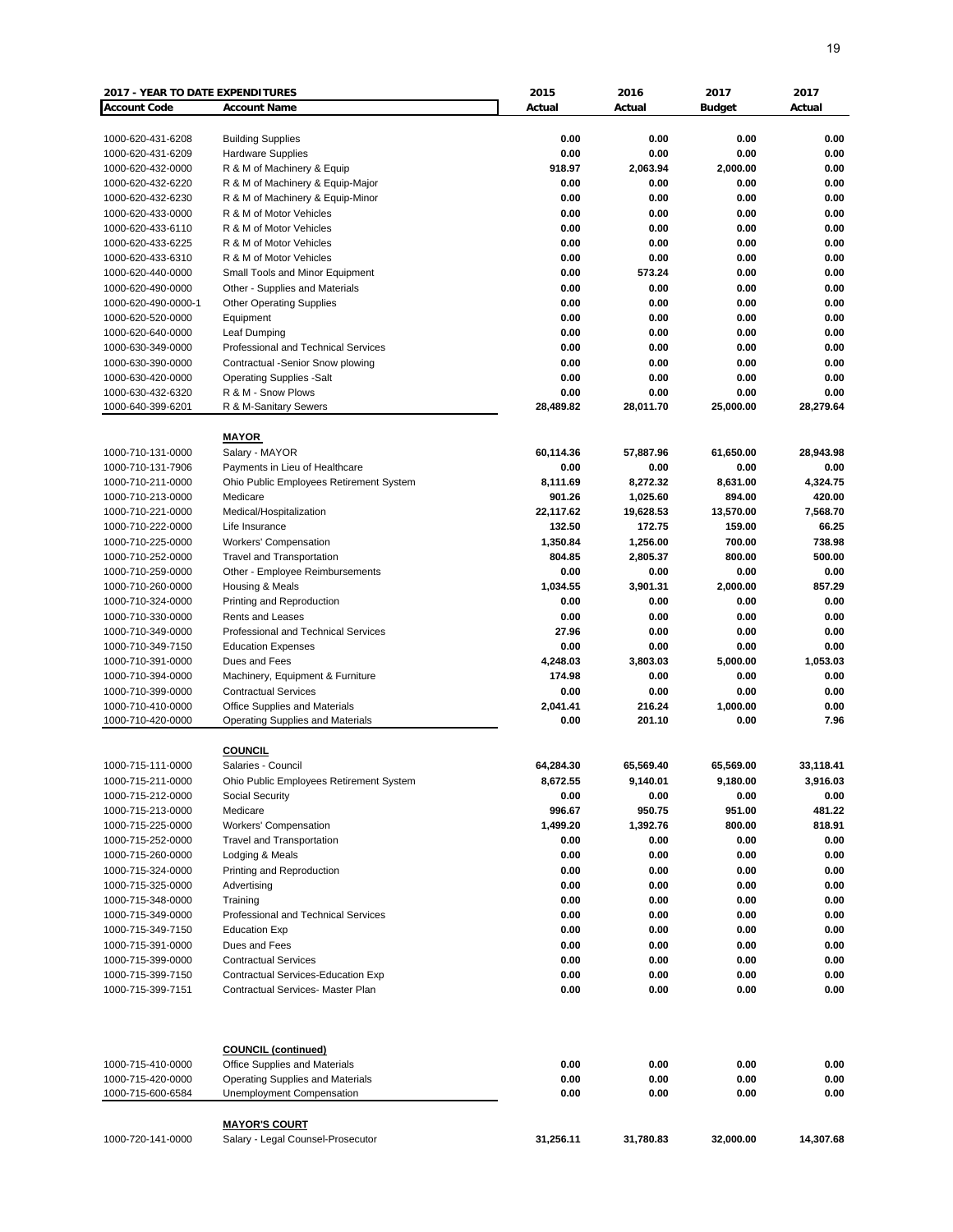| <b>2017 - YEAR TO DATE EXPENDITURES</b> |                                             | 2015      | 2016      | 2017          | 2017      |
|-----------------------------------------|---------------------------------------------|-----------|-----------|---------------|-----------|
| <b>Account Code</b>                     | <b>Account Name</b>                         | Actual    | Actual    | <b>Budget</b> | Actual    |
|                                         |                                             |           |           |               |           |
| 1000-720-141-0141                       | Magistrate                                  | 9,600.00  | 18,800.00 | 19,200.00     | 9,600.00  |
| 1000-720-190-0000                       | Salary- Mayor's Court Clerk                 | 27,940.50 | 39,430.00 | 42,432.00     | 21,200.00 |
| 1000-720-190-0001                       | <b>Community Diversion Program</b>          | 0.00      | 0.00      | 0.00          | 0.00      |
| 1000-720-190-0010                       | Overtime                                    | 0.00      | 0.00      | 0.00          | 0.00      |
| 1000-720-190-0195                       | Employee Uniform Allowance                  | 0.00      | 0.00      | 0.00          | 0.00      |
| 1000-720-190-0202                       | Sick Leave                                  | 0.00      | 0.00      | 0.00          | 0.00      |
| 1000-720-211-0000                       | Ohio Public Employees Retirement System     | 9,321.78  | 11,036.94 | 13,108.00     | 4,470.71  |
| 1000-720-213-0000                       | Medicare                                    | 965.68    | 780.08    | 1,358.00      | 636.57    |
| 1000-720-221-0000                       | Medical/Hospitalization                     | 0.00      | 17,091.75 | 19,662.00     | 10,710.81 |
| 1000-720-222-0000                       | Life Insurance                              | 0.00      | 0.00      | 0.00          | 0.00      |
| 1000-720-225-0000                       | Workers' Compensation                       | 1,593.16  | 1,480.04  | 810.00        | 870.22    |
| 1000-720-240-0000                       | <b>Unemployment Compensation</b>            | 0.00      | 0.00      | 0.00          | 0.00      |
| 1000-720-252-0000                       | Travel & Transportation                     | 316.38    | 145.80    | 500.00        | 0.00      |
| 1000-720-260-0000                       | Lodging & Meals                             | 286.34    | 0.00      | 0.00          | 0.00      |
| 1000-720-270-0000                       | Uniforms and Clothing                       | 0.00      | 0.00      | 0.00          | 0.00      |
| 1000-720-340-0853                       | <b>Technical Services-Software Support</b>  | 0.00      | 0.00      | 0.00          | 0.00      |
| 1000-720-348-0000                       | Training                                    | 150.00    | 350.00    | 0.00          | 0.00      |
| 1000-720-348-0001                       | <b>Training- Community Diversion</b>        | 0.00      | 0.00      | 0.00          | 0.00      |
| 1000-720-349-0000                       | Other - Professional and Technicl Services  | 2,320.97  | 0.00      | 0.00          | 0.00      |
| 1000-720-391-0000                       | Dues and Fees                               | 375.00    | 770.00    | 1,000.00      | 75.00     |
| 1000-720-391-0001                       | Dues and Fees (Community Diversion Program) | 0.00      | 0.00      | 0.00          | 0.00      |
| 1000-720-394-0000                       | Machinery, Equipment & Furniture            | 0.00      | 0.00      | 0.00          | 0.00      |
| 1000-720-399-0000                       | <b>Contractual Services</b>                 | 0.00      | 0.00      | 0.00          | 0.00      |
| 1000-720-410-0000                       | Office Supplies and Materials               | 3,016.49  | 1,515.50  | 2,000.00      | 2,366.50  |
| 1000-720-410-0001                       | Office Supplies (Community Diversion)       | 0.00      | 0.00      | 0.00          | 0.00      |
| 1000-720-420-0000                       | <b>Operating Supplies and Materials</b>     | 0.00      | 251.96    | 0.00          | 24.37     |
| 1000-720-640-0000                       | Payment to Another Political Subdivision    | 0.00      | 0.00      | 0.00          | 0.00      |
|                                         |                                             |           |           |               |           |
|                                         | <b>BOARDS &amp; COMMISSIONS</b>             |           |           |               |           |
| 1000-735-150-0000                       | Compensation of Planning Commission         | 1,800.00  | 1,710.00  | 1,900.00      | 984.93    |
| 1000-735-150-0701                       | Compensation of Zoning Board Members        | 3,030.00  | 2,722.48  | 3,000.00      | 1,042.32  |
| 1000-735-190-0000                       | <b>Other- Personal Services</b>             | 0.00      | 0.00      | 0.00          | 0.00      |
| 1000-735-211-0000                       | <b>OPERS</b>                                | 280.00    | 302.40    | 266.00        | 112.00    |
| 1000-735-211-0701                       | OPERS-BZA                                   | 257.60    | 213.15    | 420.00        | 112.00    |
| 1000-735-213-0000                       | Medicare                                    | 26.10     | 26.55     | 28.00         | 19.14     |
| 1000-735-213-0701                       | Medicare-BZA                                | 43.95     | 37.75     | 43.00         | 17.41     |
| 1000-735-225-0000                       | Workers' Compensation                       | 48.38     | 44.95     | 50.00         | 26.42     |
| 1000-735-225-0701                       | Workers' Compensation-BZA                   | 95.60     | 88.81     | 25.00         | 52.22     |
| 1000-735-240-0701                       | Unemployment Compensation                   | 0.00      | 0.00      | 0.00          | 0.00      |
| 1000-735-252-0000                       | <b>Travel and Transportation</b>            | 0.00      | 0.00      | 0.00          | 0.00      |
| 1000-735-349-000                        | <b>Professional Services</b>                | 0.00      | 0.00      | 0.00          | 0.00      |
| 1000-735-410-0000                       | Office Supplies and Materials               | 0.00      | 0.00      | 0.00          | 0.00      |
|                                         | <b>AOS FEES</b>                             |           |           |               |           |
| 1000-745-342-0000                       | Auditor of State Audit Services             | 1.00      | 16,071.50 | 0.00          | 0.00      |
| 1000-745-343-0000                       | Uniform Accounting Network Fees             | 3,800.00  | 4,296.00  | 4,500.00      | 2,010.00  |
|                                         | SOLICITOR                                   |           |           |               |           |
| 1000-750-141-0000                       | Salary - Legal Counsel                      | 54,035.00 | 62,001.30 | 60,000.00     | 0.00      |
| 1000-750-141-0001                       | Salary - Legal Counsel-Comm Diversion       | 0.00      | 0.00      | 0.00          | 0.00      |
| 1000-750-211-0000                       | <b>OPERS</b>                                | 7,289.78  | 1,843.89  | 0.00          | 0.00      |
| 1000-750-211-0001                       | <b>OPERS-Community Diversion</b>            | 0.00      | 0.00      | 0.00          | 0.00      |
| 1000-750-211-0001-1                     | <b>OPERS (Community Diversion)</b>          | 0.00      | 0.00      | 0.00          | 0.00      |
| 1000-750-213-0000                       | Medicare                                    | 739.93    | 340.58    | 0.00          | 0.00      |
| 1000-750-213-0001                       | Medicare-Community Diversion                | 0.00      | 0.00      | 0.00          | 0.00      |
| 1000-750-213-0001-1                     | Medicare (Community Diversion Program)      | 0.00      | 0.00      | 0.00          | 0.00      |
| 1000-750-225-0000                       | <b>Workers' Compensation</b>                | 1,259.70  | 1,170.26  | 0.00          | 688.09    |
| 1000-750-349-0000                       | Professional and Technical Services         | 14,007.55 | 20,056.87 | 15,000.00     | 30,000.00 |
|                                         |                                             |           |           |               |           |
| 1000-750-391-0000                       | <b>SOLICITOR (continued)</b><br>Dues & Fees | 175.00    | 0.00      | 0.00          | 0.00      |
| 1000-750-399-0000                       | <b>Contractual Services</b>                 | 21,514.83 | 54,936.12 | 0.00          | 5,950.00  |
|                                         | <b>INCOME TAX</b>                           |           |           |               |           |
| 1000-755-322-0000                       | Postage                                     | 911.29    | 48.63     | 600.00        | 0.00      |
| 1000-755-342-0000                       | <b>Auditing Services</b>                    | 0.00      | 0.00      | 0.00          | 0.00      |
| 1000-755-348-0000                       | Training                                    | 0.00      | 0.00      | 0.00          | 0.00      |
| 1000-755-348-0000-1                     | <b>Training Services</b>                    | 0.00      | 0.00      | 0.00          | 0.00      |
| 1000-755-349-0000                       | Other Technical Services-Software           | 2,782.26  | 3,418.33  | 3,000.00      | 188.50    |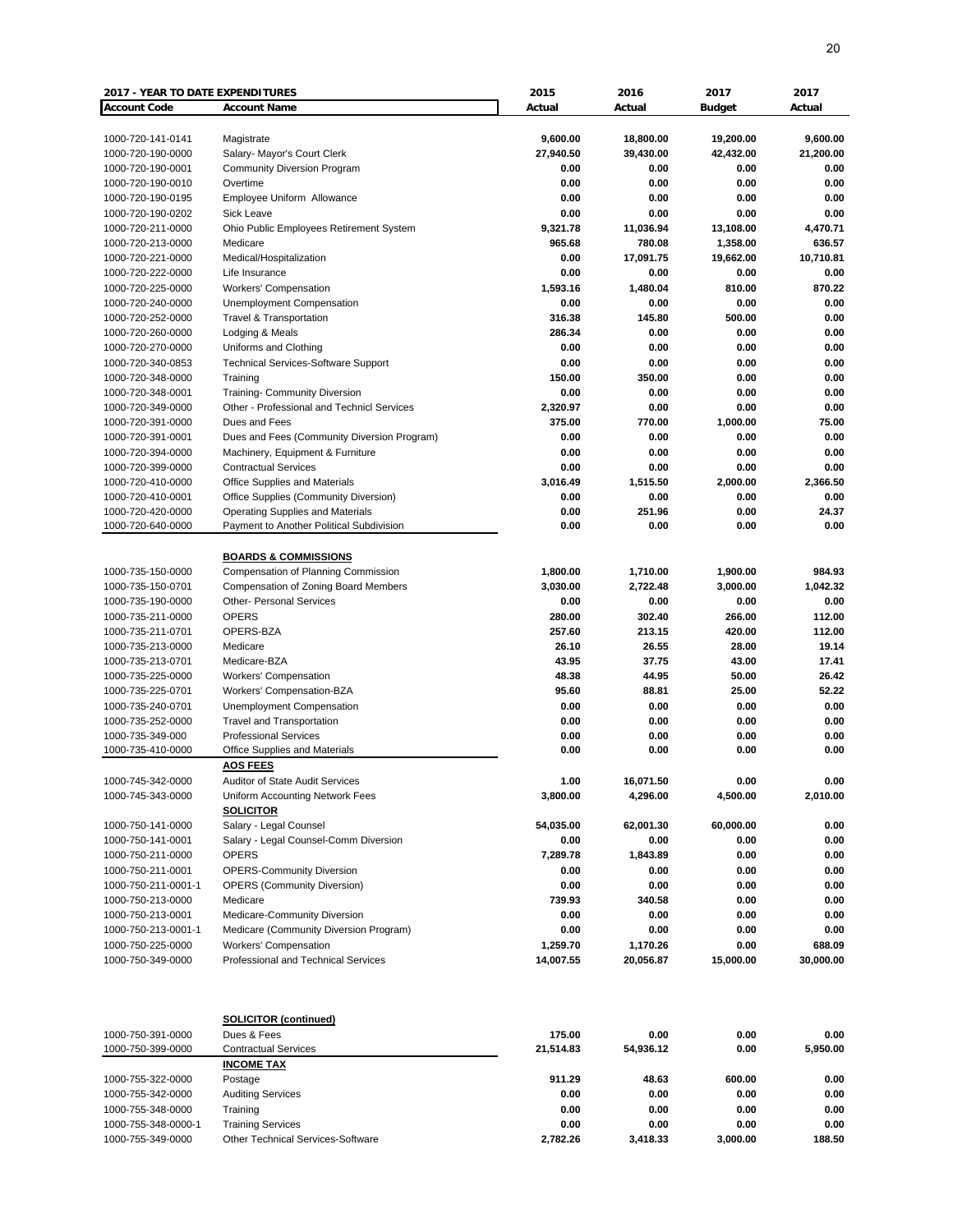| <b>2017 - YEAR TO DATE EXPENDITURES</b> |                                                                | 2015           | 2016           | 2017          | 2017                 |
|-----------------------------------------|----------------------------------------------------------------|----------------|----------------|---------------|----------------------|
| <b>Account Code</b>                     | <b>Account Name</b>                                            | Actual         | Actual         | <b>Budget</b> | Actual               |
|                                         |                                                                |                |                |               |                      |
| 1000-755-349-0000-1                     | <b>Other Contractual Services</b>                              | 0.00           | 0.00           | 0.00          | 0.00                 |
| 1000-755-391-0000                       | Dues and Fees                                                  | 0.00           | 0.00           | 0.00          | 0.00                 |
| 1000-755-391-0000-1                     | Dues and Fees                                                  | 0.00           | 0.00           | 0.00          | 0.00                 |
| 1000-755-399-0000                       | <b>Contractual Services</b>                                    | 0.00           | 0.00           | 0.00          | 0.00                 |
| 1000-755-420-0000                       | <b>Operating Supplies</b>                                      | 359.66         | 0.00           | 0.00          | 0.00                 |
| 1000-760-690-0000                       | <b>Tax Refunds</b>                                             | 72,450.50      | 248,889.49     | 150,000.00    | 24,116.19            |
|                                         |                                                                |                |                |               |                      |
|                                         | <b>ADMINISTRATIVE &amp; FINANCE</b>                            |                |                |               |                      |
| 1000-790-190-0000                       | Salary                                                         | 169,563.48     | 213,950.38     | 224,000.00    | 115,708.36           |
| 1000-790-190-0010                       | Overtime                                                       | 0.00           | 0.00           | 0.00          | 0.00                 |
| 1000-790-190-0190                       | Part-time                                                      | 43,459.85      | 17,879.16      | 0.00          | 0.00                 |
| 1000-790-190-0192                       | Salary Seasonal                                                | 0.00           | 0.00           | 0.00          | 0.00                 |
| 1000-790-190-0200                       | Sick Leave conversion                                          | 18,550.93      | 0.00           | 0.00          | 0.00                 |
| 1000-790-190-0202                       | Sick Leave                                                     | 3,205.23       | 4,376.17       | 0.00          | 1,405.77             |
| 1000-790-190-7906                       | Payments in Lieu of Healthcare                                 | 0.00           | 0.00           | 0.00          | 0.00                 |
| 1000-790-211-0000                       | <b>OPERS</b>                                                   | 28,883.22      | 30,282.17      | 31,360.00     | 12,925.86            |
| 1000-790-213-0000                       | Medicare                                                       | 3,383.38       | 3,250.07       | 3,248.00      | 1,619.06             |
| 1000-790-221-0000                       | Medical/Hospitalization                                        | 39,958.50      | 52,921.25      | 58,300.00     | 28,424.92            |
| 1000-790-222-0000                       | Life Insurance                                                 | 397.50         | 699.50         | 650.00        | 0.00                 |
| 1000-790-222-1790                       | Life Insurance-RETIREE                                         | 1,293.00       | 1,937.96       | 2,400.00      | 244.60               |
| 1000-790-225-0000                       | Workers' Compensation                                          | 4,387.26       | 4,089.18       | 2,500.00      | 2,410.56             |
| 1000-790-252-0000                       | <b>Travel and Transportation</b>                               | 358.95         | 779.29         | 1,000.00      | 175.60               |
| 1000-790-260-0000                       | Meals & Lodging                                                | 369.27         | 2,305.05       | 2,000.00      | 175.00               |
| 1000-790-322-0000                       | Postage                                                        | 3,392.91       | 3,200.00       | 3,000.00      | 1,600.00             |
| 1000-790-323-0000                       | Postage Machine Rental                                         | 593.99         | 767.99         | 800.00        | 174.00               |
| 1000-790-324-0000                       | Printing and Reproduction                                      | 1,690.64       | 1,354.19       | 2,500.00      | 630.95               |
| 1000-790-324-0005                       | Printing and Reproduction                                      | 16,840.82      | 17,491.54      | 19,000.00     | 0.00                 |
| 1000-790-325-0000                       | Advertising                                                    | 5,767.22       | 6,169.40       | 6,000.00      | 453.42               |
| 1000-790-330-0000                       | Rents and Leases                                               | 0.00           | 0.00           | 0.00          | 0.00                 |
| 1000-790-345-0000                       | <b>Election Expenses</b>                                       | 0.00           | 2,120.25       | 6,000.00      | 0.00                 |
| 1000-790-348-0000                       | Training                                                       | 200.00         | 591.66         | 500.00        | 0.00                 |
| 1000-790-349-0000                       | <b>Professional and Technical Services</b>                     | 76,246.94      | 126,798.66     | 75,000.00     | 105,981.93           |
| 1000-790-351-0000                       | Insurance and Bonding                                          | 52,115.00      | 53,066.00      | 53,000.00     | 29,317.00            |
| 1000-790-391-0000                       | Dues and Fees                                                  | 2,784.92       | 11,054.24      | 9,000.00      | 6,311.05             |
| 1000-790-394-0000                       | Machinery, Equipment & Furniture                               | 8,575.13       | 14,160.59      | 5,000.00      | 0.00                 |
| 1000-790-399-0000                       | <b>Contractual Services</b>                                    | 0.00           | 1,679.19       | 0.00          | 5,743.25             |
| 1000-790-410-0000                       | Office Supplies and Materials                                  | 4,105.32       | 3,761.41       | 4,000.00      |                      |
| 1000-790-420-0000                       |                                                                | 3,213.10       | 3,680.14       |               | 1,978.52<br>2,557.06 |
|                                         | <b>Operating Supplies and Materials</b>                        | 0.00           |                | 4,000.00      | 0.00                 |
| 1000-790-431-0000<br>1000-790-432-0000  | R & M of Buildings and Land                                    |                | 0.00           | 0.00          |                      |
| 1000-790-490-0000                       | R & M of Machinery & Equip                                     | 0.00<br>909.20 | 65.16          | 0.00          | 0.00                 |
| 1000-790-640-0000                       | Econ Dev - Supplies & Materials<br>Payment to County Treasurer | 210.73         | 298.65<br>0.00 | 0.00<br>0.00  | 0.00<br>8.82         |
|                                         | <b>CAPITAL &amp; TRANSFERS</b>                                 |                |                |               |                      |
|                                         |                                                                |                |                |               |                      |
| 1000-800-520-0000                       | Equipment                                                      |                |                |               |                      |
| 1000-910-910-0000                       | Transfers - Out OP&F                                           | 289,000.00     | 159,000.00     | 129,500.00    | 0.00                 |
| 1000-910-910-0620                       | Transfers - Out S.C.M.R. & Int                                 | 460,000.00     | 660,000.00     | 600,000.00    | 0.00                 |
| 1000-910-910-0000-1                     | Transfers - Out VETERAN'S MEM                                  | 0.00           | 0.00           | 0.00          | 0.00                 |
| 1000-910-910-4901                       | Transfers - Out Interest to Capital                            | 250,000.00     | 110,000.00     | 360,000.00    | 0.00                 |
| 1000-910-910-0000-2                     | Transfers - Out Water Meter Repair                             | 0.00           | 0.00           | 0.00          | 0.00                 |
| 1000-920-920-0000                       | Advances - Out                                                 | 0.00           | 0.00           | 0.00          | 0.00                 |
| 1000-930-930-0000                       | Contingencies                                                  | 0.00           | 0.00           | 0.00          | 0.00                 |
|                                         |                                                                | 5,383,384.64   | 5,724,853.36   | 5,533,084.00  | 2,312,100.58         |

| <b>SCMR Fund</b>  |                                         |            |            |            |            |
|-------------------|-----------------------------------------|------------|------------|------------|------------|
| 2011-620-190-0000 | Salarv                                  | 345.160.78 | 423.502.56 | 378.420.00 | 198.856.15 |
| 2011-620-190-0010 | Overtime                                | 15.890.13  | 16.622.99  | 20.000.00  | 17.205.66  |
| 2011-620-190-0190 | Part-time                               | 2.842.00   | 0.00       | 0.00       | 0.00       |
| 2011-620-190-0192 | Salary -Seasonal                        | 0.00       | 0.00       | 0.00       | 0.00       |
| 2011-620-190-0200 | Sick Leave conversion                   | 0.00       | 316.32     | 0.00       | 0.00       |
| 2011-620-190-0202 | Sick Leave                              | 6.805.48   | 11.338.65  | 0.00       | 15.219.82  |
| 2011-620-190-0203 | <b>Injury Pay</b>                       | 1.760.36   | 0.00       | 0.00       | 0.00       |
| 2011-620-190-7906 | In Lieu of Healthcare                   | 0.00       | 0.00       | 0.00       | 0.00       |
| 2011-620-211-0000 | Ohio Public Employees Retirement System | 50.192.69  | 55.776.16  | 52.979.00  | 24.237.57  |
| 2011-620-213-0000 | Medicare                                | 3,189.77   | 4.127.41   | 5.487.00   | 2.363.86   |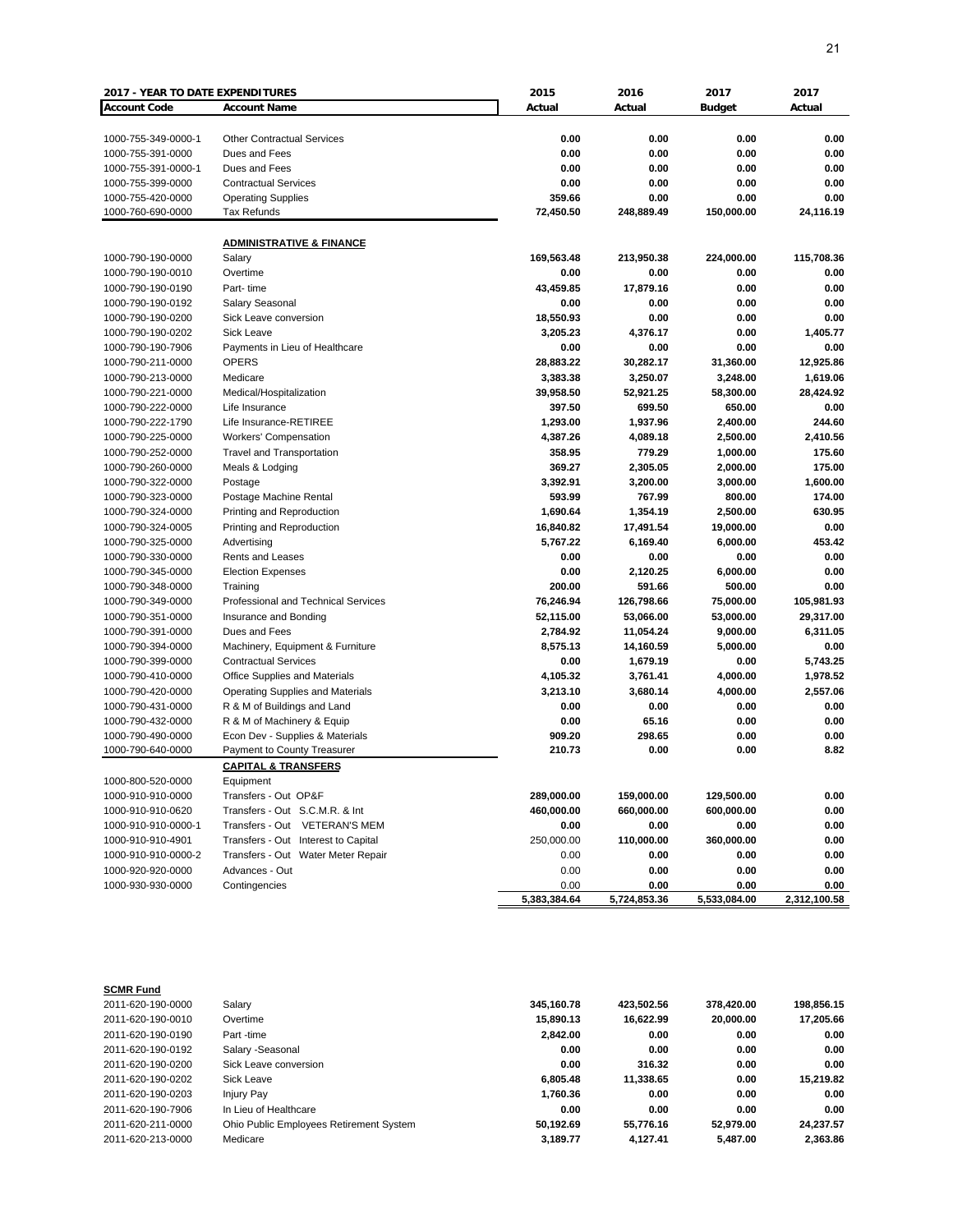| <b>2017 - YEAR TO DATE EXPENDITURES</b> |                                                                      | 2015                  | 2016                  | 2017                  | 2017                  |
|-----------------------------------------|----------------------------------------------------------------------|-----------------------|-----------------------|-----------------------|-----------------------|
| <b>Account Code</b>                     | <b>Account Name</b>                                                  | Actual                | Actual                | <b>Budget</b>         | Actual                |
| 2011-620-221-0000                       | Medical/Hospitalization                                              | 55,017.54             | 78,408.17             | 91,700.00             | 36,056.13             |
| 2011-620-222-0000                       | Life Insurance                                                       | 927.50                | 1,498.50              | 1,200.00              | 861.25                |
| 2011-620-225-0000                       | Workers' Compensation                                                | 7,113.65              | 6,616.30              | 6,600.00              | 3,893.83              |
| 2011-620-252-0000                       | <b>Travel and Transportation</b>                                     | 0.00                  | 24.00                 | 0.00                  | 0.00                  |
| 2011-620-259-0000                       | Sick Leave Conversion                                                | 0.00                  | 0.00                  | 0.00                  | 0.00                  |
| 2011-620-260-0000                       | Lodging and Meals                                                    | 62.35                 | 0.00                  | 0.00                  | 0.00                  |
| 2011-620-270-0000                       | Uniforms and Clothing                                                | 2,433.54              | 2,650.29              | 3,250.00              | 365.27                |
| 2011-620-325-0000                       | Advertising                                                          | 0.00                  | 0.00                  | 0.00                  | 0.00                  |
| 2011-620-346-0000                       | <b>Engineering Services</b>                                          | 0.00                  | 0.00                  | 0.00                  | 0.00                  |
| 2011-620-348-0000                       | Training                                                             | 158.00                | 522.00                | 0.00                  | 60.00                 |
| 2011-620-349-0000                       | Professional and Technical Services                                  | 9,766.31              | 15,836.52             | 15,000.00             | 6,891.88              |
| 2011-620-391-0000                       | Dues and Fees                                                        | 858.52                | 617.43                | 600.00                | 222.78<br>41,401.74   |
| 2011-620-420-0000                       | Operating Supplies and Materials                                     | 44,376.94             | 69,620.30             | 45,000.00             |                       |
| 2011-620-420-6700<br>2011-620-431-0000  | Fuel<br>R & M of Buildings and Land                                  | 24,535.83<br>5,608.26 | 20,268.26<br>4,018.66 | 22,000.00<br>5,000.00 | 11,581.24<br>8,906.66 |
| 2011-620-432-0000                       | R & M of Machinery & Equip                                           | 7,097.94              | 4,102.22              | 10,000.00             | 3,336.95              |
| 2011-620-433-0000                       | Repairs and Maintenance of Motor Vehicles                            | 8,211.84              | 31,946.43             | 15,000.00             | 14,289.68             |
| 2011-620-440-0000                       | Minor equipment                                                      | 359.10                | 0.00                  | 0.00                  | 0.00                  |
| 2011-630-420-0000                       | Materials-Salt, Cold Patch & Gravel                                  | 89,588.08             | 110,227.39            | 75,000.00             | 52,405.28             |
| 2011-630-432-0000                       | Repairs and Maintenance - Snow Plows                                 | 4,966.35              | 0.00                  | 6,500.00              | 0.00                  |
| 2011-800-555-0000                       | Streets, Highways, Sidewalks and Curbs                               | 0.00                  | 0.00                  | 0.00                  | 0.00                  |
| 2011-920-920-0000                       | Advances - Out                                                       | 0.00                  | 0.00                  | 0.00                  | 0.00                  |
|                                         |                                                                      | 686,922.96            | 858,040.56            | 753,736.00            | 438,155.75            |
|                                         |                                                                      |                       |                       |                       |                       |
| <b>State Highway Fund</b>               |                                                                      |                       |                       |                       |                       |
| 2021-610-430-4569                       | Repairs and Maintenance-Signals                                      | 0.00                  | 0.00                  | 0.00                  | 0.00                  |
| 2021-620-420-0000                       | Materials-Salt                                                       | 17,864.90             | 0.00                  | 13,000.00             | 0.00                  |
| 2021-650-349-0000                       | Professional and Technical Services                                  | 0.00                  | 0.00                  | 0.00                  | 0.00                  |
| 2021-620-431-0000                       | R & M of Buildings and Land                                          | 0.00                  | 0.00                  | 0.00                  | 0.00                  |
| 2021-630-432-0000                       | R & M of Machinery & Equip                                           | 0.00                  | 0.00                  | 0.00                  | 0.00                  |
| 2021-800-555-0000                       | Streets, Highways, Sidewalks and Curbs                               | 0.00                  | 0.00                  | 0.00                  | 0.00                  |
| 2021-800-555-0802                       | Streets, Highways, Sidewalks and Curbs                               | 0.00<br>0.00          | 0.00<br>0.00          | 0.00                  | 0.00<br>0.00          |
| 2021-800-590-0802<br>2021-800-590-0803  | Other - Capital Outlay<br>Advances - Out                             | 0.00                  | 0.00                  | 0.00<br>0.00          | 0.00                  |
| 2021-650-349-0000-1                     | Other-Professional & Technical Services                              | 0.00                  | 0.00                  | 0.00                  | 0.00                  |
| 2021-800-555-0000-1                     | Streets, Highways, Sidewalks and Curbs                               | 0.00                  | 0.00                  | 0.00                  | 0.00                  |
|                                         |                                                                      |                       |                       | 0.00                  |                       |
|                                         |                                                                      | 17,864.90             | 0.00                  | 13,000.00             | 0.00                  |
|                                         |                                                                      |                       |                       |                       |                       |
| <b>Law Enforcement Trust Fund</b>       |                                                                      |                       |                       |                       |                       |
| 2091-110-100-0101                       | Personal Services-DARE                                               | 0.00                  | 0.00                  | 0.00                  | 0.00                  |
| 2091-110-213-0000<br>2091-110-348-0000  | Medicare                                                             | 254.65<br>0.00        | 0.00<br>0.00          | 0.00<br>0.00          | 0.00<br>0.00          |
|                                         | Training                                                             |                       |                       |                       |                       |
| 2091-110-349-0102<br>2091-110-420-0000  | Professional Services<br><b>Operating Supplies and Materials</b>     | 2,822.74<br>1,933.61  | 3,742.24<br>1,042.50  | 3,000.00<br>1,000.00  | 1,802.84<br>501.34    |
| 2091-110-420-0101                       | Operating Supplies and Materials-DARE                                | 95.65                 | 0.00                  | 0.00                  | 0.00                  |
| 2091-110-640-0000                       | Payment to Another Political Subdivision                             | 0.00                  | 0.00                  | 0.00                  | 0.00                  |
| 2091-800-520-0000                       | Equipment                                                            | 0.00                  | 0.00                  | 0.00                  | 0.00                  |
|                                         |                                                                      | 5,106.65              | 4,784.74              | 4,000.00              | 2,304.18              |
|                                         |                                                                      |                       |                       |                       |                       |
|                                         |                                                                      |                       |                       |                       |                       |
|                                         |                                                                      |                       |                       |                       |                       |
|                                         |                                                                      |                       |                       |                       |                       |
|                                         |                                                                      |                       |                       |                       |                       |
|                                         |                                                                      |                       |                       |                       |                       |
| Motor Vehicle License Tax Fund          |                                                                      |                       |                       |                       |                       |
| 2101-610-420-0000                       | <b>Operating Supplies and Materials</b>                              | 0.00                  | 0.00                  | 0.00                  | 0.00                  |
| 2101-760-431-0000                       | R & M of Buildings and Land                                          | 0.00                  | 0.00                  | 0.00                  | 0.00                  |
| 2101-760-432-0000<br>2101-800-555-0000  | R & M of Machinery & Equip<br>Streets, Highways, Sidewalks and Curbs | 0.00<br>0.00          | 0.00<br>0.00          | 0.00<br>0.00          | 0.00<br>0.00          |
|                                         |                                                                      | 0.00                  | 0.00                  | 0.00                  | 0.00                  |
|                                         |                                                                      |                       |                       |                       |                       |
| <b>Police Pension Fund</b>              |                                                                      |                       |                       |                       |                       |
| 2131-110-215-0000                       | Ohio Police and Fire Pension Fund                                    | 179,743.82            | 187,114.80            | 192,000.00            | 102,674.33            |
| 2131-110-344-0000                       | Property Tax Collection Fees                                         | 519.44                | 535.75                | 1,000.00              | 317.62                |

2131-110-345-0000 Election Expense **0.00** 0.00 0.00 0.00 0.00 0.00 0.00<br>2131-910-910-0000 Transfer out **180,263.26** 187,650.55 193,000.00 102,991.95

**180,263.26 187,650.55 193,000.00 102,991.95**

2131-910-910-0000 Transfer out **0.00 0.00 0.00 0.00**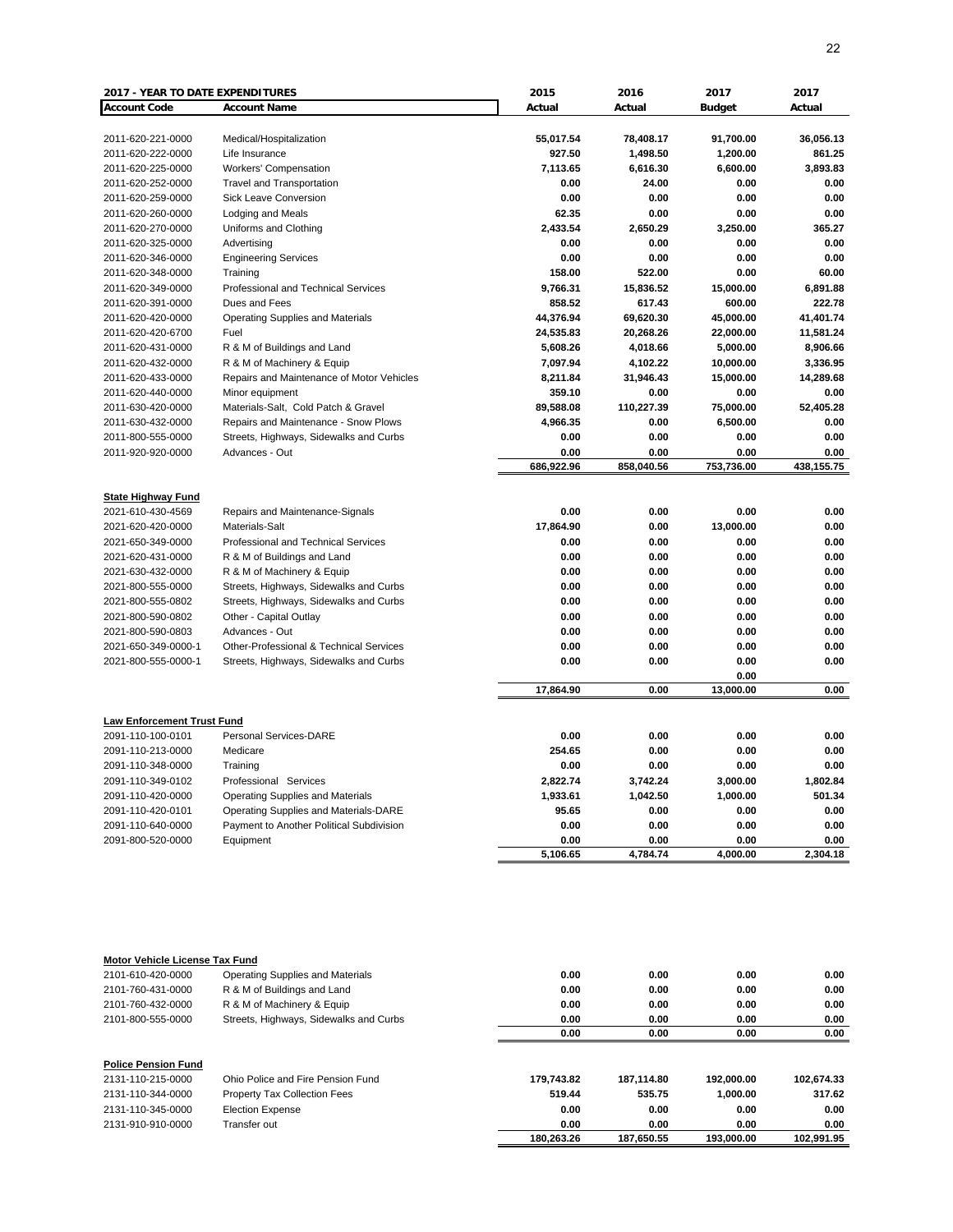| <b>2017 - YEAR TO DATE EXPENDITURES</b>               |                                         | 2015                 | 2016             | 2017             | 2017                   |
|-------------------------------------------------------|-----------------------------------------|----------------------|------------------|------------------|------------------------|
| <b>Account Code</b>                                   | <b>Account Name</b>                     | Actual               | Actual           | <b>Budget</b>    | Actual                 |
|                                                       |                                         |                      |                  |                  |                        |
|                                                       |                                         |                      |                  |                  |                        |
| <b>Water Meter &amp; Repair Fund</b>                  |                                         |                      |                  |                  |                        |
| 2901-539-312-0000                                     | Water and Sewage                        | 0.00                 | 0.00             | 0.00             | 0.00                   |
| 2901-539-431-0000                                     | R & M of Buildings and Land             | 0.00                 | 0.00             | 0.00             | 0.00                   |
| 2901-800-560-0000                                     | Utility Distribution Systems            | 8,847.36<br>8,847.36 | 8,847.36         | 9,000.00         | 10,371.88<br>10,371.88 |
|                                                       |                                         |                      | 8,847.36         | 9,000.00         |                        |
| <b>FEMA Fund</b><br>2902-110-420-0000                 | <b>Operating Supplies and Materials</b> | 0.00                 | 0.00             | 0.00             | 0.00                   |
|                                                       |                                         | 0.00                 | 0.00             | 0.00             | 0.00                   |
|                                                       |                                         |                      |                  |                  |                        |
| <b>Mayor's Court Computer Fund</b>                    |                                         |                      |                  |                  |                        |
| 2903-720-340-0000                                     | Pro and Tech Services                   | 0.00                 | 0.00             | 0.00             | 0.00                   |
| 2903-720-340-0853                                     | <b>Technical &amp; Software</b>         | 0.00                 | 0.00             | 0.00             | 0.00                   |
| 2903-720-394-0000                                     | Machinery, Equipment & Furniture        | 0.00                 | 0.00             | 0.00             | 0.00                   |
| 2903-720-410-0000                                     | <b>Office Supplies</b>                  | 0.00<br>0.00         | 0.00             | 0.00             | 0.00<br>0.00           |
| 2903-720-420-0001                                     | Operating Supplies - Comm Diversion     |                      | 0.00             | 0.00             |                        |
| 2903-720-600-0852                                     | <b>Computers &amp; Supplies</b>         | 1,910.00             | 1,948.00         | 3,000.00         | 1,987.00               |
| 2903-800-520-0000                                     | Equipment                               | 0.00<br>1,910.00     | 0.00<br>1,948.00 | 0.00<br>3,000.00 | 0.00<br>1,987.00       |
| <b>Special Bond Retirement Fund</b>                   |                                         |                      |                  |                  |                        |
| 3101-740-344-0000                                     | Property Tax Collection Fees            | 0.00                 | 0.00             | 0.00             | 0.00                   |
| 3101-800-346-4905                                     | Eng services -Dunham san sewer          | 0.00                 | 0.00             | 0.00             | 0.00                   |
| 3101-850-710-0000                                     | Principal                               | 0.00                 | 0.00             | 0.00             | 0.00                   |
| 3101-850-710-4905-1                                   | Principal                               | 0.00                 | 0.00             | 0.00             | 0.00                   |
| 3101-850-720-0000                                     | Interest                                | 0.00                 | 0.00             | 0.00             | 0.00                   |
| 3101-850-710-4905                                     | Principal-Dunham Rd Sanitary Sewer      | 425,000.00           | 1,275,000.00     | 1,720,000.00     | 0.00                   |
| 3101-850-710-4906                                     | Principal- Dunham Rd Water Main Rehab   | 32,534.49            | 34,702.80        | 36,472.00        | 0.00                   |
| 3101-850-720-4906                                     | Interest                                | 16,687.20            | 20,893.88        | 25,800.00        | 0.00                   |
| 3101-850-790-0000                                     | Other - Debt Service                    | 0.00                 | 4,726.26         | 0.00             | 0.00                   |
| 3101-850-790-0000-1                                   | Other - Debt Service                    | 0.00                 | 0.00             | 0.00             | 0.00                   |
| 3101-850-790-4905                                     | Other - Debt service                    | 0.00                 | 0.00             | 0.00             | 0.00                   |
|                                                       | <b>Walton Road</b>                      | 0.00                 | 0.00             | 0.00             | 0.00                   |
|                                                       | Alex/Dunham Traffic                     | 0.00                 | 0.00             | 0.00             | 0.00                   |
|                                                       |                                         | 474,221.69           | 1,335,322.94     | 1,782,272.00     | 0.00                   |
| <b>Third Party Services</b>                           |                                         |                      |                  |                  |                        |
| 4101-790-620-3110                                     | Senior Lawn Care & Benevolent Events    | 0.00                 | 0.00             | 0.00             | 0.00                   |
| 4101-800-610-6589                                     | <b>Deposits Refunded</b>                | 0.00                 | 0.00             | 0.00             | 0.00                   |
| 4101-800-620-0000                                     | Deposits Applied                        | 0.00                 | 0.00             | 0.00             | 0.00                   |
|                                                       |                                         | 0.00                 | 0.00             | 0.00             | 0.00                   |
|                                                       |                                         |                      |                  |                  |                        |
| <b>Issue I and II Capital Funds</b>                   |                                         |                      |                  |                  |                        |
| 4201-800-555-0000                                     | Streets, Highways, Sidewalks and Curbs  | 0.00                 | 0.00             | 0.00             | 0.00                   |
| 4201-800-560-4905                                     | <b>Utility Distribution Systems</b>     | 0.00                 | 0.00             | 0.00             | 0.00                   |
| 4201-800-560-4906                                     | <b>Utility Distribution Systems</b>     | 0.00                 | 0.00             | 0.00             | 0.00                   |
| 4201-920-920-0000                                     | Advances Out                            | 0.00                 | 0.00             | 0.00             | 0.00                   |
|                                                       |                                         | 0.00                 | 0.00             | 0.00             | 0.00                   |
|                                                       |                                         |                      |                  |                  |                        |
| <b>Capital Improvements Fund</b><br>4901-410-610-0000 | <b>Deposits Refunded</b>                | 0.00                 | 0.00             | 0.00             | 0.00                   |
| 4901-800-312-0000                                     | Water & sewage                          | 0.00                 | 0.00             | 0.00             | 0.00                   |
| 4901-800-325-0000                                     | Advertising                             | 1,001.00             | 1,522.41         | 0.00             | 0.00                   |
| 4901-800-346-0000                                     | <b>Engineering Services</b>             | 0.00                 | 0.00             | 0.00             | 0.00                   |
| 4901-800-349-0000                                     | Other- Pro services                     | 251,396.71           | 242,479.88       | 150,000.00       | 60,693.78              |
| 4901-800-420-0480                                     | Advertising                             | 0.00                 | 0.00             | 0.00             | 0.00                   |
| 4901-800-433-0000                                     | Repairs and Main. Of Motor Vehicles     | 0.00                 | 0.00             | 0.00             | 51,984.17              |
| 4901-800-510-0000                                     | Land and Land Improvements              | 3,072,671.09         | 379,182.97       | 125,000.00       | 30,514.59              |
| 4901-800-510-0489                                     | Land and Land Imp Sagamore Creek        | 0.00                 | 0.00             | 0.00             | 0.00                   |
| 4901-800-510-0491                                     | Land and Land Improvements-Egbert Rd    | 0.00                 | 0.00             | 0.00             | 0.00                   |
| 4901-800-520-0000                                     | Equipment                               | 3,783.00             | 13,315.23        | 0.00             | 18,827.06              |
| 4901-800-520-0480                                     | Equipment                               | 0.00                 | 0.00             | 0.00             | 0.00                   |
| 4901-800-520-0481                                     | Equipment-Police                        | 0.00                 | 0.00             | 0.00             | 0.00                   |
| 4901-800-520-0483                                     | Equipment                               | 0.00                 | 0.00             | 0.00             | 0.00                   |
|                                                       |                                         |                      |                  |                  |                        |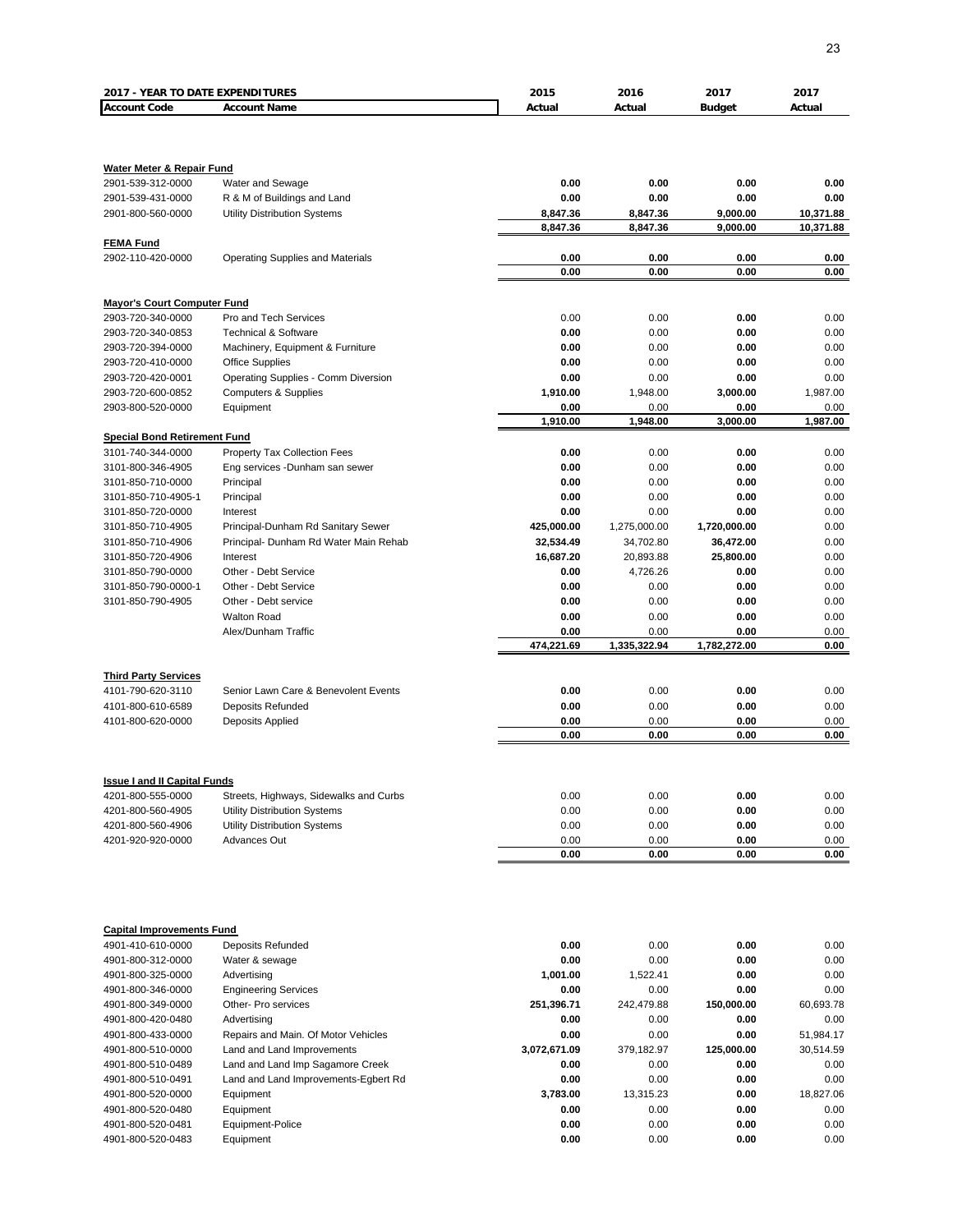| <b>2017 - YEAR TO DATE EXPENDITURES</b> |                                                       | 2015          | 2016                     | 2017          | 2017                     |
|-----------------------------------------|-------------------------------------------------------|---------------|--------------------------|---------------|--------------------------|
| <b>Account Code</b>                     | <b>Account Name</b>                                   | Actual        | Actual                   | <b>Budget</b> | Actual                   |
|                                         |                                                       |               |                          |               |                          |
| 4901-800-520-0484                       | Equipment-Service Dept                                | 0.00          | 0.00                     | 0.00          | 0.00                     |
| 4901-800-520-0487                       | Equipment- Finance Computer Upgrade                   | 0.00          | 0.00                     | 0.00          | 0.00                     |
| 4901-800-530-0000                       | Buildings & Structures- Toiletry & Sinks              | 5.928.00      | 463,805.50               | 0.00          | 102,943.62               |
| 4901-800-530-0000-1                     | <b>Buildings and Other Structures</b>                 | 0.00          | 0.00                     | 0.00          | 0.00                     |
| 4901-800-530-5896                       | <b>Buildings and Other Structures</b>                 | 0.00          | 0.00                     | 0.00          | 0.00                     |
|                                         |                                                       |               | 0.00                     |               | 2,650.00                 |
| 4901-800-540-0000                       | Machinery, and Equip-                                 | 2,847.87      | 0.00                     | 0.00          |                          |
| 4901-800-540-0487                       | Equipment- Finance Computer Upgrade                   | 0.00          |                          | 0.00          | 0.00                     |
| 4901-800-550-0000                       | Motor Vehicles - Recreation                           | 18,698.87     | 5,819.12                 | 0.00          | 122,374.26               |
| 4901-800-550-0000-1                     | Motor Vehicles - Road Dept                            | 0.00          | 0.00                     | 0.00          | 0.00                     |
| 4901-800-550-0488                       | Motor Vehicles- POLICE                                | 0.00          | 0.00                     | 0.00          | 0.00                     |
| 4901-800-555-0000                       | Streets, Highways, Sidewalks and Curbs                | 13,115.11     | 219,069.82               | 380,000.00    | 37,707.00                |
| 4901-800-555-6202                       | Streets, Highways, Sidewalks and Curbs (Storm Sewers) | 21,581.83     | 0.00                     | 0.00          | 0.00                     |
| 4901-800-560-0000                       | <b>Utility Distribution Systems</b>                   | 1,802.88      | 147.50                   | 0.00          | 0.00                     |
| 4901-800-560-0803                       | Utility Systems-Alexander Storm Sewer                 | 0.00          | 0.00                     | 0.00          | 0.00                     |
| 4901-800-560-4905                       | Utility Systems-Dunham Rd Sanitary                    | 0.00          | 0.00                     | 0.00          | 0.00                     |
| 4901-800-560-4906                       | Utility Systems-Dunham Rd Water Main                  | 0.00          | 0.00                     | 0.00          | 0.00                     |
| 4901-800-560-4908                       | Utility Systems-Dunham Rd Resurfacing                 | 0.00          | 0.00                     | 0.00          | 0.00                     |
| 4901-800-690-0000                       | Other - Engineering                                   | 0.00          | 0.00                     | 0.00          | 0.00                     |
| 4901-800-690-0801                       | <b>Other Capital</b><br>Culvert                       | 0.00          | 0.00                     | 0.00          | 0.00                     |
| 4901-800-690-6523                       | Other-Storm damage                                    | 0.00          | 0.00                     | 0.00          | 0.00                     |
| 4901-990-990-0000                       | Other - Other Financing Uses                          | 0.00          | 2,221.74                 | 0.00          | 0.00                     |
| 4901-910-910-0000                       | Transfers - Out (Debt Service)                        | 100,000.00    | 170,000.00               | 120,000.00    | 0.00                     |
| 4901-920-920-0000                       | Advances Out (capital Lease)                          | 0.00          | 0.00                     | 0.00          | 0.00                     |
|                                         |                                                       | 3,492,826.36  | 1,497,564.17             | 775,000.00    | 427,694.48               |
| <b>Veteran's Memorial Fund</b>          |                                                       |               |                          |               |                          |
| 4902-800-349-0000                       | <b>Professional Services</b>                          | 2,067.99      | 573.00                   | 0.00          | 0.00                     |
| 4902-800-530-0000                       | <b>Buildings and Other Structures</b>                 | 937.48        | 1,237.50                 | 4,500.00      | 0.00                     |
|                                         |                                                       | 3,005.47      | 1,810.50                 | 4,500.00      | 0.00                     |
|                                         |                                                       |               |                          |               |                          |
| <b>Building Bond Fund</b>               |                                                       |               |                          |               |                          |
| 7001-410-610-0000                       | Deposits Refunded                                     | 0.00          | 0.00                     | 0.00          | 0.00                     |
| 7001-910-910-0000                       | Transfers - Out                                       | 0.00          | 0.00                     | 0.00          | 0.00                     |
|                                         |                                                       | 0.00          | 0.00                     | 0.00          | 0.00                     |
|                                         |                                                       |               |                          |               |                          |
|                                         |                                                       |               |                          |               |                          |
| <b>Unclaimed Monies Fund</b>            |                                                       |               |                          |               |                          |
| 9101-790-690-0000                       | Other - Other                                         | 0.00          | 0.00                     | 0.00          | 0.00                     |
|                                         |                                                       | 0.00          | 0.00                     | 0.00          | 0.00                     |
| <b>Unclaimed Monies Fund</b>            |                                                       |               |                          |               |                          |
|                                         |                                                       |               |                          |               |                          |
| 9901-410-610-0000                       | Deposits Refunded                                     | 0.00          | 7,545.76                 | 0.00          | 2,050.00                 |
| 9901-410-620-0000                       | Deposits Applied                                      | 0.00          | 0.00                     | 0.00          | 0.00                     |
| 9901-790-690-0000                       | Other - Other                                         | 0.00          | 0.00                     | 0.00          | 0.00                     |
| 9901-790-690-3110                       | <b>Other- Senior Services</b>                         | 0.00          | 0.00                     | 0.00          | 0.00                     |
|                                         |                                                       |               |                          |               |                          |
|                                         |                                                       | 0.00          | 0.00                     | 0.00          | 0.00                     |
| <b>Mayor's Court</b>                    |                                                       | 0.00          | 0.00                     | 0.00          | 0.00                     |
| 9902-720-620-0000                       | Deposits Applied                                      | 0.00          | 300,544.31               | 0.00          | 151,046.66               |
|                                         |                                                       |               |                          |               |                          |
|                                         |                                                       |               |                          |               |                          |
| <b>Second Party Service</b>             |                                                       |               |                          |               |                          |
| 9903-110-349-0013                       | Professional Serv - Animal Fund                       | 200.00        | 520.00                   | 0.00          | 585.00                   |
| 9903-310-420-0007                       | Operating Exp. Benevolent Fund General                | 433.81        | 731.99                   | 0.00          | 222.62                   |
| 9903-310-420-0008                       | Operating Exp. Benevolent Fund Events                 | 455.46        | 0.00                     | 0.00          | 0.00                     |
| 9903-730-620-3110                       | Deposits Applied (Senior Services)                    | 38,686.50     | 32,244.00                | 0.00          | 8,345.50                 |
|                                         |                                                       | 39,775.77     | 33,495.99                | 0.00          | 9,153.12                 |
|                                         |                                                       |               |                          |               |                          |
|                                         |                                                       |               |                          |               |                          |
| <b>Walton Hills/Sagamore Hills JEDD</b> |                                                       |               |                          |               |                          |
| 9904-790-640-0000                       | Payment to another political subdivision              |               | 368,751.61               | 800,000.00    | 171,079.87               |
| 9904-910-910-0000                       | Transfers - Out                                       |               | 391,560.99<br>760,312.60 | 800,000.00    | 181,662.13<br>352,742.00 |
|                                         |                                                       |               |                          |               |                          |
|                                         |                                                       |               |                          |               |                          |
|                                         | <b>TOTALS</b>                                         | 10,600,583.12 | 10,722,720.84            | 9,870,592.00  | 3,810,597.60             |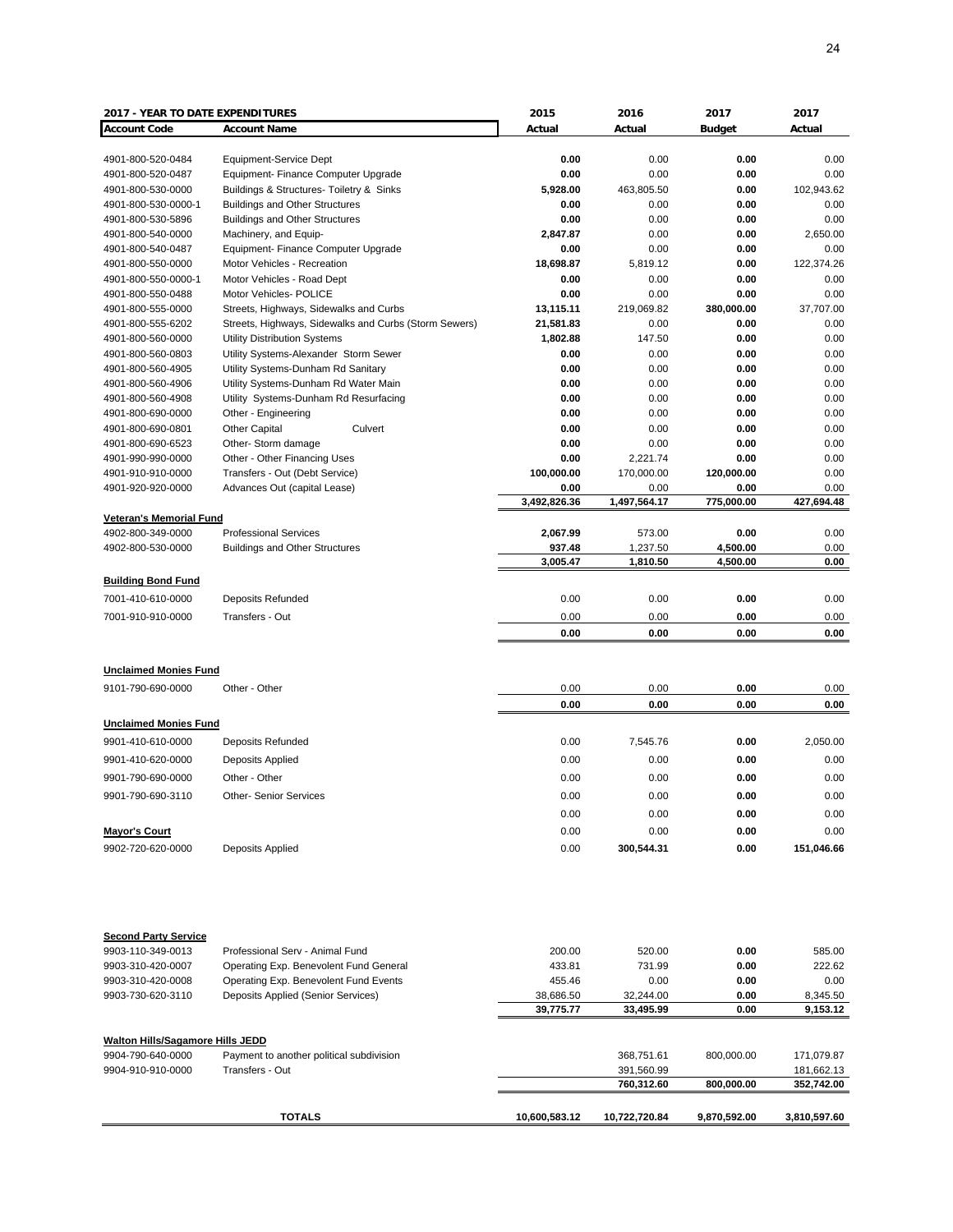# Payment Listing

| Payment<br>Advice # | Post Date  | Transaction<br>Date | Type      | Vendor / Payee                       | Amount      | Status       |
|---------------------|------------|---------------------|-----------|--------------------------------------|-------------|--------------|
| 527-2017            | 06/06/2017 | 06/06/2017 CH       |           | <b>METAL STORE</b>                   | \$39.42     | $\mathsf C$  |
| 528-2017            | 06/06/2017 | 06/06/2017 CH       |           | THE FAMILY PET CLINIC                | \$285.84    | C            |
| 529-2017            | 06/06/2017 | 06/06/2017 CH       |           | Prezi                                | \$20.00     | $\mathsf C$  |
| 530-2017            | 06/06/2017 | 06/06/2017 CH       |           | APEX PEST CONTROL SERVICE, INC.      | \$80.00     | $\mathsf C$  |
| 531-2017            | 06/06/2017 | 06/06/2017 CH       |           | TIME WARNER CABLE                    | \$224.33    | $\mathsf C$  |
| 532-2017            | 06/06/2017 | 06/06/2017 CH       |           | AT&T                                 | \$444.97    | $\mathsf C$  |
| 533-2017            | 06/06/2017 | 06/06/2017 CH       |           | <b>TARGET</b>                        | \$119.44    | $\mathsf C$  |
| 534-2017            | 06/06/2017 | 06/06/2017 CH       |           | Expense - D. Chatal                  | \$37.38     | $\mathsf C$  |
| 535-2017            | 06/06/2017 | 06/06/2017 CH       |           | <b>CVS PHARMACY</b>                  | \$5.99      | $\mathsf C$  |
| 536-2017            | 06/06/2017 | 06/06/2017          | <b>CH</b> | Expense - B. Schroeder               | \$79.94     | $\mathsf C$  |
| 537-2017            | 06/06/2017 | 06/06/2017 CH       |           | QUALITY RIBBONS & SUPPLIES, CO.      | \$162.14    | $\mathsf C$  |
| 538-2017            | 06/06/2017 | 06/06/2017 CH       |           | PETITTI GARDEN CENTERS               | \$287.92    | $\mathsf C$  |
| 539-2017            | 06/06/2017 | 06/06/2017 CH       |           | <b>OFFICE MAX</b>                    | \$22.49     | $\mathsf{C}$ |
| 540-2017            | 06/06/2017 | 06/06/2017 CH       |           | ORIENTAL TRADING COMPANY, INC.       | \$491.98    | $\mathsf C$  |
| 541-2017            | 06/06/2017 | 06/06/2017 CH       |           | <b>Petal Place Florist</b>           | \$70.00     | $\mathsf C$  |
| 542-2017            | 06/06/2017 | 06/06/2017 CH       |           | SHERWIN-WILLIAMS COMPANY             | \$10.64     | $\mathsf C$  |
| 543-2017            | 06/06/2017 | 06/06/2017 CH       |           | <b>GIANT EAGLE</b>                   | \$23.96     | $\mathsf C$  |
| 544-2017            | 06/06/2017 | 06/06/2017 CH       |           | HOME DEPOT                           | \$39.91     | $\mathsf C$  |
| 545-2017            | 06/06/2017 | 06/06/2017 CH       |           | <b>EXPENSE - T. CERCEK</b>           | \$56.56     | $\mathsf C$  |
| 546-2017            | 06/06/2017 | 06/06/2017 CH       |           | <b>EXPENSE - S. JAWORSKI</b>         | \$101.50    | $\mathsf C$  |
| 547-2017            | 06/06/2017 | 06/06/2017 CH       |           | <b>SCRIPTYPE PUBLISHING</b>          | \$409.50    | $\mathsf C$  |
| 548-2017            | 06/08/2017 | 06/08/2017 CH       |           | <b>GIANT EAGLE</b>                   | \$266.62    | $\mathsf C$  |
| 549-2017            | 06/08/2017 | 06/08/2017 CH       |           | TIME WARNER CABLE                    | \$293.95    | $\mathsf C$  |
| 550-2017            | 06/08/2017 | 06/08/2017 CH       |           | <b>VERISIGN INFORMATION SERVICES</b> | \$400.00    | $\mathsf{C}$ |
| 551-2017            | 06/14/2017 | 06/14/2017 CH       |           | TIME WARNER CABLE                    | \$139.93    | $\mathsf{C}$ |
| 552-2017            | 06/14/2017 | 06/14/2017 CH       |           | MARATHON ASHLAND PETROLEUM LLC       | \$113.06    | $\mathsf C$  |
| 553-2017            | 06/14/2017 | 06/14/2017 CH       |           | <b>KEVIN HURST</b>                   | \$117.11    | $\mathsf C$  |
| 554-2017            | 06/14/2017 | 06/14/2017 CH       |           | <b>CVS PHARMACY</b>                  | \$25.96     | $\mathsf C$  |
| 555-2017            | 06/14/2017 | 06/14/2017 CH       |           | HOME DEPOT                           | \$100.12    | $\mathsf{C}$ |
| 556-2017            | 06/14/2017 | 06/14/2017 CH       |           | Fisher Auto Parts, Inc.              | \$21.54     | $\mathsf C$  |
| 557-2017            | 06/14/2017 | 06/14/2017 CH       |           | S & S WORLDWIDE, INC.                | \$486.21    | $\mathsf C$  |
| 558-2017            | 06/14/2017 | 06/14/2017 CH       |           | <b>HOBBY LOBBY</b>                   | \$80.66     | $\mathsf C$  |
| 559-2017            | 06/14/2017 | 06/14/2017 CH       |           | Advance Ohio Media LLC               | \$107.50    | C            |
| 560-2017            | 06/14/2017 | 06/14/2017 CH       |           | <b>TARGET</b>                        | \$155.88    | C            |
| 561-2017            | 06/14/2017 | 06/14/2017 CH       |           | KIMBLE RECYCLING & DISPOSAL          | \$12,329.75 | C            |
| 562-2017            | 06/14/2017 | 06/14/2017 CH       |           | AMAZON .COM                          | \$116.48    | C            |
| 563-2017            | 06/14/2017 | 06/14/2017 CH       |           | Exp - B. Dziczkowski                 | \$67.98     | C            |
| 564-2017            | 06/14/2017 | 06/14/2017 CH       |           | <b>CHAIN SAW SALES</b>               | \$70.84     | $\mathsf C$  |
| 565-2017            | 06/14/2017 | 06/14/2017 CH       |           | BEI SUPPLY & RENTAL, INC             | \$1,325.64  | C            |
| 566-2017            | 06/15/2017 | 06/15/2017 CH       |           | <b>CVS PHARMACY</b>                  | \$6.40      | $\mathsf C$  |
| 567-2017            | 06/15/2017 | 06/15/2017 CH       |           | EXPENSE - M. GERVASE                 | \$61.99     | $\mathsf C$  |
| 568-2017            | 06/15/2017 | 06/15/2017 CH       |           | <b>VERIZON WIRELESS</b>              | \$448.35    | $\mathsf C$  |
| 569-2017            | 06/15/2017 | 06/15/2017 CH       |           | <b>KEVIN HURST</b>                   | \$25.34     | C            |
| 570-2017            | 06/15/2017 | 06/15/2017 CH       |           | <b>GIONINO'S PIZZA</b>               | \$98.95     | C            |
| 571-2017            | 06/15/2017 | 06/15/2017 CH       |           | Apple                                | \$0.99      | $\mathsf C$  |
| 572-2017            | 06/15/2017 | 06/15/2017 CH       |           | <b>GUARDIAN ALARM</b>                | \$74.12     | $\mathsf C$  |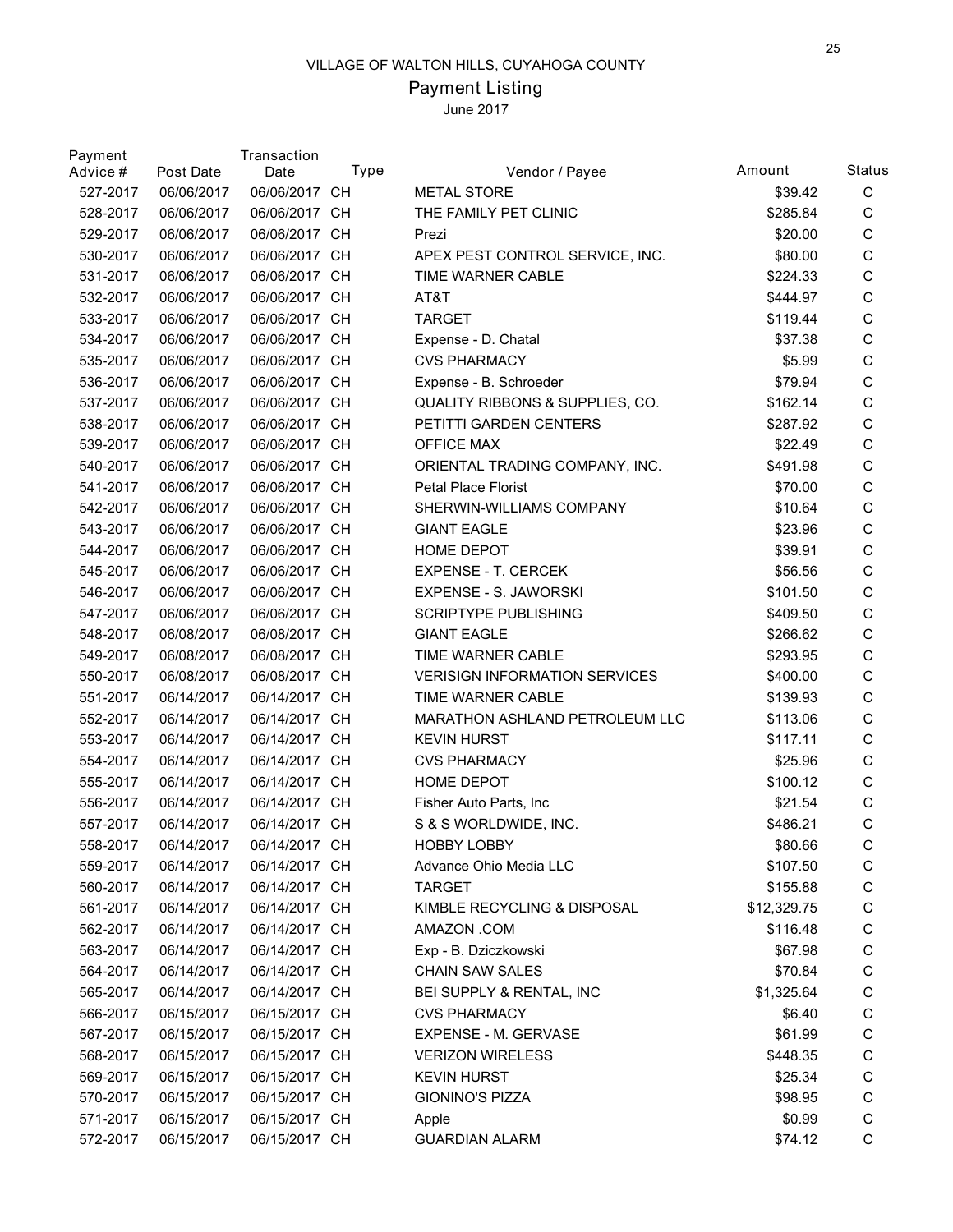# Payment Listing

| Payment<br>Advice # | Post Date  | Transaction<br>Date | Type      | Vendor / Payee                             | Amount      | <b>Status</b> |
|---------------------|------------|---------------------|-----------|--------------------------------------------|-------------|---------------|
| 573-2017            | 06/15/2017 | 06/15/2017 CH       |           | FED EX - KINKOS                            | \$19.23     | $\mathsf C$   |
| 574-2017            | 06/15/2017 | 06/15/2017 CH       |           | <b>LEXISNEXIS</b>                          | \$50.00     | $\mathsf C$   |
| 575-2017            | 06/21/2017 | 06/21/2017 CH       |           | SafeBuilt                                  | \$1,947.00  | $\mathsf C$   |
| 576-2017            | 06/21/2017 | 06/21/2017 CH       |           | TREASURER OF STATE (FUND 83F)              | \$600.00    | $\mathsf C$   |
| 577-2017            | 06/21/2017 | 06/21/2017 CH       |           | <b>ARROW UNIFORM</b>                       | \$409.74    | $\mathsf C$   |
| 578-2017            | 06/21/2017 | 06/21/2017 CH       |           | <b>SAM'S CLUB</b>                          | \$1,035.01  | $\mathsf C$   |
| 578-2017            | 06/22/2017 | 06/22/2017 NEG ADJ  |           | <b>SAM'S CLUB</b>                          | $-$ \$48.26 | $\mathsf C$   |
| 579-2017            | 06/21/2017 | 06/21/2017 CH       |           | <b>SANDY GREEN</b>                         | \$1,200.00  | $\mathsf C$   |
| 580-2017            | 06/21/2017 | 06/21/2017 CH       |           | AlwaysCare                                 | \$1,993.42  | $\mathsf C$   |
| 581-2017            | 06/21/2017 | 06/21/2017 CH       |           | <b>Pitney Bowes</b>                        | \$200.00    | $\mathsf C$   |
| 582-2017            | 06/21/2017 | 06/21/2017 CH       |           | OneCommunity                               | \$1,675.00  | $\mathsf C$   |
| 583-2017            | 06/22/2017 | 06/22/2017 CH       |           | Sweetie Candy Company                      | \$62.71     | $\mathsf{C}$  |
| 584-2017            | 06/22/2017 | 06/22/2017 CH       |           | UNIQUE PAVING MATERIALS CORPORATIO         | \$222.00    | $\mathsf{C}$  |
| 585-2017            | 06/22/2017 | 06/22/2017 CH       |           | <b>EXPENSE - F. ROVERI</b>                 | \$36.30     | $\mathsf{C}$  |
| 586-2017            | 06/22/2017 | 06/22/2017 CH       |           | AMAZON .COM                                | \$105.78    | $\mathsf C$   |
| 587-2017            | 06/22/2017 | 06/22/2017 CH       |           | <b>Triad Technologies</b>                  | \$286.19    | $\mathsf{C}$  |
| 588-2017            | 06/22/2017 | 06/22/2017 CH       |           | AFFIRMED FIRST AID & SAFETY, Inc.          | \$159.65    | $\vee$        |
| 588-2017            | 06/22/2017 | 06/22/2017 CH       |           | AFFIRMED FIRST AID & SAFETY, Inc.          | $-$159.65$  | $\vee$        |
| 589-2017            | 06/22/2017 | 06/22/2017 CH       |           | NEIGHBORHOOD NEWS                          | \$20.00     | $\mathsf C$   |
| 590-2017            | 06/22/2017 | 06/22/2017 CH       |           | Northeast Ohio Regional Sewer District     | \$775.43    | $\mathsf C$   |
| 591-2017            | 06/22/2017 | 06/22/2017 CH       |           | SHUTTLER'S APPAREL, INC.                   | \$52.00     | $\mathsf C$   |
| 592-2017            | 06/22/2017 | 06/22/2017 CH       |           | <b>WB MASON</b>                            | \$371.59    | $\mathsf{C}$  |
| 593-2017            | 06/22/2017 | 06/22/2017          | CH        | <b>QUALITY RIBBONS &amp; SUPPLIES, CO.</b> | \$90.41     | $\mathsf C$   |
| 594-2017            | 06/22/2017 | 06/22/2017 CH       |           | <b>RECORD COURIER</b>                      | \$25.00     | $\mathsf{C}$  |
| 595-2017            | 06/22/2017 | 06/22/2017          | <b>CH</b> | <b>CINEMARK</b>                            | \$260.00    | $\mathsf{C}$  |
| 596-2017            | 06/22/2017 | 06/22/2017 CH       |           | CLEVELAND METROPARKS ZOO                   | \$281.79    | $\mathsf C$   |
| 597-2017            | 06/22/2017 | 06/22/2017          | <b>CH</b> | <b>OLLIE'S BARGAIN MARKET</b>              | \$249.99    | $\mathsf C$   |
| 598-2017            | 06/22/2017 | 06/22/2017 CH       |           | QUILL                                      | \$108.56    | $\mathsf C$   |
| 599-2017            | 06/22/2017 | 06/22/2017 CH       |           | AT&T                                       | \$130.20    | $\mathsf C$   |
| 600-2017            | 06/22/2017 | 06/22/2017 CH       |           | OAKWOOD VILLAGE HARDWARE                   | \$1,001.92  | $\mathsf C$   |
| 601-2017            | 06/22/2017 | 06/22/2017          | CH        | <b>KEVIN HURST</b>                         | \$71.32     | $\mathsf C$   |
| 602-2017            | 06/22/2017 | 06/22/2017 CH       |           | Adobe                                      | \$53.99     | $\mathsf C$   |
| 603-2017            | 06/22/2017 | 06/22/2017 CH       |           | <b>Conexo Communications</b>               | \$1,290.17  | C             |
| 604-2017            | 06/22/2017 | 06/22/2017 CH       |           | TCC TECHNOLOGY SOLUTIONS                   | \$750.00    | C             |
| 605-2017            | 06/26/2017 | 06/26/2017 CH       |           | Vision Service Plan                        | \$442.81    | C             |
| 606-2017            | 06/26/2017 | 06/26/2017 CH       |           | <b>SUNOCO</b>                              | \$2,972.68  | C             |
| 607-2017            | 06/26/2017 | 06/26/2017 CH       |           | Huntington                                 | \$586.92    | $\mathsf C$   |
| 608-2017            | 06/26/2017 | 06/26/2017 CH       |           | ADP, LLC                                   | \$1,152.29  | $\mathsf C$   |
| 609-2017            | 06/26/2017 | 06/26/2017 CH       |           | Dropbox                                    | \$99.00     | C             |
| 610-2017            | 06/26/2017 | 06/26/2017 CH       |           | Wix.com                                    | \$168.00    | $\mathsf C$   |
| 611-2017            | 06/27/2017 | 06/27/2017 CH       |           | S & S WORLDWIDE, INC.                      | \$270.40    | $\mathsf C$   |
| 612-2017            | 06/27/2017 | 06/27/2017 CH       |           | <b>Current Catalog</b>                     | \$43.90     | $\mathsf C$   |
| 613-2017            | 06/27/2017 | 06/27/2017 CH       |           | <b>OTC BRANDS</b>                          | \$457.10    | $\mathsf C$   |
| 614-2017            | 06/27/2017 | 06/27/2017 CH       |           | VETERINARY ALLERGY & DERMATOLOGY           | \$152.00    | C             |
| 615-2017            | 06/27/2017 | 06/27/2017 CH       |           | OHIO PUBLIC EMPLOYEES RETIREMENT S         | \$26,604.98 | $\mathsf C$   |
| 616-2017            | 06/27/2017 | 06/27/2017 CH       |           | OHIO POLICE & FIRE PENSION FUND            | \$12,076.43 | $\mathsf C$   |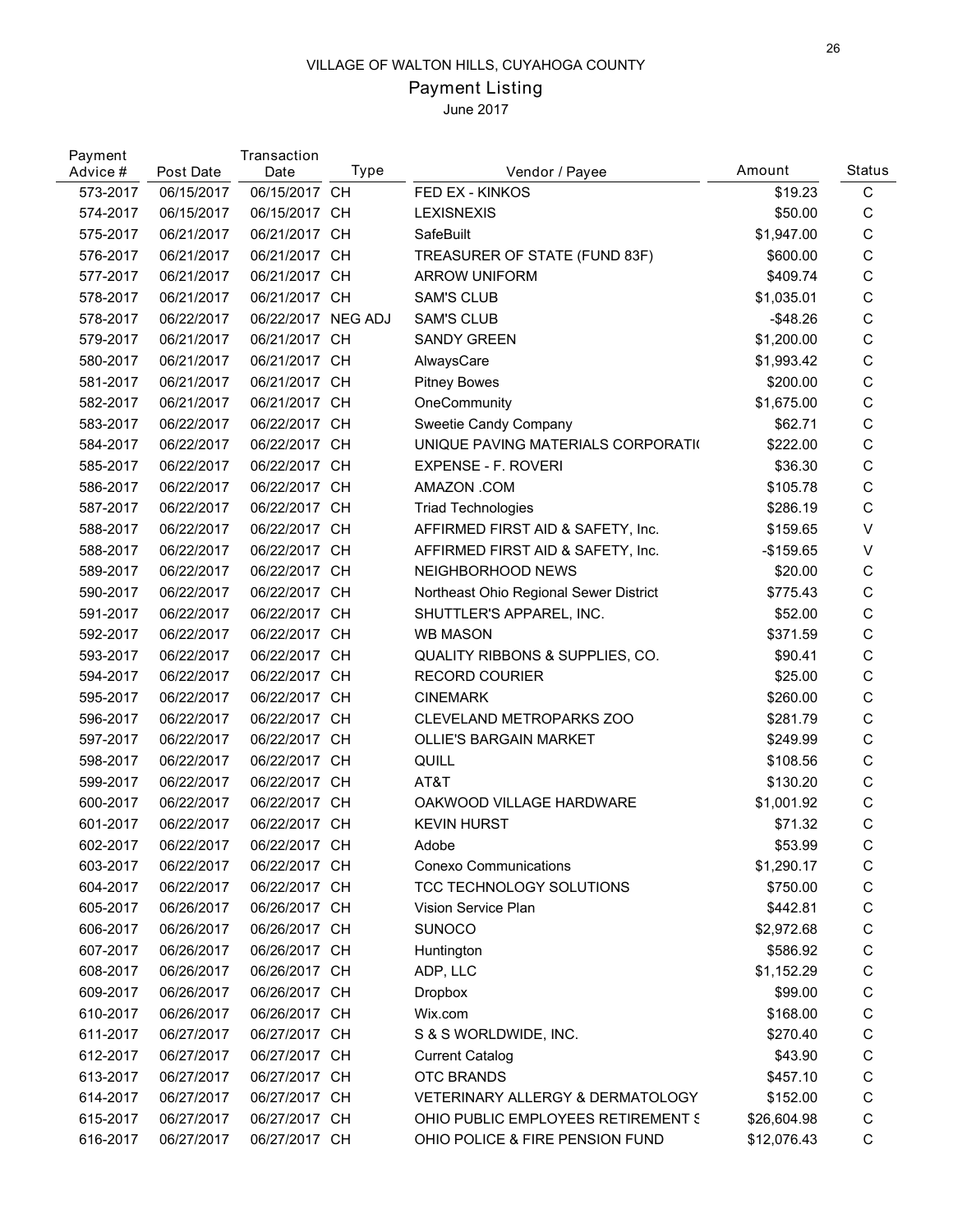# Payment Listing

| Payment<br>Advice # | Post Date  | Transaction<br>Date | Type | Vendor / Payee                        | Amount         | Status       |
|---------------------|------------|---------------------|------|---------------------------------------|----------------|--------------|
| 617-2017            | 06/27/2017 | 06/27/2017 CH       |      | Expense - G. Germann                  | \$246.90       | $\mathsf C$  |
| 618-2017            | 06/27/2017 | 06/27/2017 CH       |      | HOME DEPOT                            | \$12.45        | C            |
| 619-2017            | 06/27/2017 | 06/27/2017 CH       |      | UNIFORM & ACESSORIES WAREHOUSE        | \$13.99        | $\mathsf C$  |
| 620-2017            | 06/27/2017 | 06/27/2017 CH       |      | <b>BP</b>                             | \$10.00        | $\mathsf C$  |
| 621-2017            | 06/27/2017 | 06/27/2017 CH       |      | CAROL JAMES FLORIST (SEE THERESE CI   | \$69.50        | $\mathsf C$  |
| 622-2017            | 06/27/2017 | 06/27/2017 CH       |      | Air Distributor                       | \$525.95       | $\mathsf C$  |
| 623-2017            | 06/27/2017 | 06/27/2017 CH       |      | Zip City                              | \$50.00        | $\mathsf C$  |
| 624-2017            | 06/27/2017 | 06/27/2017 CH       |      | <b>ECONOMY HANDICRAFTS</b>            | \$134.66       | $\mathsf C$  |
| 625-2017            | 06/28/2017 | 06/28/2017 CH       |      | <b>Pitney Bowes</b>                   | \$200.00       | $\mathsf C$  |
| 626-2017            | 06/28/2017 | 06/28/2017 CH       |      | CHAGRIN VALLEY ENGINEERING, LTD.      | \$8,992.50     | $\mathsf C$  |
| 627-2017            | 06/30/2017 | 06/30/2017 CH       |      | <b>MEDICARE &amp; SOCIAL SECURITY</b> | \$4,169.58     | $\mathsf C$  |
| 628-2017            | 06/30/2017 | 06/30/2017 CH       |      | <b>WALTON HILLS PAYROLL</b>           | \$316,868.86   | $\mathsf C$  |
| 628-2017            | 06/30/2017 | 06/30/2017 NEG ADJ  |      | <b>WALTON HILLS PAYROLL</b>           | -\$327.39      | $\mathsf C$  |
| 629-2017            | 06/30/2017 | 06/30/2017 CH       |      | ADP, LLC                              | \$756.00       | $\mathsf C$  |
| 630-2017            | 06/30/2017 | 06/30/2017 CH       |      | OHIO POLICE & FIRE PENSION FUND       | \$15,183.13    | $\mathsf C$  |
| 631-2017            | 06/30/2017 | 07/05/2017 CH       |      | DOMINION EAST OHIO                    | \$754.50       | $\mathsf C$  |
| 632-2017            | 06/30/2017 | 07/05/2017 CH       |      | CITY OF CLEVELAND                     | \$187.04       | $\mathsf C$  |
| 633-2017            | 06/30/2017 | 07/05/2017 CH       |      | <b>ILLUMINATING COMPANY</b>           | \$5,915.11     | $\mathsf C$  |
| 634-2017            | 06/30/2017 | 07/05/2017 CH       |      | MARATHON ASHLAND PETROLEUM LLC        | \$2,023.99     | $\mathsf C$  |
| 635-2017            | 06/30/2017 | 07/05/2017 CH       |      | <b>MAYOR'S COURT ACTIVITY</b>         | \$19,745.76    | $\mathsf C$  |
| 39254               | 06/02/2017 | 06/02/2017 AW       |      | Book the Cooks Inc.                   | \$229.80       | $\mathsf C$  |
| 39255               | 06/06/2017 | 06/06/2017 AW       |      | K & K MEAT SHOPPE, INC.               | \$85.48        | $\mathsf C$  |
| 39256               | 06/06/2017 | 06/06/2017 AW       |      | Sirna Construction                    | \$6,730.00     | $\mathsf C$  |
| 39257               | 06/06/2017 | 06/06/2017 AW       |      | Gardiner                              | \$14,127.00    | O            |
| 39258               | 06/06/2017 | 06/06/2017 AW       |      | <b>CUYAHOGA COUNTY TREASURER</b>      | \$33,386.60    | $\mathsf C$  |
| 39258               | 06/30/2017 | 06/30/2017 NEG ADJ  |      | <b>CUYAHOGA COUNTY TREASURER</b>      | $-$ \$3,453.16 | $\mathsf{C}$ |
| 39259               | 06/06/2017 | 06/06/2017 AW       |      | <b>GASPAR SERVICES, LLC</b>           | \$1,733.26     | $\mathsf C$  |
| 39260               | 06/06/2017 | 06/06/2017 AW       |      | Coverall North America, Inc.          | \$2,487.00     | $\mathsf C$  |
| 39261               | 06/06/2017 | 06/06/2017 AW       |      | DR. ARNOLD FELTOON, M.D.              | \$350.00       | $\mathsf C$  |
| 39262               | 06/06/2017 | 06/06/2017 AW       |      | Division of Liquor Control            | \$150.00       | $\mathsf C$  |
| 39263               | 06/06/2017 | 06/06/2017 AW       |      | NORTH COAST TWO-WAY RADIO, INC,       | \$196.70       | $\mathsf C$  |
| 39264               | 06/06/2017 | 06/06/2017 AW       |      | Fastenal                              | \$11.29        | $\mathsf C$  |
| 39265               | 06/06/2017 | 06/06/2017 AW       |      | <b>TAC COMPUTER</b>                   | \$76.90        | C            |
| 39266               | 06/06/2017 | 06/06/2017 AW       |      | TOP LINE SALES & MARKETING            | \$156.30       | C            |
| 39267               | 06/06/2017 | 06/06/2017 AW       |      | THE STAMP MAN                         | \$25.00        | $\mathsf C$  |
| 39268               | 06/06/2017 | 06/06/2017 AW       |      | STEVE'S SPORTS INC                    | \$540.50       | C            |
| 39269               | 06/06/2017 | 06/06/2017 AW       |      | 360 Transcription Corporation         | \$200.91       | $\mathsf C$  |
| 39270               | 06/06/2017 | 06/06/2017 AW       |      | TREASURER OF STATE-FINANCE            | \$1,005.00     | $\mathsf C$  |
| 39271               | 06/13/2017 | 06/13/2017 AW       |      | Ohio Secure Shred                     | \$375.00       | $\mathsf C$  |
| 39272               | 06/13/2017 | 06/13/2017 AW       |      | Jordan, Thomas                        | \$2,000.00     | $\mathsf C$  |
| 39273               | 06/13/2017 | 06/13/2017 AW       |      | PYROTECNICO dba                       | \$3,000.00     | C            |
| 39274               | 06/13/2017 | 06/13/2017 AW       |      | COLEMAN DATA SOLUTIONS                | \$290.42       | $\mathsf C$  |
| 39275               | 06/13/2017 | 06/13/2017 AW       |      | GABLE ELEVATOR & LIFT CO.             | \$135.00       | $\mathsf C$  |
| 39276               | 06/13/2017 | 06/13/2017 AW       |      | RelMec Mechanical LLC                 | \$1,244.60     | C            |
| 39277               | 06/13/2017 | 06/13/2017 AW       |      | LIBERTY FORD SOLON, INC.              | \$1,696.71     | $\mathsf C$  |
| 39278               | 06/13/2017 | 06/13/2017 AW       |      | EMPIRE TREE SERVICE, INC              | \$1,700.00     | $\mathsf C$  |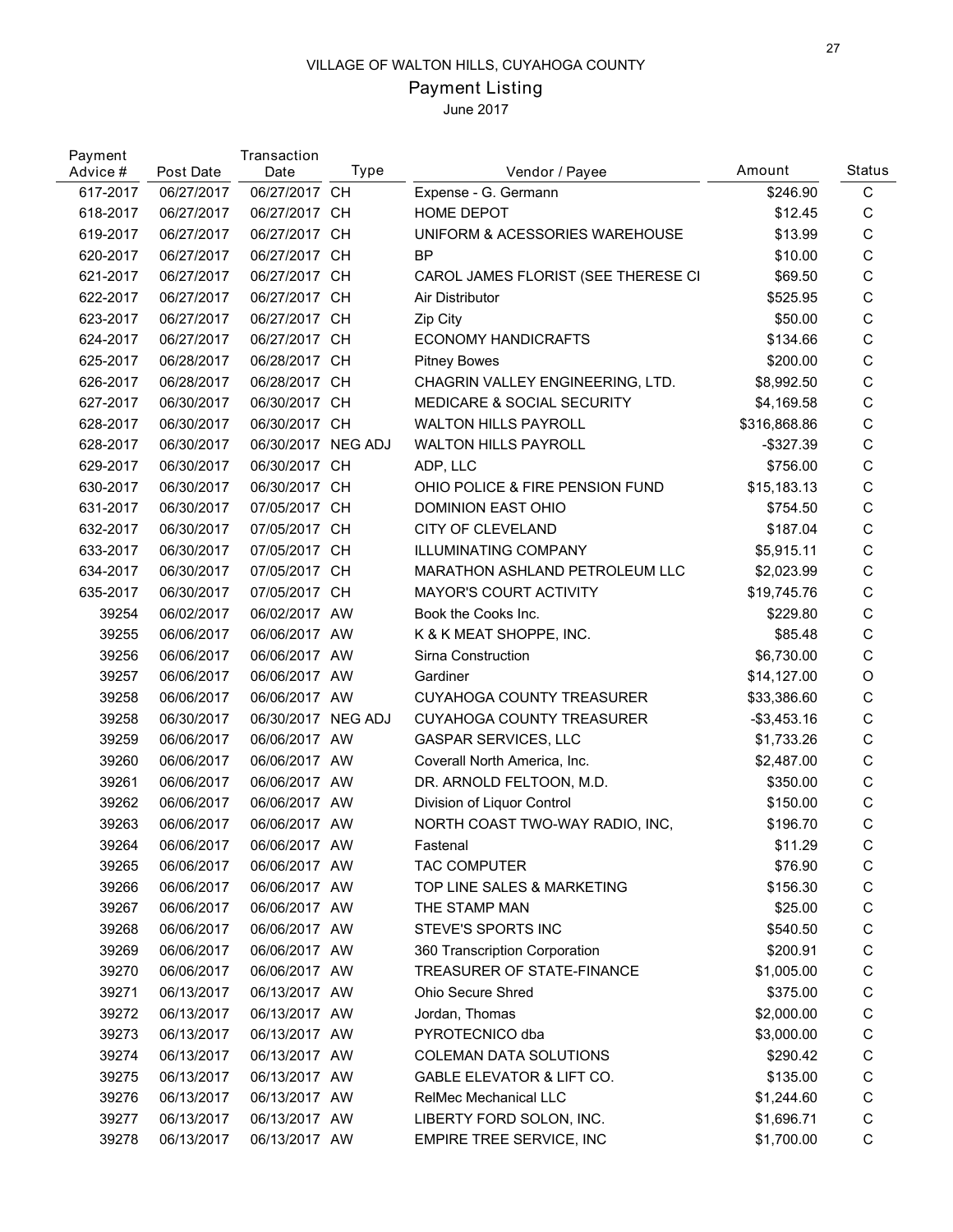# Payment Listing

| Payment<br>Advice # | Post Date  | Transaction<br>Date | Type | Vendor / Payee                         | Amount       | <b>Status</b> |
|---------------------|------------|---------------------|------|----------------------------------------|--------------|---------------|
| 39279               | 06/13/2017 | 06/13/2017 AW       |      | King Environmental Group               | \$36,684.17  | $\mathbf C$   |
| 39280               | 06/13/2017 | 06/13/2017 AW       |      | <b>CLEANCARE</b>                       | \$114.00     | C             |
| 39281               | 06/13/2017 | 06/13/2017 AW       |      | TREASURER, STATE OF OHIO / BBS         | \$47.16      | $\mathsf O$   |
| 39282               | 06/13/2017 | 06/13/2017 AW       |      | A&S ANIMAL CONTROL SERVICE, INC.       | \$80.00      | $\mathsf C$   |
| 39283               | 06/15/2017 | 06/15/2017 AW       |      | Kyle Nemeth                            | \$43.06      | O             |
| 39284               | 06/15/2017 | 06/15/2017 AW       |      | Sarah Tentler                          | \$95.82      | $\mathsf C$   |
| 39285               | 06/15/2017 | 06/15/2017 AW       |      | Austin McDonald                        | \$69.96      | $\mathsf C$   |
| 39286               | 06/15/2017 | 06/15/2017 AW       |      | Gianni Rosa                            | \$118.55     | $\mathsf C$   |
| 39287               | 06/26/2017 | 06/26/2017 AW       |      | Bricker & Eckler                       | \$5,000.00   | O             |
| 39288               | 06/26/2017 | 06/26/2017 AW       |      | CARPET GUILD AND FLOORING              | \$5,146.00   | $\circ$       |
| 39289               | 06/26/2017 | 06/26/2017 AW       |      | Cerni Autoparts                        | \$3,142.14   | O             |
| 39290               | 06/26/2017 | 06/26/2017 AW       |      | Fisher Auto Parts, Inc                 | \$95.60      | O             |
| 39291               | 06/26/2017 | 06/26/2017 AW       |      | <b>AARON T'S &amp;SIGNS</b>            | \$225.00     | $\circ$       |
| 39292               | 06/26/2017 | 06/26/2017 AW       |      | TNT PLUMBING LLC                       | \$2,282.19   | $\circ$       |
| 39293               | 06/26/2017 | 06/26/2017 AW       |      | HD SUPPLY WATER WORKS                  | \$176.82     | $\circ$       |
| 39294               | 06/26/2017 | 06/26/2017 AW       |      | KIMBALL MIDWEST                        | \$52.00      | O             |
| 39295               | 06/26/2017 | 06/26/2017 AW       |      | SARAH ROSE PHOTOGRAPHY & DESIGN        | \$425.00     | O             |
| 39296               | 06/26/2017 | 06/26/2017 AW       |      | Silco Fire & Security                  | \$1,200.00   | $\mathsf O$   |
| 39297               | 06/26/2017 | 06/26/2017 AW       |      | <b>SANDER PHOTO</b>                    | \$700.00     | O             |
| 39298               | 06/26/2017 | 06/26/2017 AW       |      | <b>Tactical Planning, LLC</b>          | \$330.00     | $\circ$       |
| 39299               | 06/26/2017 | 06/26/2017 AW       |      | KURTZ BROTHERS, INC.                   | \$220.00     | C             |
| 39300               | 06/26/2017 | 06/26/2017 AW       |      | LOVE INSURANCE AGENCY, INC.            | \$263.00     | C             |
| 39301               | 06/26/2017 | 06/26/2017 AW       |      | <b>CLEVELAND CLINIC AT WORK</b>        | \$672.00     | $\mathsf O$   |
| 39302               | 06/26/2017 | 06/26/2017 AW       |      | <b>RECORDS IMAGING SERVICE</b>         | \$1,299.00   | O             |
| 39303               | 06/26/2017 | 06/26/2017 AW       |      | <b>Super Games</b>                     | \$2,205.00   | $\circ$       |
| 39304               | 06/26/2017 | 06/26/2017 AW       |      | SIGNAL SERVICE COMPANY                 | \$705.34     | $\mathsf C$   |
| 39305               | 06/26/2017 | 06/26/2017 AW       |      | <b>CHAGRIN PET &amp; GARDEN SUPPLY</b> | \$489.91     | $\circ$       |
| 39306               | 06/26/2017 | 06/26/2017 RW       |      | <b>Walton Plastics</b>                 | \$150.00     | O             |
| 39307               | 06/26/2017 | 06/26/2017 AW       |      | <b>Richard Gurka</b>                   | \$50.00      | $\circ$       |
| 39308               | 06/30/2017 | 06/30/2017 AW       |      | RJJ Productions, Inc.                  | \$1,500.00   | C             |
|                     |            |                     |      | <b>Total Payments:</b>                 | \$587,896.84 |               |
|                     |            |                     |      | <b>Total Conversion Vouchers:</b>      | \$0.00       |               |
|                     |            |                     |      | <b>Total Less Conversion Vouchers:</b> | \$587,896.84 |               |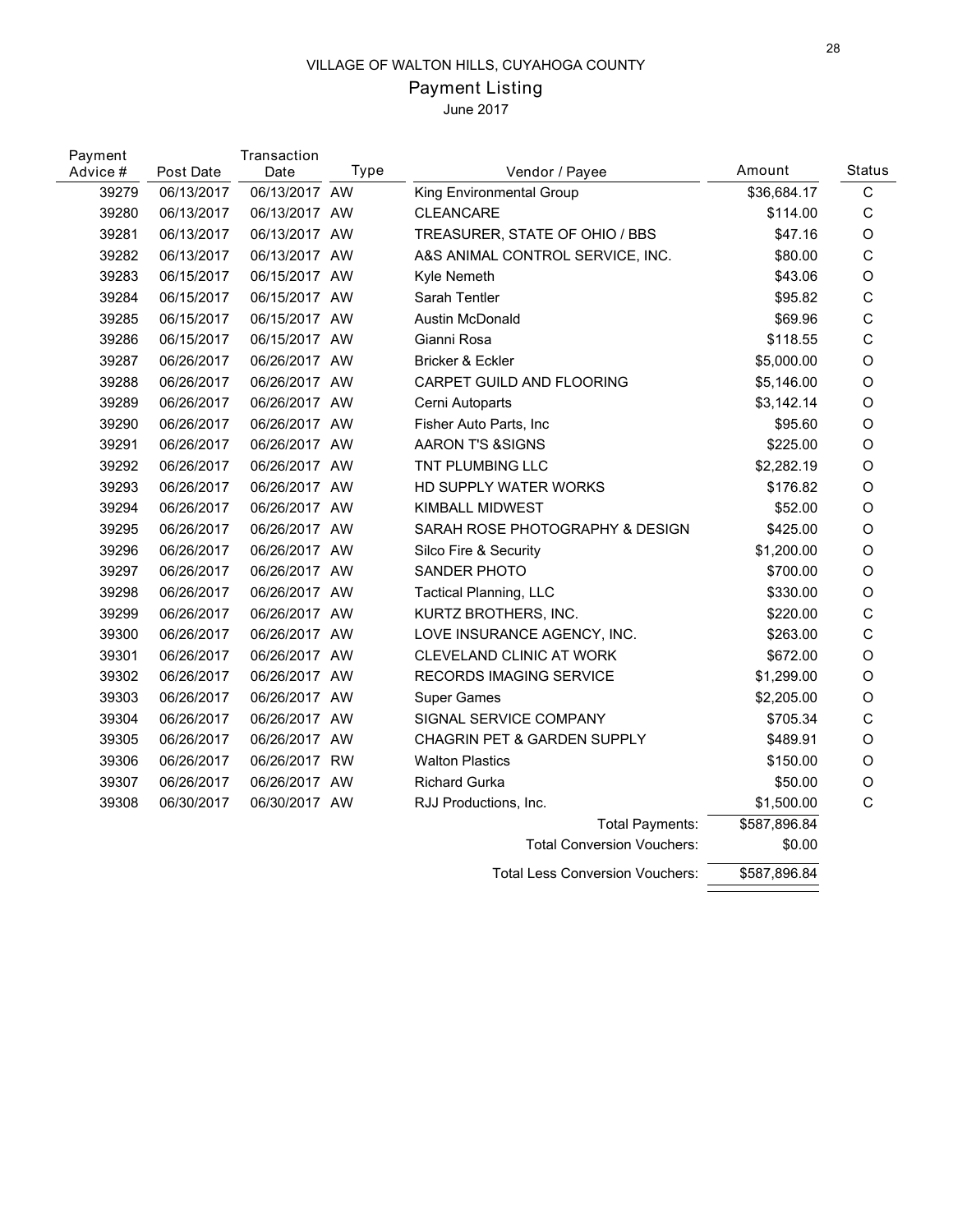| Interest Earnings & Investments                                                                                            |                                      |                                |                  | VISA Rebate >>>      |                      | \$2,228.39               | \$2,307.71                 | \$1,985.85               | \$1,844.42          | \$1,104.65   | \$1,887.00   | \$2,025.46   | \$2,178.40   | \$1,949.44   | \$2,200.65    |              |
|----------------------------------------------------------------------------------------------------------------------------|--------------------------------------|--------------------------------|------------------|----------------------|----------------------|--------------------------|----------------------------|--------------------------|---------------------|--------------|--------------|--------------|--------------|--------------|---------------|--------------|
| <b>Closed Investments</b>                                                                                                  |                                      | Investment                     |                  | Issue                | Maturity             |                          |                            |                          |                     |              |              |              |              |              |               |              |
| Bank                                                                                                                       | Description                          | Amount                         | Rate             | Date                 | Date                 | 2007                     | 2008                       | 2009                     | 2010                | <b>2011</b>  | 2012         | 2013         | 2014         | 2015         | 2016          | 2017         |
| Fed Home Loan Bonds                                                                                                        | \$1 million                          | \$1,003,242.33                 | 3.75%            | 09/26/05             | 01/16/07             | 18,750.00                |                            |                          |                     |              |              |              |              |              |               |              |
| Fed Home Loan Bonds                                                                                                        | \$1 million                          | \$1,000,000.00                 | 4.20%            | 10/18/05             | 1020/06              |                          |                            |                          |                     |              |              |              |              |              |               |              |
| Fed Home Loan Bonds                                                                                                        | \$1 million                          | \$999,200.00                   | 4.26%            | 09/28/05             | 09/28/07             | 42,600.00                |                            |                          |                     |              |              |              |              |              |               |              |
| Fed Nat'l Mort Assn                                                                                                        | \$1 million<br>\$1 million           | \$992,830.00<br>\$1,009,656.67 | 4.00%            | 09/26/05             | 02/24/06<br>05/23/07 | 20,000.00                |                            |                          |                     |              |              |              |              |              |               |              |
| FHLMC Medium Term                                                                                                          |                                      |                                | 2.14%            | 09/26/05             |                      |                          |                            |                          |                     |              |              |              |              |              |               |              |
| FNMA B'mark Notes<br>Charter One                                                                                           | CD <sub>52</sub> days<br>\$1 million | \$2,000,000.00<br>\$989,087.00 | 2.50%<br>5.28%   | 09/26/05<br>06/08/06 | 07/31/06<br>06/15/06 |                          |                            |                          |                     |              |              |              |              |              |               |              |
| Charter One                                                                                                                | CD <sub>180</sub> days               | \$1,000,000.00                 | 5.28%            | 12/19/06             | 06/13/07             | 26,400.00                |                            |                          |                     |              |              |              |              |              |               |              |
| Keybank                                                                                                                    | CD <sub>180</sub> days               | \$1,000,000.00                 | 5.26%            | 05/25/07             | 11/21/07             | 26,300.00                |                            |                          |                     |              |              |              |              |              |               |              |
| Charter One                                                                                                                | CD 360 days                          | \$1,000,000.00                 | 5.20%            | 12/19/06             | 12/18/07             | 52,000.00                |                            |                          |                     |              |              |              |              |              |               |              |
| Fifth Third                                                                                                                | CD 360 days                          | \$1,000,000.00                 | 5.20%            | 12/19/06             | 12/18/07             | 52,577.78                |                            |                          |                     |              |              |              |              |              |               |              |
| Keybank                                                                                                                    | CD 270 days                          | \$1,000,000.00                 | 5.27%            | 05/25/07             | 02/19/08             |                          | 39,525.00                  |                          |                     |              |              |              |              |              |               |              |
| Keybank                                                                                                                    | CD 180 days                          | \$500,000.00                   | 4.83%            | 10/01/07             | 03/31/08             |                          | 12, 142.08                 |                          |                     |              |              |              |              |              |               |              |
| Keybank                                                                                                                    | CD 360 days<br>CD 360 days           | \$1,000,000.00                 | 5.23%            | 05/25/07             | 05/19/08             |                          | 52,300.00                  |                          |                     |              |              |              |              |              |               |              |
| Charter One                                                                                                                |                                      | \$1,000,000.00                 | 5.28%            | 06/19/07             | 06/13/08             |                          | 52,800.00                  |                          |                     |              |              |              |              |              |               |              |
| Keybank                                                                                                                    | CD <sub>270</sub> days               | \$500,000.00                   | 4.70%            | 10/01/07             | 06/27/08             |                          | 17,559.72                  |                          |                     |              |              |              |              |              |               |              |
| Charter One                                                                                                                | CD <sub>77</sub> days                | \$900,000.00                   | 2.67%            | 04/17/08             | 07/03/08             |                          | 5,139.75                   |                          |                     |              |              |              |              |              |               |              |
| Charter One                                                                                                                | CD 360 days                          | \$1,000,000.00                 | 4.10%            | 12/31/07             | 12/26/08             |                          | 41,113.89                  |                          |                     |              |              |              |              |              |               |              |
| Huntington                                                                                                                 | CD 363 days                          | \$1,000,000.00                 | 3.12%            | 02/20/08             | 02/17/09             |                          |                            | 31,460.00                |                     |              |              |              |              |              |               |              |
| Charter One                                                                                                                | CD 183 days                          | \$1,000,000.00                 | 1.37%            | 02/17/09             | 08/19/09             |                          |                            | 6,964.17                 |                     |              |              |              |              |              |               |              |
| Keybank                                                                                                                    | CD <sub>721</sub> days               | \$1,000,000.00                 | 4.12%            | 12/31/07             | 12/20/09             |                          | 31,357.77                  | 51,156.67                |                     |              |              |              |              |              |               |              |
| Keybank                                                                                                                    | CD 721 days                          | \$1,052,300.00                 | 4.37%            | 05/19/08             | 05/10/10             |                          | 23,503.70                  | 46,623.93                | 21,970.85           |              |              |              |              |              |               |              |
| Keybank                                                                                                                    | CD 721 days                          | \$1,500,000.00                 | 4.40%            | 05/21/08             | 05/11/10             |                          | 33,733.33<br>26,280.83     | 66,916.67                | 31,350.00           |              |              |              |              |              |               |              |
| Keybank                                                                                                                    | CD 721 days                          | \$1,000,000.00                 | 5.17%            | 06/16/08             | 06/07/10             |                          |                            | 52,418.05                | 24,844.73           |              |              |              |              |              |               |              |
| Village of Walton Hills                                                                                                    | Muni Note                            | \$200,000.00                   | 2.00%            | 06/20/12             | 12/01/13             |                          |                            |                          |                     |              |              | 5,797.26     |              |              |               |              |
| Village of Walton Hills                                                                                                    | Muni Note                            | \$425,000.00                   | 1.50%            | 12/01/13             | 12/01/15             |                          |                            |                          |                     |              |              |              |              | 12,750.00    |               |              |
| Village of Walton Hills                                                                                                    | Muni Note                            | \$1,275,000.00                 | 1.50%            | 12/01/15             | 12/01/16             |                          |                            |                          |                     |              |              |              |              |              | 19,125.00     |              |
| <b>Bank Accounts</b>                                                                                                       |                                      | Current                        |                  |                      |                      |                          |                            |                          |                     |              |              |              |              |              |               |              |
|                                                                                                                            |                                      | Month End                      |                  |                      |                      |                          |                            |                          |                     |              |              |              |              |              |               |              |
| Bank                                                                                                                       | Description                          | Amount                         |                  |                      |                      | 2007                     | 2008                       | 2009                     | 2010                | <b>2011</b>  | 2012         | 2013         | 2014         | 2015         | 2016          | 2017         |
| <b>CHARTER One</b>                                                                                                         |                                      | <u>ទេ</u><br>ទ                 |                  |                      |                      | 81,515.94                | 7,495.82                   | 2,175.43                 | 2,566.69            | 884.73       |              |              |              |              |               |              |
| PNC Sweep                                                                                                                  |                                      | \$0.00                         |                  |                      |                      | 40,785.26                | 7,495.80                   | 47.79                    |                     |              |              |              |              |              |               |              |
| Petty Cash                                                                                                                 |                                      | \$1,250.00                     |                  |                      |                      |                          |                            |                          |                     |              |              |              |              |              |               |              |
| Star Ohio                                                                                                                  |                                      | 235,932.65                     |                  |                      |                      | 57,104.61                | 40,772.64                  | 1,327.65                 | 521.78              | 271.02       | 367.92       | 184.30       | 76.99        | 249.07       | 1244.66       | 814.58       |
| StarPlus Ohio                                                                                                              |                                      | 252,578.44                     |                  |                      |                      |                          |                            |                          |                     |              |              | 45.17        | 500.08       | 505.28       | 869.06        | 532.23       |
| <b>First Merit</b>                                                                                                         |                                      | \$1,060,597.22                 |                  |                      |                      |                          |                            |                          |                     |              | 462.96       | 1,099.91     | 748.42       | 722.21       | 560.9         | 206.46       |
| Court Bank Accounts                                                                                                        |                                      | \$38,631.57                    |                  |                      |                      |                          |                            |                          |                     |              |              |              |              |              |               |              |
| Month end invested balance<br>Huntington                                                                                   |                                      | \$0.00<br>\$1,588,989.88       |                  |                      |                      |                          | 0.82                       |                          |                     |              |              |              |              |              |               |              |
| Cash Basis Interest                                                                                                        |                                      |                                |                  |                      |                      | 418,033.59               | 391,221.15                 | 259,090.36               | 81,254.05           | 1,155.75     | 830.88       | 7,126.64     | 1,325.49     | 14,226.56    | ,799.62<br>21 | 1,553.27     |
|                                                                                                                            |                                      |                                |                  |                      |                      |                          |                            |                          |                     |              |              |              |              |              |               |              |
| Interest received In subsequent year, earned in current year<br>Interest earned in previous year, received in current year |                                      |                                |                  |                      |                      | (5,226.67)<br>111,430.83 | (111, 430.83)<br>25,063.46 | (25,063.46)<br>17,578.56 | (17,578.56)<br>0.00 | 0.00<br>0.00 | 0.00<br>0.00 | 0.00<br>0.00 | 0.00<br>0.00 | 0.00<br>0.00 | 0.00<br>0.00  | 0.00<br>0.00 |
| Accrual Basis Interest                                                                                                     |                                      |                                |                  |                      |                      |                          |                            |                          |                     |              |              |              |              |              | 21,799.62     | 1,553.27     |
|                                                                                                                            |                                      |                                | :<br>:<br>:<br>: |                      |                      | 524,237.75               | 304,853.78                 | 251,605.46               | 63,675.49           | 1,155.75     | 830.88       | 7,126.64     | 1,325.49     | 14,226.56    |               |              |

Village of Walton Hills<br>Interest Earnings & Inve **Village of Walton Hills**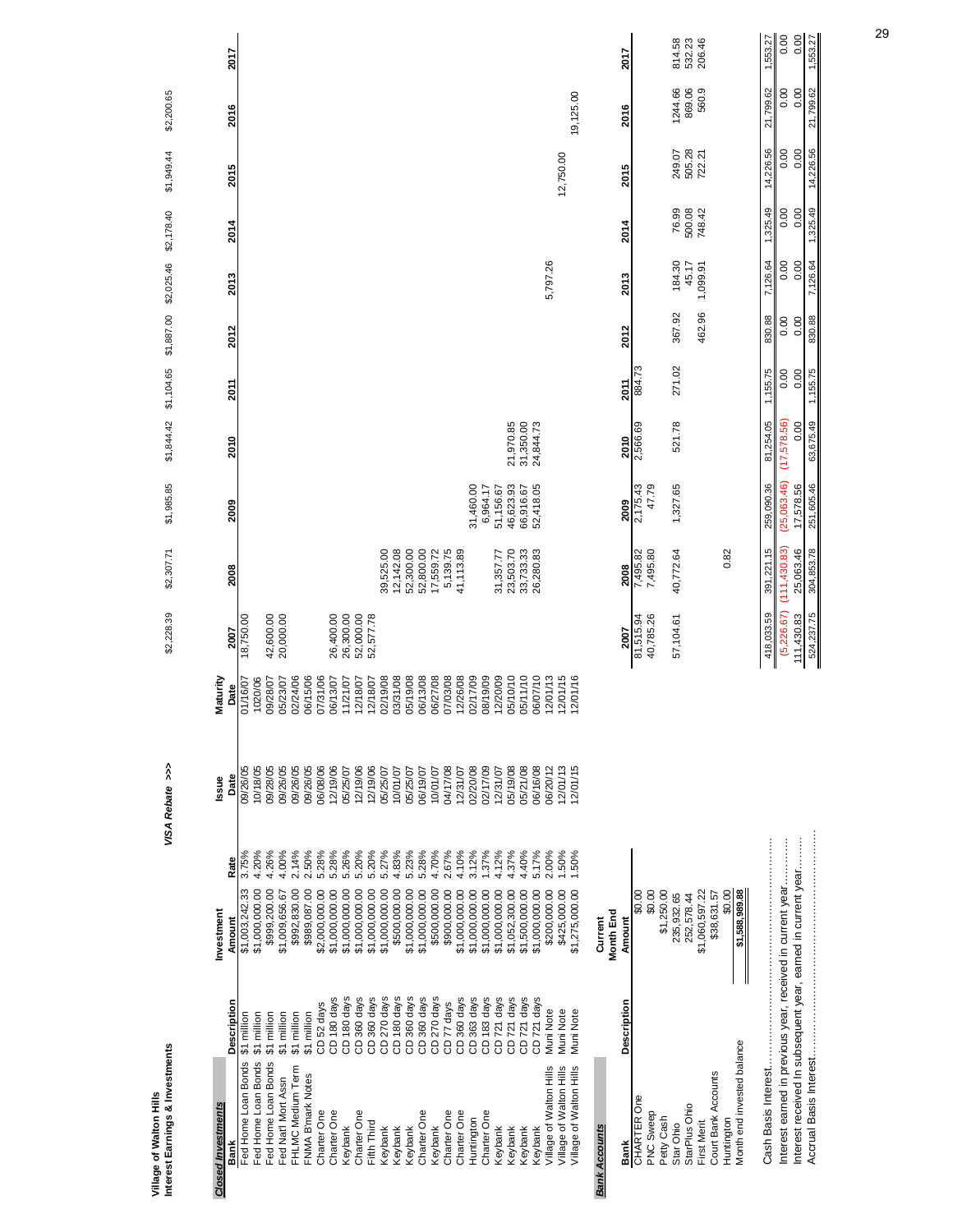| 2015      |              |            |                   | <b>Detailed Breakdown</b> |             |                             |                   |              |              | Summary             |                   |              |
|-----------|--------------|------------|-------------------|---------------------------|-------------|-----------------------------|-------------------|--------------|--------------|---------------------|-------------------|--------------|
|           |              |            |                   |                           |             | <b>Walton Hills Portion</b> |                   |              |              |                     |                   |              |
|           | W Hills W/H  | W Hills    | Pub Util          | W Hills                   | <b>JEDD</b> | <b>JEDD</b>                 | JEDD              |              |              |                     |                   |              |
| Month     | W/H          | Net Profit | <b>Net Profit</b> | Individual                | <b>WH</b>   | <b>INDIV</b>                | <b>Net Profit</b> | Total        | W/H          | Individual          | <b>Net Profit</b> | Total        |
| January   | 359,226.59   | 78,578.00  |                   | 10,882.45                 | 0.00        | 0.00                        | 0.00              | 448.687.04   | 359,226.59   | 10,882.45           | 78,578.00         | 448,687.04   |
| February  | 293,885.03   | 45,794.76  | 24.75             | 16.049.70                 | 0.00        | 0.00                        | 0.00              | 355,754.24   | 293,885.03   | 16,049.70           | 45,819.51         | 355,754.24   |
| March     | 180.768.71   | 158.960.92 |                   | 17.142.27                 | 0.00        | 0.00                        | 0.00              | 356.871.90   | 180.768.71   | 17.142.27           | 158.960.92        | 356.871.90   |
| April     | 289,828.01   | 289.106.85 |                   | 110.742.75                | 0.00        | 0.00                        | 0.00              | 689.677.61   | 289.828.01   | 110.742.75          | 289,106.85        | 689,677.61   |
| May       | 248.762.04   | 6.612.93   |                   | 74.128.79                 | 0.00        | 0.00                        | 0.00              | 329.503.76   | 248.762.04   | 74.128.79           | 6,612.93          | 329,503.76   |
| June      | 211,740.52   | 39,170.25  | 214.91            | 9,525.96                  | 0.00        | 0.00                        | 0.00              | 260,651.64   | 211,740.52   | 9,525.96            | 39,385.16         | 260,651.64   |
| July      | 220,861.26   | 28,148.71  |                   | 36,265.85                 | 0.00        | 0.00                        | 0.00              | 285,275.82   | 220,861.26   | 36,265.85           | 28,148.71         | 285,275.82   |
| August    | 327,895.25   | 7,620.68   |                   | 9,255.58                  | 0.00        | 0.00                        | 0.00              | 344.771.51   | 327.895.25   | 9.255.58            | 7,620.68          | 344.771.51   |
| September | 172.505.37   | 94.158.57  | 455.20            | 4.744.91                  | 0.00        | 0.00                        | 0.00              | 271.864.05   | 172.505.37   | 4.744.91            | 94.613.77         | 271.864.05   |
| October   | 262.146.67   | 71,899.48  |                   | 31,813.65                 | 26,193.80   | 0.00                        | 0.00              | 392.053.60   | 288,340.47   | 31.813.65           | 71,899.48         | 392,053.60   |
| November  | 240.521.87   | 16,691.55  |                   | 14,131.27                 | 27.256.30   | 0.00                        | 0.00              | 298.600.99   | 267.778.17   | 14.131.27           | 16,691.55         | 298,600.99   |
| December  | 249,595.51   | 76,387.79  | 168.37            | 11,430.88                 | 28,805.78   | 0.00                        | 0.00              | 366,388.33   | 278,401.29   | 11,430.88           | 76,556.16         | 366,388.33   |
| Refunds   | 0.00         | (2,877.84) | (909.00)          | (18,663.66)               | 0.00        | 0.00                        | 0.00              | (22, 450.50) |              | 0.00<br>(18,663.66) | (3,786.84)        | (22, 450.50) |
|           | 3,057,736.83 | 910.252.65 | (45.77)           | 327,450.40                | 82.255.88   | 0.00                        | 0.00              | 4.377.649.99 | 3,139,992.71 | 327.450.40          | 910.206.88        | 4.377.649.99 |

*Refunds do not include \$50,000 payment to Bedford Schools*

| 2016      |              |                   |                   | <b>Detailed Breakdown</b> |             |                             |                   |               |              | Summary     |                   |               |
|-----------|--------------|-------------------|-------------------|---------------------------|-------------|-----------------------------|-------------------|---------------|--------------|-------------|-------------------|---------------|
|           |              |                   |                   |                           |             | <b>Walton Hills Portion</b> |                   |               |              |             |                   |               |
|           | W Hills W/H  | W Hills           | Pub Util          | W Hills                   | <b>JEDD</b> | <b>JEDD</b>                 | <b>JEDD</b>       |               |              |             |                   |               |
| Month     | W/H          | <b>Net Profit</b> | <b>Net Profit</b> | Individual                | WH (Yr)     | <b>INDIV (Yr)</b>           | <b>Net Profit</b> | Total         | W/H          | Individual  | <b>Net Profit</b> | Total         |
| January   | 395,163.94   | 90,634.47         | 0.00              | 16,345.52                 | 42,636.97   | 0.00                        | 0.00              | 544.780.90    | 437,800.91   | 16,345.52   | 90,634.47         | 544,780.90    |
| February  | 256.656.68   | 11.039.98         | 0.00              | 13.079.48                 | 26.690.65   | 0.00                        | 0.00              | 307.466.79    | 283.347.33   | 13.079.48   | 11.039.98         | 307.466.79    |
| March     | 188,638.40   | 142.452.48        | 48.32             | 26,292.98                 | 27.457.57   | 0.00                        | 0.00              | 384.889.75    | 216.095.97   | 26.292.98   | 142.500.80        | 384,889.75    |
| April     | 322,406.87   | 226,988.67        | 0.00              | 129,160.61                | 28,174.17   | 0.00                        | 0.00              | 706,730.32    | 350.581.04   | 129.160.61  | 226,988.67        | 706,730.32    |
| May       | 206.070.59   | 21,826.40         | 0.00              | 34,220.50                 | 42.267.28   | 63.00                       | 0.00              | 304.447.77    | 248.337.87   | 34.283.50   | 21,826.40         | 304.447.77    |
| June      | 233,840.56   | 47,307.82         | 1,205.58          | 9,656.69                  | 29.340.24   | 0.00                        | 0.00              | 321,350.89    | 263,180.80   | 9,656.69    | 48,513.40         | 321,350.89    |
| July      | 216.976.33   | 36.817.29         | 0.00              | 2.947.27                  | 29.141.31   | 0.00                        | 0.00              | 285.882.20    | 246.117.64   | 2.947.27    | 36,817.29         | 285,882.20    |
| August    | 248.013.23   | 31,376.38         | 0.00              | 33,163.39                 | 28.709.28   | 28.66                       | 0.00              | 341.290.93    | 276.722.51   | 33.192.05   | 31,376.38         | 341,290.93    |
| September | 151.418.73   | 75,288.25         | 1,095.90          | 14,246.69                 | 43.426.97   | 0.00                        | 0.00              | 285.476.54    | 194.845.70   | 14.246.69   | 76,384.15         | 285,476.54    |
| October   | 241.636.03   | 10.169.94         | 0.00              | 30.884.68                 | 14.656.88   | 28.84                       | 0.00              | 297.376.37    | 256.292.91   | 30.913.52   | 10.169.94         | 297.376.37    |
| November  | 172.261.86   | 45.289.46         | 0.00              | 12.087.78                 | 43.737.58   | 28.84                       | 0.00              | 273.405.52    | 215.999.44   | 12.116.62   | 45,289.46         | 273.405.52    |
| December  | 165,454.45   | 50,059.87         | 3,224.64          | 40,676.66                 | 31,218.86   | 0.00                        | 0.00              | 290,634.48    | 196,673.31   | 40,676.66   | 53,284.51         | 290,634.48    |
| Refunds*  | (1,644.33)   | (84.792.45)       | 0.00              | (17, 585.31)              | 0.00        | 0.00                        | 0.00              | (104, 022.09) | (1.644.33)   | (17.585.31) | (84, 792.45)      | (104, 022.09) |
|           | 2,796,893.34 | 704,458.56        | 5,574.44          | 345,176.94                | 387,457.73  | 149.33                      | 0.00              | 4,239,710.34  | 3,184,351.07 | 345.326.27  | 710,033.00        | 4,239,710.34  |

*Refunds do not include \$144,867.40 payments to Bedford Schools*

| 2017      |              |                   |                   | <b>Detailed Breakdown</b> |             |                             |                   |              |              | Summary    |                   |              |
|-----------|--------------|-------------------|-------------------|---------------------------|-------------|-----------------------------|-------------------|--------------|--------------|------------|-------------------|--------------|
|           |              |                   |                   |                           |             | <b>Walton Hills Portion</b> |                   |              |              |            |                   |              |
|           | W Hills W/H  | W Hills           | Pub Util          | W Hills                   | <b>JEDD</b> | <b>JEDD</b>                 | <b>JEDD</b>       |              |              |            |                   |              |
| Month     | W/H          | <b>Net Profit</b> | <b>Net Profit</b> | Individual                | WH (Yr)     | <b>INDIV (Yr)</b>           | <b>Net Profit</b> | Total        | W/H          | Individual | <b>Net Profit</b> | <b>Total</b> |
| January   | 367,086.75   | 12,310.50         | 0.00              | 8,881.78                  | 29,635.76   | 0.00                        | 0.00              | 417,914.79   | 396,722.51   | 8,881.78   | 12,310.50         | 417,914.79   |
| February  | 232,401.30   | 13,070.50         | 0.00              | 3,088.45                  | 28,603.11   | 0.00                        | 0.00              | 277,163.36   | 261,004.41   | 3,088.45   | 13,070.50         | 277,163.36   |
| March     | 160,259.01   | 92.975.00         | 37.51             | 14,243.55                 | 28,355.61   | 69.89                       | 0.00              | 295.940.57   | 188.614.62   | 14,313.44  | 93,012.51         | 295,940.57   |
| April     | 223.927.93   | 206,406.09        | 0.00              | 73,152.92                 | 27.853.41   | 0.00                        | 16.00             | 531,356.35   | 251.781.34   | 73.152.92  | 206,406.09        | 531,340.35   |
| May       | 151.613.73   | 17.234.00         | 0.00              | 55.441.14                 | 28.755.97   | 0.00                        | 0.00              | 253.044.84   | 180.369.70   | 55.441.14  | 17,234.00         | 253.044.84   |
| June      | 200,755.18   | 67,753.20         | 56.28             | 21.174.47                 | 41.613.67   | 29.50                       | 0.00              | 331,382.30   | 242,368.85   | 21,203.97  | 67,809.48         | 331,382.30   |
| July      | 0.00         | 0.00              | 0.00              | 0.00                      | 0.00        | 0.00                        | 0.00              | 0.00         | 0.00         | 0.00       | 0.00              | 0.00         |
| August    | 0.00         | 0.00              | 0.00              | 0.00                      | 0.00        | 0.00                        | 0.00              | 0.00         | 0.00         | 0.00       | 0.00              | 0.00         |
| September | 0.00         | 0.00              | 0.00              | 0.00                      | 0.00        | 0.00                        | 0.00              | 0.00         | 0.00         | 0.00       | 0.00              | 0.00         |
| October   | 0.00         | 0.00              | 0.00              | 0.00                      | 0.00        | 0.00                        | 0.00              | 0.00         | 0.00         | 0.00       | 0.00              | 0.00         |
| November  | 0.00         | 0.00              | 0.00              | 0.00                      | 0.00        | 0.00                        | 0.00              | 0.00         | 0.00         | 0.00       | 0.00              | 0.00         |
| December  | 0.00         | 0.00              | 0.00              | 0.00                      | 0.00        | 0.00                        | 0.00              | 0.00         | 0.00         | 0.00       | 0.00              | 0.00         |
| Refunds*  | 0.00         | 0.00              | 0.00              | 0.00                      | 0.00        | 0.00                        | 0.00              | 0.00         | 0.00         | 0.00       | 0.00              | 0.00         |
|           | 1,336,043.90 | 409,749.29        | 93.79             | 175,982.31                | 184.817.53  | 99.39                       | 16.00             | 2,106,802.20 | 1,520,861.43 | 176,081.70 | 409.843.08        | 2,106,786.20 |

| <b>Prior Year Comparison</b> |              |                   |                   |              |             |                   |                   |                |           |            |                   |              |
|------------------------------|--------------|-------------------|-------------------|--------------|-------------|-------------------|-------------------|----------------|-----------|------------|-------------------|--------------|
|                              |              |                   | Pub Util          |              | <b>JEDD</b> | <b>JEDD</b>       | <b>JEDD</b>       |                |           |            |                   |              |
| <u>Year</u>                  | W/H          | <b>Net Profit</b> | <b>Net Profit</b> | Individual   | WH (Yr)     | <b>INDIV (Yr)</b> | <b>Net Profit</b> | <u>Total</u>   | W/H       | Individual | <b>Net Profit</b> | <u>Total</u> |
| 2006/2007                    | 214.199.79   | (277.395.33)      |                   | (64, 778.71) | 0.00        | 0.00              | 0.00              | (63.195.54)    | 6.30%     | $-45.59%$  | $-28.32%$         | $-2.83%$     |
| 2007/2008                    | (512.680.55) | (53.249.37)       |                   | 26.869.87    | 0.00        | 0.00              | 0.00              | (565, 929.92)  | $-14.19%$ | 34.76%     | $-7.58%$          | $-12.28%$    |
| 2008/2009                    | (623.169.01) | (475, 982.80)     |                   | 11.832.11    | 0.00        | 0.00              | 0.00              | (1.099.151.81) | $-20.11%$ | 11.36%     | $-73.35%$         | $-28.23%$    |
| 2009/2010                    | 120.595.63   | 231.814.69        |                   | (474.58)     | 0.00        | 0.00              | 0.00              | 352.410.32     | 4.87%     | $-0.41%$   | 134.05%           | 12.73%       |
| 2010/2011                    | 196.022.48   | 38.228.70         |                   | 14.982.10    | 0.00        | 0.00              | 0.00              | 234.251.18     | 7.55%     | 12.97%     | 9.45%             | 8.00%        |
| 2011/2012                    | (36.061.07)  | 11.775.64         |                   | (16.094.17)  | 0.00        | 0.00              | 0.00              | (24, 285.43)   | $-1.29%$  | $-12.33%$  | 2.66%             | $-1.20%$     |
| 2012/2013                    | 247.583.23   | 81.851.20         | (12.064.79)       | 46.729.49    | 0.00        | 0.00              | 0.00              | 364.099.13     | 8.98%     | 40.84%     | 15.35%            | 10.95%       |
| 2013/2014                    | 580.272.75   | 153.263.09        | 1.169.39          | 112.945.45   | 0.00        | 0.00              | 0.00              | 847.650.68     | 19.32%    | 70.09%     | 29.44%            | 22.97%       |
| 2014/2015                    | (526.565.50) | 231.571.71        | (330.08)          | 53.360.82    | 82.255.88   | 0.00              | 0.00              | (159.707.17)   | $-12.40%$ | 19.47%     | 34.06%            | $-3.52%$     |
| 2015/2016                    | (260.843.49) | (205.794.09)      | 5.620.21          | 17.726.54    | 305.201.85  | 149.33            | 0.00              | (137.939.65)   | 1.41%     | 5.46%      | $-21.99%$         | $-3.15%$     |
| 2016/2017                    | (266.733.14) | (130.500.53)      | (1.160.11)        | (52.773.47)  | (11.749.34) | 36.39             | 16.00             | (462, 864.20)  | $-15.48%$ | $-23.05%$  | $-24.31%$         | $-18.01%$    |

| W/H          | Individual  | <b>Net Profit</b> | Total        |
|--------------|-------------|-------------------|--------------|
| 359.226.59   | 10.882.45   | 78.578.00         | 448.687.04   |
| 293.885.03   | 16.049.70   | 45.819.51         | 355.754.24   |
| 180.768.71   | 17.142.27   | 158.960.92        | 356.871.90   |
| 289.828.01   | 110.742.75  | 289.106.85        | 689.677.61   |
| 248.762.04   | 74.128.79   | 6.612.93          | 329.503.76   |
| 211.740.52   | 9.525.96    | 39,385.16         | 260.651.64   |
| 220.861.26   | 36.265.85   | 28.148.71         | 285.275.82   |
| 327.895.25   | 9.255.58    | 7.620.68          | 344.771.51   |
| 172.505.37   | 4.744.91    | 94.613.77         | 271.864.05   |
| 288.340.47   | 31.813.65   | 71.899.48         | 392.053.60   |
| 267.778.17   | 14.131.27   | 16.691.55         | 298.600.99   |
| 278.401.29   | 11.430.88   | 76.556.16         | 366.388.33   |
| 0.00         | (18.663.66) | (3.786.84)        | (22,450.50)  |
| 3.139.992.71 | 327.450.40  | 910.206.88        | 4,377,649.99 |

| W/H          | Individual  | Net Profit  | Total         |
|--------------|-------------|-------------|---------------|
| 437.800.91   | 16.345.52   | 90.634.47   | 544.780.90    |
| 283.347.33   | 13.079.48   | 11.039.98   | 307.466.79    |
| 216.095.97   | 26.292.98   | 142.500.80  | 384.889.75    |
| 350.581.04   | 129.160.61  | 226.988.67  | 706.730.32    |
| 248.337.87   | 34.283.50   | 21.826.40   | 304.447.77    |
| 263,180.80   | 9.656.69    | 48.513.40   | 321,350.89    |
| 246.117.64   | 2.947.27    | 36.817.29   | 285.882.20    |
| 276.722.51   | 33.192.05   | 31.376.38   | 341.290.93    |
| 194.845.70   | 14.246.69   | 76.384.15   | 285.476.54    |
| 256.292.91   | 30.913.52   | 10.169.94   | 297.376.37    |
| 215.999.44   | 12.116.62   | 45.289.46   | 273.405.52    |
| 196.673.31   | 40,676.66   | 53.284.51   | 290,634.48    |
| (1.644.33)   | (17.585.31) | (84.792.45) | (104, 022.09) |
| 3.184.351.07 | 345.326.27  | 710.033.00  | 4.239.710.34  |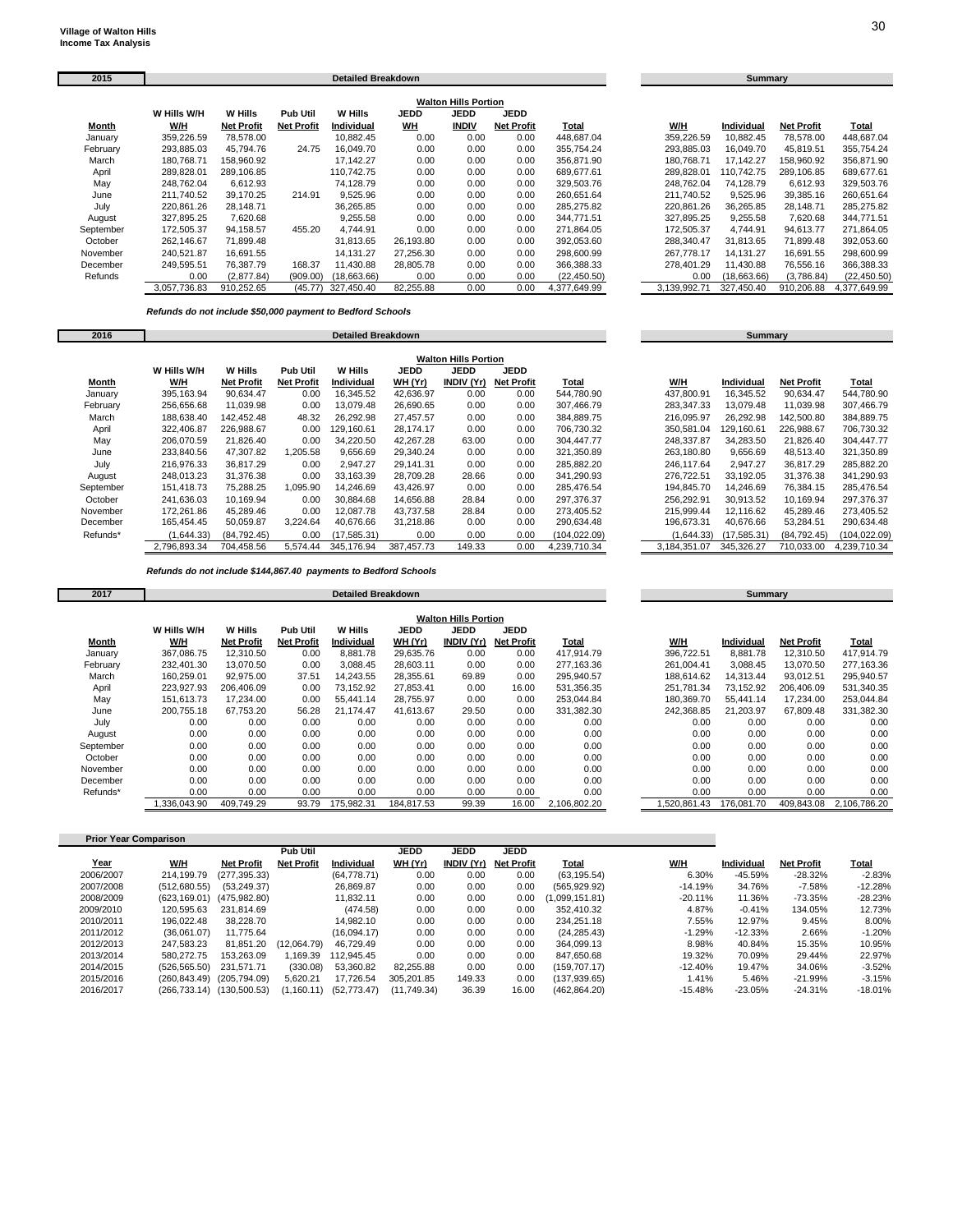| <b>Village of Walton Hills</b>                               |               |                                        |                |             |                                                                 |                                                                   |                         |                                  |
|--------------------------------------------------------------|---------------|----------------------------------------|----------------|-------------|-----------------------------------------------------------------|-------------------------------------------------------------------|-------------------------|----------------------------------|
| <b>Capital Projects 2017</b><br>Prepared by BPT              |               |                                        | <b>Budget</b>  |             |                                                                 | <b>Cash Paid Out</b>                                              | <b>Contracts</b>        |                                  |
| <b>Project Description</b>                                   |               | <b>Prior Year Carry</b><br>Over Budget | <b>Decerts</b> | 2017 Budget | <b>Expenses</b><br><b>Utilizing Prior</b><br><b>Year Budget</b> | <b>Expenses</b><br><b>Utilizing Current</b><br><b>Year Budget</b> | <b>PO Encumberences</b> | <b>Unspent</b><br><b>Balance</b> |
|                                                              |               |                                        |                |             |                                                                 |                                                                   |                         |                                  |
| <b>Alexander Road</b><br>Village of Oakwood                  |               |                                        |                | 23,405.00   |                                                                 | 23,204.59                                                         | 200.00                  |                                  |
|                                                              | <b>Totals</b> | 0.00                                   | 0.00           | 23,405.00   | 0.00                                                            | 23,204.59                                                         | 200.00                  | 0.41                             |
|                                                              |               |                                        |                |             |                                                                 |                                                                   |                         |                                  |
| <b>Recreation Center</b>                                     |               |                                        |                |             |                                                                 |                                                                   |                         |                                  |
| <b>Acoustical Solutions</b><br>All Floor Supplies            |               |                                        |                |             |                                                                 | 7,859.39<br>42.00                                                 |                         |                                  |
| Carpet Guild                                                 |               |                                        |                |             |                                                                 | 11,866.00                                                         |                         |                                  |
| Ceiling Doctor                                               |               |                                        |                |             |                                                                 | 670.00                                                            |                         |                                  |
| Chagrin Valley Custom Furniture                              |               |                                        |                |             |                                                                 | 2,650.00                                                          |                         |                                  |
| Cleveland Vicon                                              |               |                                        |                | 6,000.00    |                                                                 | 6,000.00                                                          |                         |                                  |
| Cops Construction<br>Great Lakes Telecom                     |               |                                        |                |             |                                                                 | 11,945.00<br>12,180.00                                            |                         |                                  |
| Home Depot                                                   |               |                                        |                | 93,371.00   |                                                                 | 14,783.40                                                         |                         |                                  |
| House of Lights                                              |               |                                        |                |             |                                                                 | 3,537.23                                                          |                         |                                  |
| <b>Interior Supply</b>                                       |               |                                        |                |             |                                                                 | 2,644.33                                                          |                         |                                  |
| Larsen Lumber<br>Lowes                                       |               |                                        |                |             |                                                                 | 216.82<br>473.87                                                  |                         |                                  |
| <b>Mark Morris</b>                                           |               |                                        |                |             |                                                                 | 2,093.00                                                          |                         |                                  |
| Restaurant Equipment Depot                                   |               |                                        |                |             |                                                                 | 18,000.00                                                         |                         |                                  |
| Sherwin Williams                                             |               |                                        |                |             |                                                                 | 1,461.91                                                          |                         |                                  |
| Sirna Construction<br><b>Tina Stockle</b>                    |               |                                        |                |             |                                                                 | 580.00<br>800.00                                                  |                         |                                  |
| Value City                                                   |               |                                        |                |             |                                                                 | 1,499.94                                                          |                         |                                  |
|                                                              | <b>Totals</b> | 0.00                                   |                | 99,371.00   | 0.00                                                            | 99,302.89                                                         | 0.00                    | 68.11                            |
|                                                              |               |                                        |                |             |                                                                 |                                                                   |                         |                                  |
| 2016 Pavement Marking Program<br>A&A Safety                  |               | 33,250.00                              |                | 4,457.00    | 33,250.00                                                       | 4,457.00                                                          |                         |                                  |
|                                                              | <b>Totals</b> | 33,250.00                              |                | 4,457.00    | 33,250.00                                                       | 4,457.00                                                          | 0.00                    | 0.00                             |
|                                                              |               |                                        |                |             |                                                                 |                                                                   |                         |                                  |
| <b>Police</b>                                                |               |                                        |                |             |                                                                 |                                                                   |                         |                                  |
| <b>Central Graphics</b>                                      |               |                                        |                | 3,000.00    |                                                                 | 2,145.00                                                          |                         |                                  |
| <b>Hall Public Safety</b><br>Liberty Ford - Police Cruisers  |               | 100,000.00                             | (5,876.00)     | 25,200.00   | 94,200.00                                                       | 26,029.26                                                         |                         |                                  |
| Watch Guard Video (Cameras)                                  |               | 76.00                                  |                | 15,300.00   |                                                                 | 15,300.00                                                         |                         |                                  |
|                                                              | <b>Totals</b> | 100,076.00                             | (5,876.00)     | 43,500.00   | 94,200.00                                                       | 43,474.26                                                         | 0.00                    | 25.74                            |
|                                                              |               |                                        |                |             |                                                                 |                                                                   |                         |                                  |
| <b>Miscellaneous</b><br>Remaining Budget                     |               |                                        |                | 447,037.00  |                                                                 |                                                                   |                         |                                  |
| <b>Budget Blinds</b>                                         |               |                                        |                |             |                                                                 | 2,542.00                                                          |                         |                                  |
| Castle Glass                                                 |               |                                        |                |             |                                                                 | 7,420.00                                                          |                         |                                  |
| <b>Alside Supply</b>                                         |               |                                        |                |             |                                                                 | 174.46                                                            |                         |                                  |
| Aladdins (Striping of Lot)<br>Great Lake Telecom             |               | 100.00                                 | (100.00)       |             |                                                                 | 10,570.00                                                         |                         |                                  |
| Nature Stone (Flooring)                                      |               | 7,500.00                               | (300.00)       |             | 7,200.00                                                        |                                                                   |                         |                                  |
| King Environmental Group (Walton Rd Stream)                  |               |                                        |                |             |                                                                 | 36,684.17                                                         |                         |                                  |
| Wal-Mart                                                     | <b>Totals</b> | 7,600.00                               | (400.00)       | 447,037.00  | 7,200.00                                                        | 844.33<br>58,234.96                                               | 0.00                    | 388,802.04                       |
|                                                              |               |                                        |                |             |                                                                 |                                                                   |                         |                                  |
| Northfield/Alexander Rd.                                     |               |                                        |                |             |                                                                 |                                                                   |                         |                                  |
| Water Main Break Repair                                      |               |                                        |                | 6,730.00    |                                                                 | 6,730.00                                                          | 6,870.00                |                                  |
|                                                              |               | 0.00                                   | 0.00           | 6,730.00    | 0.00                                                            | 6,730.00                                                          | 6,870.00                | 0.00                             |
|                                                              |               |                                        |                |             |                                                                 |                                                                   |                         |                                  |
|                                                              |               |                                        |                |             |                                                                 |                                                                   |                         |                                  |
|                                                              |               |                                        |                |             |                                                                 |                                                                   |                         |                                  |
| <b>Chagrin Valley Engineering</b><br>2016 Crack Seal Program |               |                                        |                |             |                                                                 | 76.00                                                             |                         |                                  |
| Smith & Oby Parking Lot                                      |               | 1,254.00                               |                | 150,500.00  | 1,254.00                                                        | 76.00                                                             | 93,613.22               |                                  |
| Northfield/Alexander Intersection                            |               |                                        |                |             |                                                                 | 16,039.30                                                         |                         |                                  |
| NPK Land Use Study<br>NPK Expansion Plan Review              |               |                                        |                |             |                                                                 | 352.50<br>112.50                                                  |                         |                                  |
| Jefferson Drive Storm Sewer                                  |               |                                        |                |             |                                                                 | 13,085.25                                                         |                         |                                  |
| Dellwood Drive Water Main                                    |               |                                        |                |             |                                                                 | 790.00                                                            |                         |                                  |
| Route 8 Microsurfacing<br>2016 Miscellaneous                 |               |                                        |                |             |                                                                 | 304.00<br>1,235.50                                                |                         |                                  |
| Northfield Sagamore Turnout                                  |               |                                        |                |             |                                                                 | 817.50                                                            |                         |                                  |
| <b>Blondin Drainage</b>                                      |               |                                        |                |             |                                                                 | 3,538.00                                                          |                         |                                  |
| <b>CDBG</b>                                                  |               |                                        |                |             |                                                                 | 608.00                                                            |                         |                                  |
| W. Krick Road Land Use Study<br>2016 Crack Seal Program      |               |                                        |                |             |                                                                 | 2,538.50<br>4,154.00                                              |                         |                                  |
| Sacred Heart of Jesus Church                                 |               |                                        |                |             |                                                                 | 3,086.73                                                          |                         |                                  |
| Ryan Drive Gas Repair<br><b>CEI Properties Acquisition</b>   |               |                                        |                |             |                                                                 | 76.00                                                             |                         |                                  |
| Walton Road Rezoning                                         |               |                                        |                |             |                                                                 | 954.00<br>184.50                                                  |                         |                                  |
| Sagamore Road Heavy Haulroute                                |               |                                        |                |             |                                                                 | 1,433.00                                                          |                         |                                  |
| Victor Lot Split                                             |               |                                        |                |             |                                                                 | 1,595.00                                                          |                         |                                  |
| 2017 Miscellaneous EPA<br>2017 Miscellaneous Plan Review     |               |                                        |                |             |                                                                 | 1,747.50<br>68.50                                                 |                         |                                  |
| Fuel Mart Redevelopment                                      |               |                                        |                |             |                                                                 | 1,903.50                                                          |                         |                                  |
| Mantua Manufacturing Expansion                               |               |                                        |                |             |                                                                 | 1,611.00                                                          |                         |                                  |
|                                                              | <b>Totals</b> | 1,254.00                               | 0.00           | 150,500.00  | 1,254.00                                                        | 56,386.78                                                         | 93,613.22               | 500.00                           |
|                                                              |               |                                        |                |             |                                                                 |                                                                   |                         |                                  |

**TOTALS 142,180.00 (6,276.00) 775,000.00 135,904.00 291,790.48 100,683.22 389,396.30**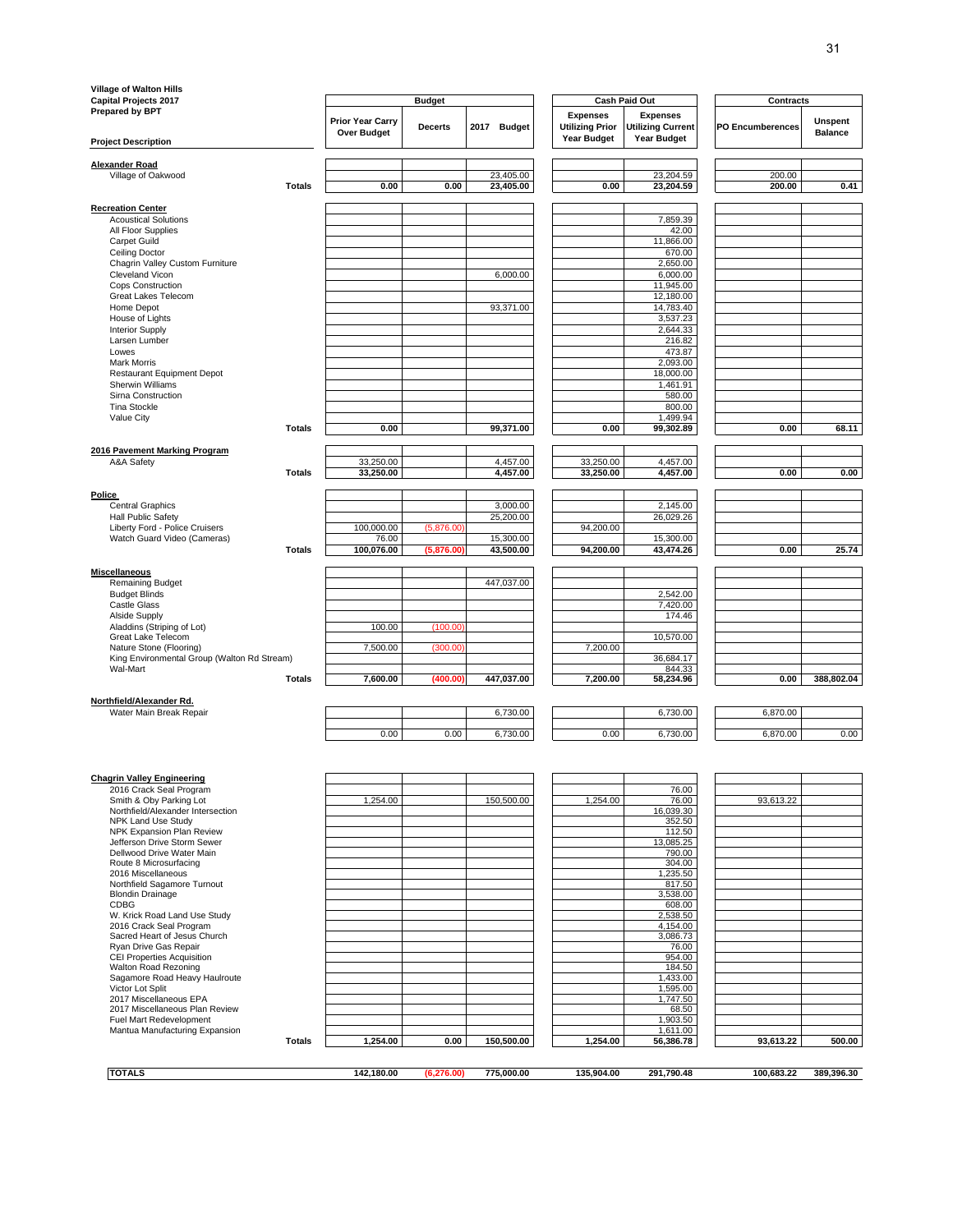## **PURCHASE ORDER (By Account) VILLAGE OF WALTON HILLS, CUYAHOGA COUNTY FOR YEAR 2017**

|                        | PO Type   PO Number   Issue Date | <b>Account Code</b>                                    | <b>Current Balance</b> | <b>Vendor</b>                                                   |
|------------------------|----------------------------------|--------------------------------------------------------|------------------------|-----------------------------------------------------------------|
| PR.                    | 127-2017                         | 1/30/17 1000-110-221-0000                              |                        | \$86,694.09 CUYAHOGA COUNTY TREASURER                           |
| <b>PR</b>              | 135-2017                         | 1/31/17 1000-110-221-0000                              |                        | \$1,024.38 Vision Service Plan                                  |
| <b>PR</b>              | 136-2017                         | 1/31/17 1000-110-221-0000                              |                        | \$4,454.88 AlwaysCare                                           |
| PR.                    | 127-2017                         | 1/30/17 1000-110-221-0011                              |                        | \$22,589.94 CUYAHOGA COUNTY TREASURER                           |
| <b>PR</b>              | 135-2017                         | 1/31/17 1000-110-221-0011                              |                        | \$282.96 Vision Service Plan                                    |
| <b>PR</b>              | 136-2017                         | 1/31/17 1000-110-221-0011                              |                        | \$1,150.20 AlwaysCare                                           |
| <b>PR</b>              | 118-2017                         | 1/30/17 1000-110-222-0000                              |                        | \$2,597.00 THE STANDARD INSURANCE COMPANY                       |
| <b>PR</b>              | 118-2017                         | 1/30/17 1000-110-222-0011                              |                        | \$463.75 THE STANDARD INSURANCE COMPANY                         |
| PR.                    | 4-2017                           | 1/11/17 1000-110-270-0000                              |                        | \$777.28 EXPENSE - T. CERCEK                                    |
| <b>PR</b>              | 5-2017                           | 1/11/17 1000-110-270-0000                              |                        | \$560.62 EXPENSE - S. DAVIS                                     |
| <b>PR</b>              | 6-2017                           | 1/11/17 1000-110-270-0000                              |                        | \$1,070.03 EXPENSE - D. GASPER                                  |
| <b>PR</b>              | 7-2017                           | 1/11/17 1000-110-270-0000                              |                        | \$145.84 EXPENSE - M. GERVASE                                   |
| <b>PR</b>              | 8-2017                           | 1/11/17 1000-110-270-0000                              |                        | \$1,100.00 EXPENSE - D. GRAMS                                   |
| <b>PR</b>              | 9-2017                           | 1/11/17 1000-110-270-0000                              |                        | \$362.08 EXPENSE - S. JAWORSKI                                  |
| <b>PR</b>              | 10-2017                          | 1/11/17 1000-110-270-0000                              |                        | \$690.04 EXPENSE - T. KOTH                                      |
| <b>PR</b>              | 11-2017                          | 1/11/17 1000-110-270-0000                              |                        | \$800.05 EXPENSE - D. KWIATKOWSKI                               |
| PR                     | 12-2017                          | 1/11/17 1000-110-270-0000                              |                        | \$536.53 EXPENSE - J. PAULIN                                    |
| <b>PR</b>              | 13-2017                          | 1/11/17 1000-110-270-0000                              |                        | \$1,028.42 EXPENSE - K. THELLMANN                               |
| <b>PR</b>              | 14-2017                          | 1/11/17 1000-110-270-0000                              |                        | \$489.36 EXPENSE - R. VODILA                                    |
| <b>PR</b>              | 15-2017                          | 1/11/17 1000-110-270-0000                              |                        | \$1,100.00 EXPENSE - M. WALSH                                   |
| <b>PR</b>              | 16-2017                          | 1/11/17 1000-110-270-0000                              |                        | \$450.07 Expense - C. Zidlicky                                  |
| <b>PR</b>              | 17-2017                          | 1/11/17 1000-110-270-0000                              |                        | \$386.81 Expense - Bryant, Z                                    |
| <b>PR</b>              | 18-2017                          | 1/11/17 1000-110-270-0000                              |                        | \$264.67 EXPENSE - S. CARTIER                                   |
| <b>PR</b>              | 19-2017                          | 1/11/17 1000-110-270-0000                              |                        | \$429.80 EXPENSE - J. MASON                                     |
| <b>PR</b>              | 20-2017                          | 1/11/17 1000-110-270-0000                              |                        | \$500.00 EXPENSE - M. PILAT                                     |
| <b>PR</b>              | 21-2017                          | 1/11/17 1000-110-270-0000                              |                        | \$393.25 EXPENSE - SHARON SZCZEPANSKI                           |
| <b>PR</b><br><b>PR</b> | 22-2017                          | 1/11/17 1000-110-270-0000                              |                        | \$320.00 EXPENSE - T. BRILL                                     |
| <b>PR</b>              | 23-2017                          | 1/11/17 1000-110-270-0000                              |                        | \$208.12 EXPENSE - M. CARANO                                    |
| PR.                    | 24-2017<br>25-2017               | 1/11/17 1000-110-270-0000<br>1/11/17 1000-110-270-0000 |                        | \$320.00 EXPENSE - V. GRIMINGER<br>\$320.00 Expense - A. Hansen |
| <b>PR</b>              | 27-2017                          | 1/11/17 1000-110-270-0000                              |                        | \$95.30 EXPENSE - F. ROVERI                                     |
| <b>PR</b>              | 28-2017                          | 1/11/17 1000-110-270-0000                              |                        | \$320.00 Expense - C. Tokarcik                                  |
| <b>PR</b>              | 29-2017                          | 1/11/17 1000-110-270-0000                              |                        | \$320.00 Expense - Kotar, Patrick                               |
| <b>PR</b>              | 130-2017                         | 1/31/17 1000-110-270-0000                              |                        | \$320.00 EXPENSE - E. SULLINS                                   |
| <b>PR</b>              | 155-2017                         | 2/10/17 1000-110-270-0000                              |                        | \$550.00 Expense - A. Blackwell                                 |
| <b>PR</b>              | 156-2017                         | 2/10/17 1000-110-270-0000                              |                        | \$484.77 EXPENSE - M. HOY                                       |
| <b>PR</b>              | 158-2017                         | 2/10/17 1000-110-270-0000                              |                        | \$550.00 Expense - D. Raykov                                    |
| <b>PR</b>              | 159-2017                         | 2/10/17 1000-110-270-0000                              |                        | \$353.51 EXPENSE - J. WENDL                                     |
| <b>PR</b>              | 96-2017                          | 1/26/17 1000-110-321-0000                              |                        | \$2,230.90 VERIZON WIRELESS                                     |
| PR                     | 176-2017                         | 2/10/17 1000-110-349-0000                              |                        | \$350.00 LEXISNEXIS                                             |
| PR                     | 131-2017                         | 1/31/17 1000-110-399-0000                              |                        | \$4,200.00 TREASURER OF STATE (FUND 83F)                        |
| <b>PR</b>              | 154-2017                         | 2/9/17 1000-110-399-0000                               |                        | \$2,410.00 Sandra Roveri                                        |
| PR.                    | 1241-2016                        | 12/14/16 1000-110-410-0000                             |                        | \$16.32 USA CUSTOM PAD CORP.                                    |
| <b>PR</b>              | 229-2017                         | 2/22/17 1000-110-410-0000                              |                        | \$350.00 BNC COMMUNICATIONS                                     |
| BR                     | 16-2017                          | 6/22/17 1000-110-420-0000                              | \$4,092.61             |                                                                 |
| PR.                    | 313-2017                         | 4/5/17 1000-110-420-0000                               |                        | \$82.84 ATWELL'S POLICE & FIRE EQUIPMENT CO.                    |
| <b>PR</b>              | 487-2017                         | 6/22/17 1000-110-420-0000                              |                        | \$108.56 OLLIE'S BARGAIN MARKET                                 |
| <b>PR</b>              | 134-2017                         | 1/31/17 1000-110-420-6700                              | \$10,406.73 SUNOCO     |                                                                 |
| PR.                    | 209-2017                         | 2/21/17 1000-110-420-6700                              |                        | \$4,722.71 MARATHON ASHLAND PETROLEUM LLC                       |
| PR.                    | 116-2017                         | 1/30/17 1000-110-432-0000                              |                        | \$125.00 NORTH COAST TWO-WAY RADIO, INC.                        |
| PR.                    | 47-2017                          | 1/12/17 1000-110-433-0000                              |                        | \$440.00 WHEELY CLEAN                                           |
| <b>PR</b>              | 286-2017                         | 3/20/17 1000-110-433-0000                              |                        | \$235.49 LIBERTY FORD SOLON, INC.                               |
| <b>PR</b>              | 382-2017                         | 5/8/17 1000-110-433-0000                               |                        | \$448.00 WHEELY CLEAN                                           |
| PR                     | 93-2017                          | 1/26/17 1000-110-490-0003                              |                        | \$13.01 GIANT EAGLE                                             |
| <b>PR</b>              | 198-2017                         | 2/13/17 1000-110-490-0003                              |                        | \$3,500.00 DR. ARNOLD FELTOON, M.D.                             |
| PR.                    | 223-2017                         | 2/21/17 1000-120-640-0000                              |                        | \$273,314.12 VILLAGE OF OAKWOOD                                 |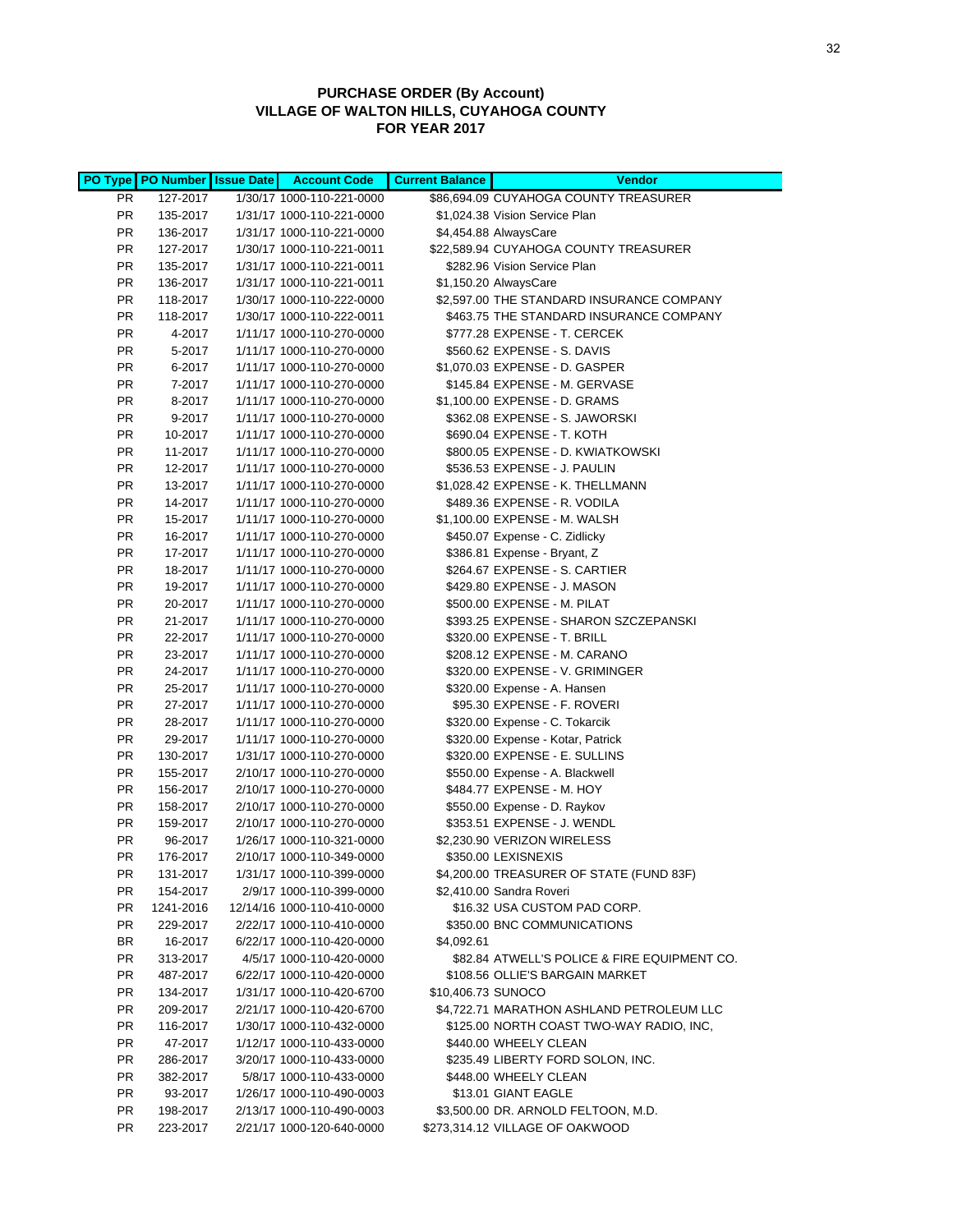## **PURCHASE ORDER (By Account) VILLAGE OF WALTON HILLS, CUYAHOGA COUNTY FOR YEAR 2017**

|           | PO Type   PO Number   Issue Date | <b>Account Code</b>       | <b>Current Balance</b> | <b>Vendor</b>                             |
|-----------|----------------------------------|---------------------------|------------------------|-------------------------------------------|
| <b>PR</b> | 303-2017                         | 3/31/17 1000-210-349-2110 |                        | \$4,301.14 CUYAHOGA COUNTY AUDITOR        |
| <b>PR</b> | 62-2017                          | 1/12/17 1000-310-252-0000 |                        | \$372.00 OHIO PARKS & RECREATION ASSOC.   |
| <b>PR</b> | 226-2017                         | 2/22/17 1000-310-260-0000 |                        | \$9.33 KALAHARI RESORT SANDUSKY, OH       |
| <b>PR</b> | 459-2017                         | 6/13/17 1000-310-349-3107 |                        | \$560.22 PRONINE SPORTS                   |
| <b>PR</b> | 463-2017                         | 6/13/17 1000-310-349-3107 |                        | \$780.00 KURTZ BROTHERS, INC.             |
| <b>PR</b> | 416-2017                         | 5/19/17 1000-310-349-4587 |                        | \$811.00 Let's Entertain, Inc.            |
| <b>PR</b> | 458-2017                         | 6/13/17 1000-310-349-4587 |                        | \$3,000.00 PYROTECNICO dba                |
| <b>PR</b> | 498-2017                         | 6/26/17 1000-310-349-4587 |                        | \$2,205.00 Super Games                    |
| <b>PR</b> | 495-2017                         | 6/26/17 1000-310-420-0000 |                        | \$220.00 KURTZ BROTHERS, INC.             |
| <b>PR</b> | 369-2017                         | 4/26/17 1000-310-420-3108 |                        | \$25.60 OFFICE MAX                        |
| <b>PR</b> | 386-2017                         | 5/8/17 1000-310-420-3108  | \$1,249.84 PEPSI       |                                           |
| <b>PR</b> | 191-2017                         | 2/13/17 1000-310-420-3110 |                        | \$1,381.60 K & K MEAT SHOPPE, INC.        |
| <b>PR</b> | 209-2017                         | 2/21/17 1000-310-420-6700 |                        | \$1,056.13 MARATHON ASHLAND PETROLEUM LLC |
| <b>PR</b> | 228-2017                         | 2/22/17 1000-410-349-0000 | \$12,049.00 SafeBuilt  |                                           |
| <b>PR</b> | 464-2017                         | 6/13/17 1000-410-391-0000 |                        | \$280.93 TREASURER, STATE OF OHIO / BBS   |
| <b>PR</b> | 96-2017                          | 1/26/17 1000-410-410-0852 |                        | \$579.52 VERIZON WIRELESS                 |
| <b>PR</b> | 391-2017                         | 5/15/17 1000-410-420-0000 |                        | \$7.03 Apple                              |
| <b>PR</b> | 133-2017                         | 1/31/17 1000-519-311-0000 |                        | \$33,609.57 ILLUMINATING COMPANY          |
| <b>PR</b> | 132-2017                         | 1/31/17 1000-529-313-0000 |                        | \$8,178.69 DOMINION EAST OHIO             |
| <b>PR</b> | 250-2017                         | 2/28/17 1000-539-312-0000 |                        | \$3,021.49 CITY OF CLEVELAND              |
| <b>PR</b> | 175-2017                         | 2/10/17 1000-569-398-0000 |                        | \$61,891.11 KIMBLE RECYCLING & DISPOSAL   |
| <b>PR</b> | 144-2017                         | 1/31/17 1000-599-321-0000 |                        | \$7,736.01 Conexo Communications          |
| <b>PR</b> | 173-2017                         | 2/10/17 1000-599-321-0000 | \$2,322.47 AT&T        |                                           |
| <b>PR</b> | 95-2017                          | 1/26/17 1000-599-329-0000 |                        | \$4,397.44 TIME WARNER CABLE              |
| <b>PR</b> | 276-2017                         | 3/14/17 1000-599-329-0000 |                        | \$10,050.00 OneCommunity                  |
| <b>PR</b> | 127-2017                         | 1/30/17 1000-620-221-0000 |                        | \$18,457.62 CUYAHOGA COUNTY TREASURER     |
| <b>PR</b> | 135-2017                         | 1/31/17 1000-620-221-0000 |                        | \$220.20 Vision Service Plan              |
| <b>PR</b> | 136-2017                         | 1/31/17 1000-620-221-0000 |                        | \$1,041.12 AlwaysCare                     |
| <b>PR</b> | 118-2017                         | 1/30/17 1000-620-222-0000 |                        | \$185.50 THE STANDARD INSURANCE COMPANY   |
| <b>PR</b> | 30-2017                          | 1/11/17 1000-620-270-0000 |                        | \$3.10 Expense - G. Germann               |
| <b>PR</b> | 82-2017                          | 1/26/17 1000-620-270-0000 |                        | \$620.12 ARROW UNIFORM                    |
| <b>BR</b> | 15-2017                          | 6/13/17 1000-620-431-0000 | \$93.30                |                                           |
| <b>PR</b> | 44-2017                          | 1/12/17 1000-620-431-0000 |                        | \$11,782.55 Coverall North America, Inc.  |
| <b>PR</b> | 79-2017                          | 1/23/17 1000-640-399-6201 |                        | \$205.99 AERATION SEPTIC, INC.            |
| <b>PR</b> | 327-2017                         | 4/6/17 1000-640-399-6201  |                        | \$40.00 C.P. ELECTRIC MOTOR               |
| <b>PR</b> | 127-2017                         | 1/30/17 1000-710-221-0000 |                        | \$7,142.10 CUYAHOGA COUNTY TREASURER      |
| <b>PR</b> | 135-2017                         | 1/31/17 1000-710-221-0000 |                        | \$82.56 Vision Service Plan               |
| <b>PR</b> | 136-2017                         | 1/31/17 1000-710-221-0000 |                        | \$344.04 AlwaysCare                       |
| <b>PR</b> | 118-2017                         | 1/30/17 1000-710-222-0000 |                        | \$92.75 THE STANDARD INSURANCE COMPANY    |
| <b>PR</b> | 405-2017                         | 5/15/17 1000-710-260-0000 |                        | \$142.71 KEVIN HURST                      |
| <b>PR</b> | 127-2017                         | 1/30/17 1000-720-221-0000 |                        | \$10,751.33 CUYAHOGA COUNTY TREASURER     |
| <b>PR</b> | 135-2017                         | 1/31/17 1000-720-221-0000 |                        | \$46.16 Vision Service Plan               |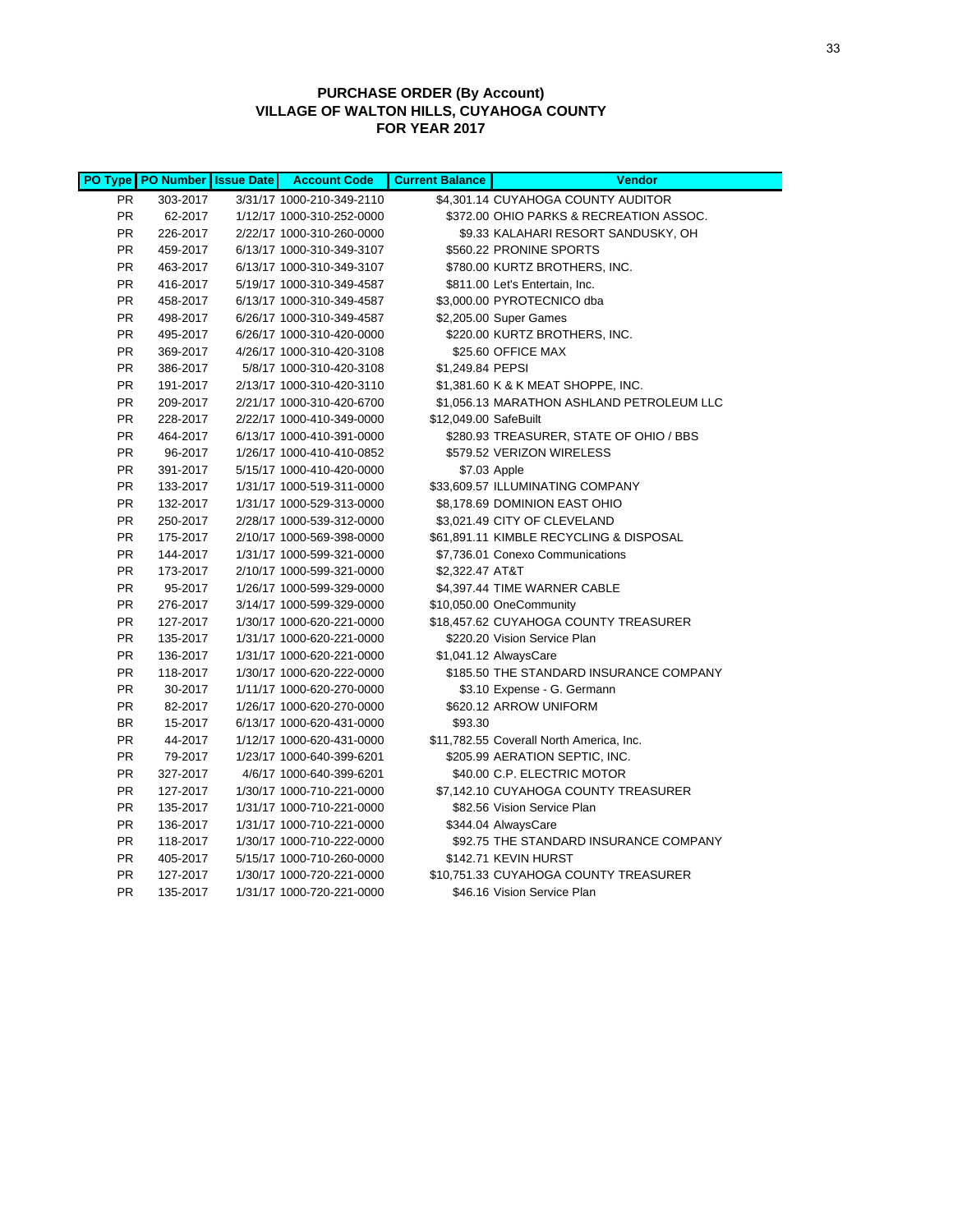## **PURCHASE ORDER (By Account) VILLAGE OF WALTON HILLS, CUYAHOGA COUNTY FOR YEAR 2017**

|           | PO Type   PO Number   Issue Date | <b>Account Code</b>       | <b>Current Balance</b> | <b>Vendor</b>                                   |
|-----------|----------------------------------|---------------------------|------------------------|-------------------------------------------------|
| PR.       | 136-2017                         | 1/31/17 1000-720-221-0000 |                        | \$425.30 AlwaysCare                             |
| <b>PR</b> | 325-2017                         | 4/6/17 1000-745-343-0000  |                        | \$2,490.00 TREASURER OF STATE-FINANCE           |
| <b>PR</b> | 128-2017                         | 1/30/17 1000-750-349-0000 |                        | \$30,000.00 Bricker & Eckler                    |
| <b>PR</b> | 253-2017                         | 3/10/17 1000-760-690-0000 |                        | \$883.81 INCOME TAX REFUNDS                     |
| <b>PR</b> | 127-2017                         | 1/30/17 1000-790-221-0000 |                        | \$34,069.08 CUYAHOGA COUNTY TREASURER           |
| <b>PR</b> | 135-2017                         | 1/31/17 1000-790-221-0000 |                        | \$494.86 Vision Service Plan                    |
| PR.       | 136-2017                         | 1/31/17 1000-790-221-0000 |                        | \$2,045.62 AlwaysCare                           |
| <b>PR</b> | 118-2017                         | 1/30/17 1000-790-222-1790 |                        | \$60.13 THE STANDARD INSURANCE COMPANY          |
| <b>PR</b> | 81-2017                          | 1/26/17 1000-790-322-0000 |                        | \$400.00 Pitney Bowes                           |
| <b>PR</b> | 42-2017                          | 1/12/17 1000-790-349-0000 |                        | \$4,037.50 Associates in Lifestyle Management   |
| <b>PR</b> | 77-2017                          | 1/23/17 1000-790-349-0000 |                        | \$7,640.15 GASPAR SERVICES, LLC                 |
| <b>PR</b> | 103-2017                         | 1/26/17 1000-790-349-0000 |                        | \$1,600.00 LIBERTY NEWS & VIEWS                 |
| <b>PR</b> | 105-2017                         | 1/26/17 1000-790-349-0000 | \$292.63 Adobe         |                                                 |
| <b>PR</b> | 123-2017                         | 1/30/17 1000-790-349-0000 | \$185.00 Page 9        |                                                 |
| PR.       | 174-2017                         | 2/10/17 1000-790-349-0000 | \$140.00 Prezi         |                                                 |
| <b>PR</b> | 180-2017                         | 2/10/17 1000-790-349-0000 |                        | \$14,000.00 Jordan, Thomas                      |
| <b>PR</b> | 182-2017                         | 2/13/17 1000-790-349-0000 | \$10,791.38 ADP, LLC   |                                                 |
| <b>PR</b> | 245-2017                         | 2/28/17 1000-790-349-0000 |                        | \$5,805.67 TCC TECHNOLOGY SOLUTIONS             |
| <b>PR</b> | 344-2017                         | 4/13/17 1000-790-349-0000 |                        | \$2,833.74 COLEMAN DATA SOLUTIONS               |
| <b>PR</b> | 408-2017                         | 5/16/17 1000-790-349-0000 |                        | \$6,600.00 SANDY GREEN                          |
| <b>PR</b> | 55-2017                          | 1/12/17 1000-790-351-0000 |                        | \$24,563.00 LOVE INSURANCE AGENCY, INC.         |
| <b>PR</b> | 302-2017                         | 3/31/17 1000-790-391-0000 |                        | \$2,668.23 Huntington                           |
| <b>PR</b> | 56-2017                          | 1/12/17 1000-790-399-0000 |                        | \$3,077.56 360 Transcription Corporation        |
| <b>PR</b> | 106-2017                         | 1/26/17 1000-790-420-0000 |                        | \$124.17 FED EX - KINKOS                        |
| <b>PR</b> | 304-2017                         | 3/31/17 1000-790-420-0000 |                        | \$24.66 SAM'S CLUB                              |
| <b>PR</b> | 474-2017                         | 6/21/17 1000-790-420-0000 |                        | \$48.26 SAM'S CLUB                              |
| <b>PR</b> | 477-2017                         | 6/22/17 1000-790-420-0000 |                        | \$159.65 AFFIRMED FIRST AID & SAFETY, Inc.      |
| PR.       | 127-2017                         | 1/30/17 2011-620-221-0000 |                        | \$41,425.79 CUYAHOGA COUNTY TREASURER           |
| <b>PR</b> | 135-2017                         | 1/31/17 2011-620-221-0000 |                        | \$505.74 Vision Service Plan                    |
| <b>PR</b> | 136-2017                         | 1/31/17 2011-620-221-0000 |                        | \$2,309.64 AlwaysCare                           |
| <b>PR</b> | 118-2017                         | 1/30/17 2011-620-222-0000 |                        | \$1,205.75 THE STANDARD INSURANCE COMPANY       |
| <b>PR</b> | 32-2017                          | 1/11/17 2011-620-270-0000 |                        | \$212.62 Expense - D. Chatal                    |
| <b>PR</b> | 33-2017                          | 1/11/17 2011-620-270-0000 |                        | \$2.05 Exp - B. Dziczkowski                     |
| <b>PR</b> | 34-2017                          | 1/11/17 2011-620-270-0000 |                        | \$250.00 Expense - J. Ferjutz                   |
| <b>PR</b> | 35-2017                          | 1/11/17 2011-620-270-0000 |                        | \$250.00 Expense - J. Haba                      |
| PR.       | 36-2017                          | 1/11/17 2011-620-270-0000 |                        | \$250.00 Expense - J. Nutter                    |
| <b>PR</b> | 37-2017                          | 1/11/17 2011-620-270-0000 |                        | \$170.06 Expense - B. Schroeder                 |
| PR        | 38-2017                          | 1/11/17 2011-620-270-0000 |                        | \$250.00 Expense - D. Stucky                    |
| <b>PR</b> | 82-2017                          | 1/26/17 2011-620-349-0000 |                        | \$6,052.84 ARROW UNIFORM                        |
| PR        | 178-2017                         | 2/10/17 2011-620-349-0000 |                        | \$529.40 GUARDIAN ALARM                         |
| PR.       | 2-2017                           | 1/10/17 2011-620-420-0000 |                        | \$300.00 CARNEGIE TEXTILE                       |
| <b>PR</b> | 3-2017                           | 1/11/17 2011-620-420-0000 |                        | \$300.00 ARROW UNIFORM                          |
| PR.       | 109-2017                         | 1/27/17 2011-620-420-0000 |                        | \$170.91 Breezewood Gardens & Gifts             |
| PR.       | 153-2017                         | 2/9/17 2011-620-420-0000  |                        | \$45.50 NOVAK SUPPLY                            |
| <b>PR</b> | 383-2017                         | 5/8/17 2011-620-420-0000  |                        | \$50.47 REILLY SWEEPING INC.                    |
| <b>PR</b> | 209-2017                         | 2/21/17 2011-620-420-6700 |                        | \$2,588.20 MARATHON ASHLAND PETROLEUM LLC       |
| BR        | 13-2016                          | 8/8/16 2011-620-431-0000  | \$312.09               |                                                 |
| PR.       | 366-2017                         | 4/26/17 2011-630-420-0000 |                        | \$594.72 CARGILL                                |
| PR.       | 87-2017                          | 1/26/17 2091-110-349-0102 |                        | \$350.00 SPA-K9                                 |
| PR.       | 88-2017                          | 1/26/17 2091-110-349-0102 |                        | \$451.00 VETERINARY ALLERGY & DERMATOLOGY, INC. |
| PR.       | 208-2017                         | 2/21/17 4901-800-349-0000 |                        | \$93,613.22 CHAGRIN VALLEY ENGINEERING, LTD.    |
| PR.       | 57-2017                          | 1/12/17 4901-800-510-0000 |                        | \$200.00 VILLAGE OF OAKWOOD                     |
| <b>PR</b> | 465-2017                         | 6/14/17 4901-800-555-0000 |                        | \$6,870.00 Sirna Construction                   |

**Total \$967,616.71**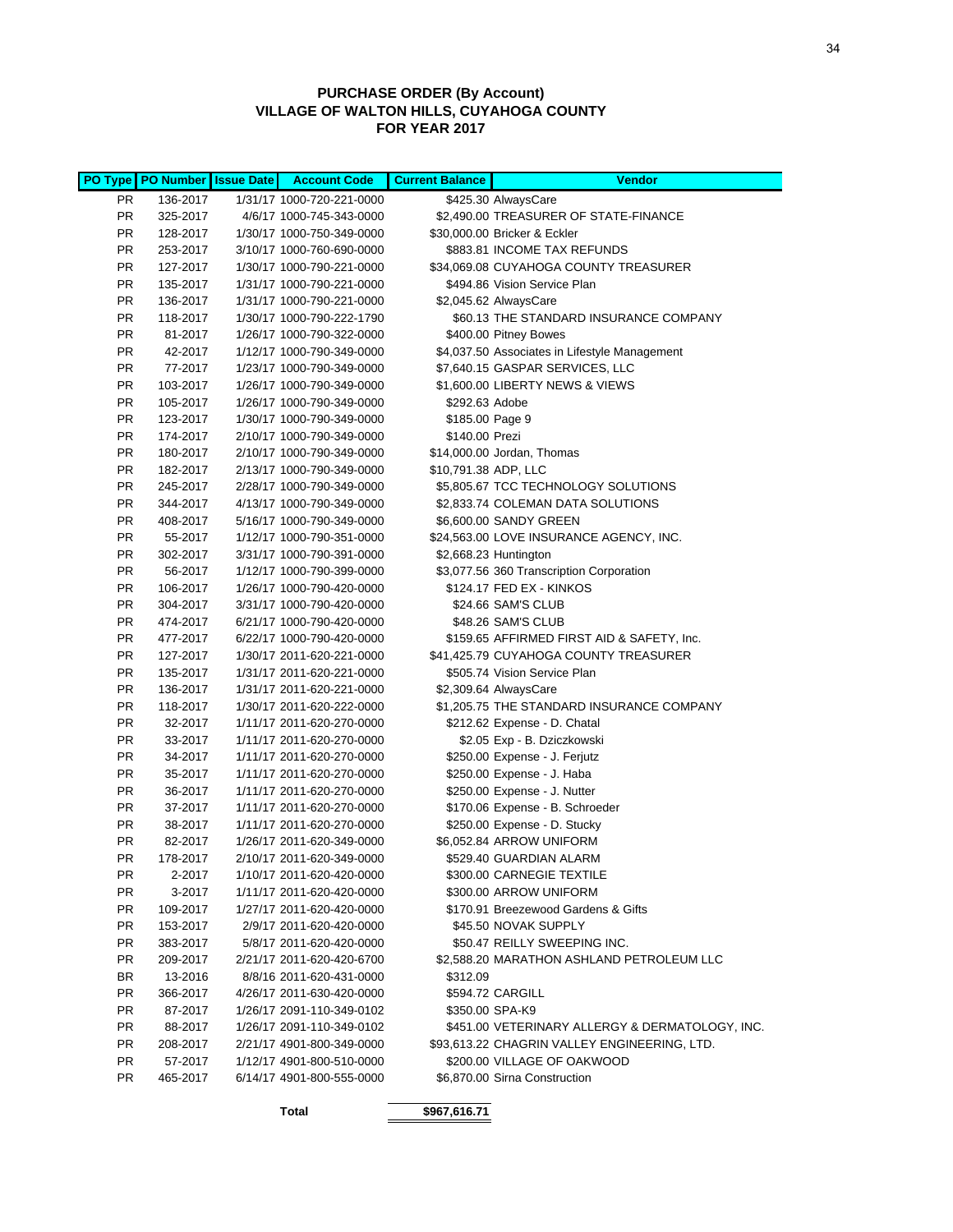## **PURCHASE ORDER (By Vendor) VILLAGE OF WALTON HILLS, CUYAHOGA COUNTY FOR YEAR 2017**

|                        | PO Type PO Number Issue Date | <b>Account Code</b>                                    | <b>Current Balance</b> | <b>Vendor</b>                                                      |
|------------------------|------------------------------|--------------------------------------------------------|------------------------|--------------------------------------------------------------------|
| PR.                    | 56-2017                      | 1/12/17 1000-790-399-0000                              |                        | \$3,077.56 360 Transcription Corporation                           |
| <b>PR</b>              | 105-2017                     | 1/26/17 1000-790-349-0000                              | \$292.63 Adobe         |                                                                    |
| <b>PR</b>              | 182-2017                     | 2/13/17 1000-790-349-0000                              | \$10,791.38 ADP, LLC   |                                                                    |
| <b>PR</b>              | 79-2017                      | 1/23/17 1000-640-399-6201                              |                        | \$205.99 AERATION SEPTIC, INC.                                     |
| <b>PR</b>              | 477-2017                     | 6/22/17 1000-790-420-0000                              |                        | \$159.65 AFFIRMED FIRST AID & SAFETY, Inc.                         |
| <b>PR</b>              | 136-2017                     | 1/31/17 1000-110-221-0000                              |                        | \$4,454.88 AlwaysCare                                              |
| <b>PR</b>              | 136-2017                     | 1/31/17 1000-110-221-0011                              |                        | \$1,150.20 AlwaysCare                                              |
| <b>PR</b>              | 136-2017                     | 1/31/17 1000-620-221-0000                              |                        | \$1,041.12 AlwaysCare                                              |
| PR.                    | 136-2017                     | 1/31/17 1000-710-221-0000                              |                        | \$344.04 AlwaysCare                                                |
| <b>PR</b>              | 136-2017                     | 1/31/17 1000-720-221-0000                              |                        | \$425.30 AlwaysCare                                                |
| <b>PR</b>              | 136-2017                     | 1/31/17 1000-790-221-0000                              |                        | \$2,045.62 AlwaysCare                                              |
| <b>PR</b>              | 136-2017                     | 1/31/17 2011-620-221-0000                              |                        | \$2,309.64 AlwaysCare                                              |
| <b>PR</b>              | 391-2017                     | 5/15/17 1000-410-420-0000                              |                        | \$7.03 Apple                                                       |
| <b>PR</b>              | 82-2017                      | 1/26/17 1000-620-270-0000                              |                        | \$620.12 ARROW UNIFORM                                             |
| <b>PR</b>              | 82-2017                      | 1/26/17 2011-620-349-0000                              |                        | \$6,052.84 ARROW UNIFORM                                           |
| <b>PR</b>              | 3-2017                       | 1/11/17 2011-620-420-0000                              |                        | \$300.00 ARROW UNIFORM                                             |
| PR                     | 42-2017                      | 1/12/17 1000-790-349-0000                              |                        | \$4,037.50 Associates in Lifestyle Management                      |
| <b>PR</b>              | 173-2017                     | 2/10/17 1000-599-321-0000                              | \$2,322.47 AT&T        |                                                                    |
| <b>PR</b><br><b>PR</b> | 313-2017                     | 4/5/17 1000-110-420-0000                               |                        | \$82.84 ATWELL'S POLICE & FIRE EQUIPMENT CO.                       |
| PR.                    | 229-2017<br>109-2017         | 2/22/17 1000-110-410-0000<br>1/27/17 2011-620-420-0000 |                        | \$350.00 BNC COMMUNICATIONS<br>\$170.91 Breezewood Gardens & Gifts |
| <b>PR</b>              | 128-2017                     | 1/30/17 1000-750-349-0000                              |                        | \$30,000.00 Bricker & Eckler                                       |
| <b>PR</b>              | 327-2017                     | 4/6/17 1000-640-399-6201                               |                        | \$40.00 C.P. ELECTRIC MOTOR                                        |
| PR                     | 366-2017                     | 4/26/17 2011-630-420-0000                              |                        | \$594.72 CARGILL                                                   |
| PR                     | 2-2017                       | 1/10/17 2011-620-420-0000                              |                        | \$300.00 CARNEGIE TEXTILE                                          |
| <b>PR</b>              | 208-2017                     | 2/21/17 4901-800-349-0000                              |                        | \$93,613.22 CHAGRIN VALLEY ENGINEERING, LTD.                       |
| <b>PR</b>              | 250-2017                     | 2/28/17 1000-539-312-0000                              |                        | \$3,021.49 CITY OF CLEVELAND                                       |
| <b>PR</b>              | 344-2017                     | 4/13/17 1000-790-349-0000                              |                        | \$2,833.74 COLEMAN DATA SOLUTIONS                                  |
| PR.                    | 144-2017                     | 1/31/17 1000-599-321-0000                              |                        | \$7,736.01 Conexo Communications                                   |
| PR.                    | 44-2017                      | 1/12/17 1000-620-431-0000                              |                        | \$11,782.55 Coverall North America, Inc.                           |
| <b>PR</b>              | 303-2017                     | 3/31/17 1000-210-349-2110                              |                        | \$4,301.14 CUYAHOGA COUNTY AUDITOR                                 |
| <b>PR</b>              | 127-2017                     | 1/30/17 1000-110-221-0000                              |                        | \$86,694.09 CUYAHOGA COUNTY TREASURER                              |
| <b>PR</b>              | 127-2017                     | 1/30/17 1000-110-221-0011                              |                        | \$22,589.94 CUYAHOGA COUNTY TREASURER                              |
| <b>PR</b>              | 127-2017                     | 1/30/17 1000-620-221-0000                              |                        | \$18,457.62 CUYAHOGA COUNTY TREASURER                              |
| PR.                    | 127-2017                     | 1/30/17 1000-710-221-0000                              |                        | \$7,142.10 CUYAHOGA COUNTY TREASURER                               |
| <b>PR</b>              | 127-2017                     | 1/30/17 1000-720-221-0000                              |                        | \$10,751.33 CUYAHOGA COUNTY TREASURER                              |
| PR                     | 127-2017                     | 1/30/17 1000-790-221-0000                              |                        | \$34,069.08 CUYAHOGA COUNTY TREASURER                              |
| PR                     | 127-2017                     | 1/30/17 2011-620-221-0000                              |                        | \$41,425.79 CUYAHOGA COUNTY TREASURER                              |
| <b>PR</b>              | 132-2017                     | 1/31/17 1000-529-313-0000                              |                        | \$8,178.69 DOMINION EAST OHIO                                      |
| PR                     | 198-2017                     | 2/13/17 1000-110-490-0003                              |                        | \$3,500.00 DR. ARNOLD FELTOON, M.D.                                |
| <b>PR</b>              | 33-2017                      | 1/11/17 2011-620-270-0000                              |                        | \$2.05 Exp - B. Dziczkowski                                        |
| <b>PR</b>              | 155-2017                     | 2/10/17 1000-110-270-0000                              |                        | \$550.00 Expense - A. Blackwell                                    |
| <b>PR</b>              | 25-2017                      | 1/11/17 1000-110-270-0000                              |                        | \$320.00 Expense - A. Hansen                                       |
| <b>PR</b>              | 37-2017                      | 1/11/17 2011-620-270-0000                              |                        | \$170.06 Expense - B. Schroeder<br>\$386.81 Expense - Bryant, Z    |
| PR.<br>PR.             | 17-2017<br>28-2017           | 1/11/17 1000-110-270-0000<br>1/11/17 1000-110-270-0000 |                        | \$320.00 Expense - C. Tokarcik                                     |
| PR.                    | 16-2017                      | 1/11/17 1000-110-270-0000                              |                        | \$450.07 Expense - C. Zidlicky                                     |
| PR                     | 32-2017                      | 1/11/17 2011-620-270-0000                              |                        | \$212.62 Expense - D. Chatal                                       |
| <b>PR</b>              | 6-2017                       | 1/11/17 1000-110-270-0000                              |                        | \$1,070.03 EXPENSE - D. GASPER                                     |
| PR.                    | 8-2017                       | 1/11/17 1000-110-270-0000                              |                        | \$1,100.00 EXPENSE - D. GRAMS                                      |
| PR                     | 11-2017                      | 1/11/17 1000-110-270-0000                              |                        | \$800.05 EXPENSE - D. KWIATKOWSKI                                  |
| <b>PR</b>              | 158-2017                     | 2/10/17 1000-110-270-0000                              |                        | \$550.00 Expense - D. Raykov                                       |
| <b>PR</b>              | 38-2017                      | 1/11/17 2011-620-270-0000                              |                        | \$250.00 Expense - D. Stucky                                       |
| <b>PR</b>              | 130-2017                     | 1/31/17 1000-110-270-0000                              |                        | \$320.00 EXPENSE - E. SULLINS                                      |
| PR.                    | 27-2017                      | 1/11/17 1000-110-270-0000                              |                        | \$95.30 EXPENSE - F. ROVERI                                        |
| PR.                    | 30-2017                      | 1/11/17 1000-620-270-0000                              |                        | \$3.10 Expense - G. Germann                                        |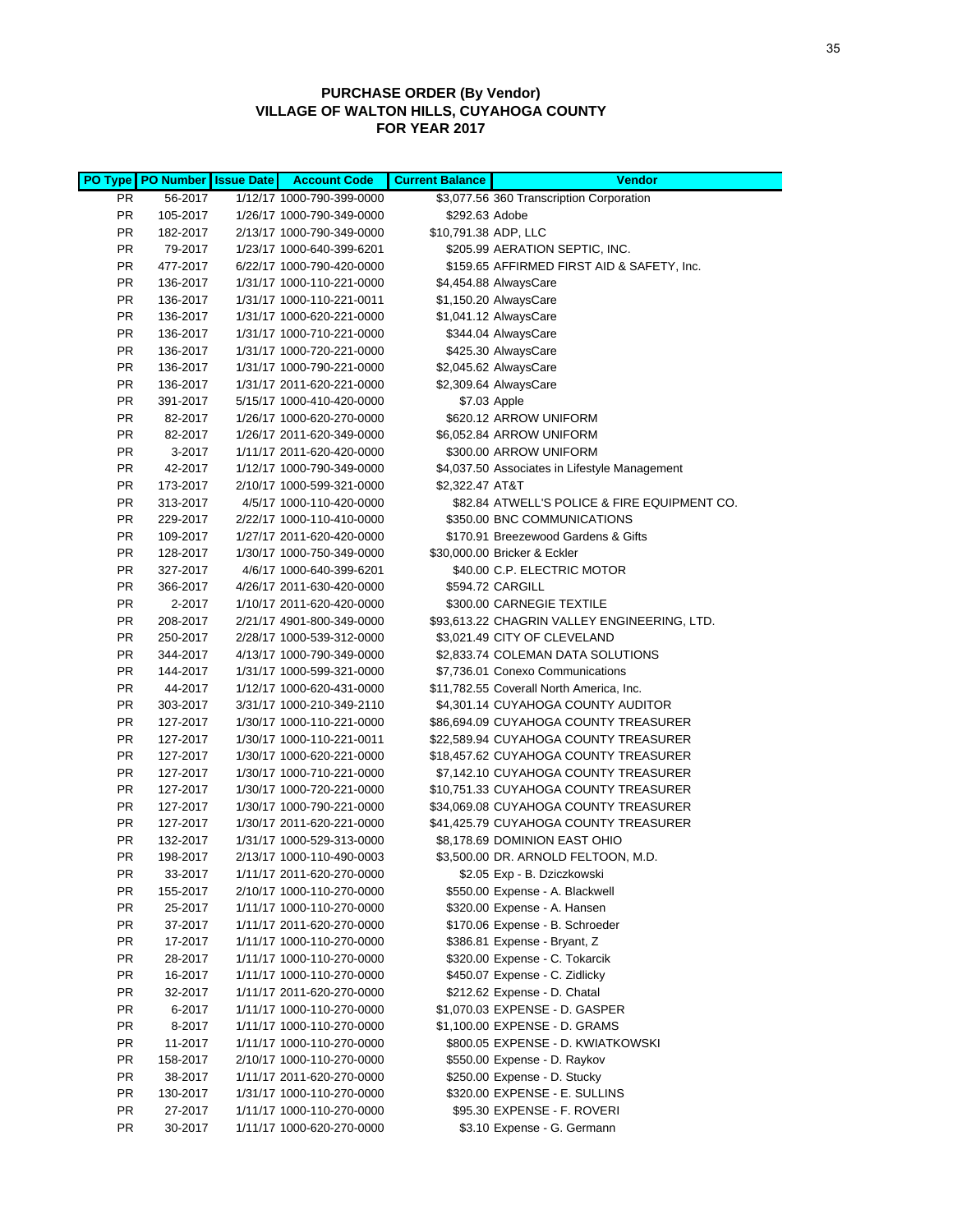## **PURCHASE ORDER (By Vendor) VILLAGE OF WALTON HILLS, CUYAHOGA COUNTY FOR YEAR 2017**

|           | PO Type PO Number | <b>Issue Date</b> | <b>Account Code</b>       | <b>Current Balance</b> | <b>Vendor</b>                             |
|-----------|-------------------|-------------------|---------------------------|------------------------|-------------------------------------------|
| <b>PR</b> | 34-2017           |                   | 1/11/17 2011-620-270-0000 |                        | \$250.00 Expense - J. Ferjutz             |
| <b>PR</b> | 35-2017           |                   | 1/11/17 2011-620-270-0000 |                        | \$250.00 Expense - J. Haba                |
| <b>PR</b> | 19-2017           |                   | 1/11/17 1000-110-270-0000 |                        | \$429.80 EXPENSE - J. MASON               |
| <b>PR</b> | 36-2017           |                   | 1/11/17 2011-620-270-0000 |                        | \$250.00 Expense - J. Nutter              |
| <b>PR</b> | 12-2017           |                   | 1/11/17 1000-110-270-0000 |                        | \$536.53 EXPENSE - J. PAULIN              |
| <b>PR</b> | 159-2017          |                   | 2/10/17 1000-110-270-0000 |                        | \$353.51 EXPENSE - J. WENDL               |
| <b>PR</b> | 13-2017           |                   | 1/11/17 1000-110-270-0000 |                        | \$1,028.42 EXPENSE - K. THELLMANN         |
| <b>PR</b> | 29-2017           |                   | 1/11/17 1000-110-270-0000 |                        | \$320.00 Expense - Kotar, Patrick         |
| <b>PR</b> | 23-2017           |                   | 1/11/17 1000-110-270-0000 |                        | \$208.12 EXPENSE - M. CARANO              |
| <b>PR</b> | 7-2017            |                   | 1/11/17 1000-110-270-0000 |                        | \$145.84 EXPENSE - M. GERVASE             |
| <b>PR</b> | 156-2017          |                   | 2/10/17 1000-110-270-0000 |                        | \$484.77 EXPENSE - M. HOY                 |
| <b>PR</b> | 20-2017           |                   | 1/11/17 1000-110-270-0000 |                        | \$500.00 EXPENSE - M. PILAT               |
| <b>PR</b> | 15-2017           |                   | 1/11/17 1000-110-270-0000 |                        | \$1,100.00 EXPENSE - M. WALSH             |
| <b>PR</b> | 14-2017           |                   | 1/11/17 1000-110-270-0000 |                        | \$489.36 EXPENSE - R. VODILA              |
| <b>PR</b> | 18-2017           |                   | 1/11/17 1000-110-270-0000 |                        | \$264.67 EXPENSE - S. CARTIER             |
| <b>PR</b> | 5-2017            |                   | 1/11/17 1000-110-270-0000 |                        | \$560.62 EXPENSE - S. DAVIS               |
| <b>PR</b> | 9-2017            |                   | 1/11/17 1000-110-270-0000 |                        | \$362.08 EXPENSE - S. JAWORSKI            |
| <b>PR</b> | 21-2017           |                   | 1/11/17 1000-110-270-0000 |                        | \$393.25 EXPENSE - SHARON SZCZEPANSKI     |
| <b>PR</b> | 22-2017           |                   | 1/11/17 1000-110-270-0000 |                        | \$320.00 EXPENSE - T. BRILL               |
| <b>PR</b> | 4-2017            |                   | 1/11/17 1000-110-270-0000 |                        | \$777.28 EXPENSE - T. CERCEK              |
| <b>PR</b> | 10-2017           |                   | 1/11/17 1000-110-270-0000 |                        | \$690.04 EXPENSE - T. KOTH                |
| <b>PR</b> | 24-2017           |                   | 1/11/17 1000-110-270-0000 |                        | \$320.00 EXPENSE - V. GRIMINGER           |
| <b>PR</b> | 106-2017          |                   | 1/26/17 1000-790-420-0000 |                        | \$124.17 FED EX - KINKOS                  |
| <b>PR</b> | 77-2017           |                   | 1/23/17 1000-790-349-0000 |                        | \$7,640.15 GASPAR SERVICES, LLC           |
| <b>PR</b> | 93-2017           |                   | 1/26/17 1000-110-490-0003 |                        | \$13.01 GIANT EAGLE                       |
| PR        | 178-2017          |                   | 2/10/17 2011-620-349-0000 |                        | \$529.40 GUARDIAN ALARM                   |
| <b>PR</b> | 302-2017          |                   | 3/31/17 1000-790-391-0000 |                        | \$2,668.23 Huntington                     |
| <b>PR</b> | 133-2017          |                   | 1/31/17 1000-519-311-0000 |                        | \$33,609.57 ILLUMINATING COMPANY          |
| <b>PR</b> | 253-2017          |                   | 3/10/17 1000-760-690-0000 |                        | \$883.81 INCOME TAX REFUNDS               |
| <b>PR</b> | 180-2017          |                   | 2/10/17 1000-790-349-0000 |                        | \$14,000.00 Jordan, Thomas                |
| <b>PR</b> | 191-2017          |                   | 2/13/17 1000-310-420-3110 |                        | \$1,381.60 K & K MEAT SHOPPE, INC.        |
| <b>PR</b> | 226-2017          |                   | 2/22/17 1000-310-260-0000 |                        | \$9.33 KALAHARI RESORT SANDUSKY, OH       |
| <b>PR</b> | 405-2017          |                   | 5/15/17 1000-710-260-0000 |                        | \$142.71 KEVIN HURST                      |
| <b>PR</b> | 175-2017          |                   | 2/10/17 1000-569-398-0000 |                        | \$61,891.11 KIMBLE RECYCLING & DISPOSAL   |
| <b>PR</b> | 463-2017          |                   | 6/13/17 1000-310-349-3107 |                        | \$780.00 KURTZ BROTHERS, INC.             |
| <b>PR</b> | 495-2017          |                   | 6/26/17 1000-310-420-0000 |                        | \$220.00 KURTZ BROTHERS, INC.             |
| <b>PR</b> | 416-2017          |                   | 5/19/17 1000-310-349-4587 |                        | \$811.00 Let's Entertain, Inc.            |
| <b>PR</b> | 176-2017          |                   | 2/10/17 1000-110-349-0000 |                        | \$350.00 LEXISNEXIS                       |
| <b>PR</b> | 286-2017          |                   | 3/20/17 1000-110-433-0000 |                        | \$235.49 LIBERTY FORD SOLON, INC.         |
| <b>PR</b> | 103-2017          |                   | 1/26/17 1000-790-349-0000 |                        | \$1,600.00 LIBERTY NEWS & VIEWS           |
| <b>PR</b> | 55-2017           |                   | 1/12/17 1000-790-351-0000 |                        | \$24,563.00 LOVE INSURANCE AGENCY, INC.   |
| <b>PR</b> | 209-2017          |                   | 2/21/17 1000-110-420-6700 |                        | \$4,722.71 MARATHON ASHLAND PETROLEUM LLC |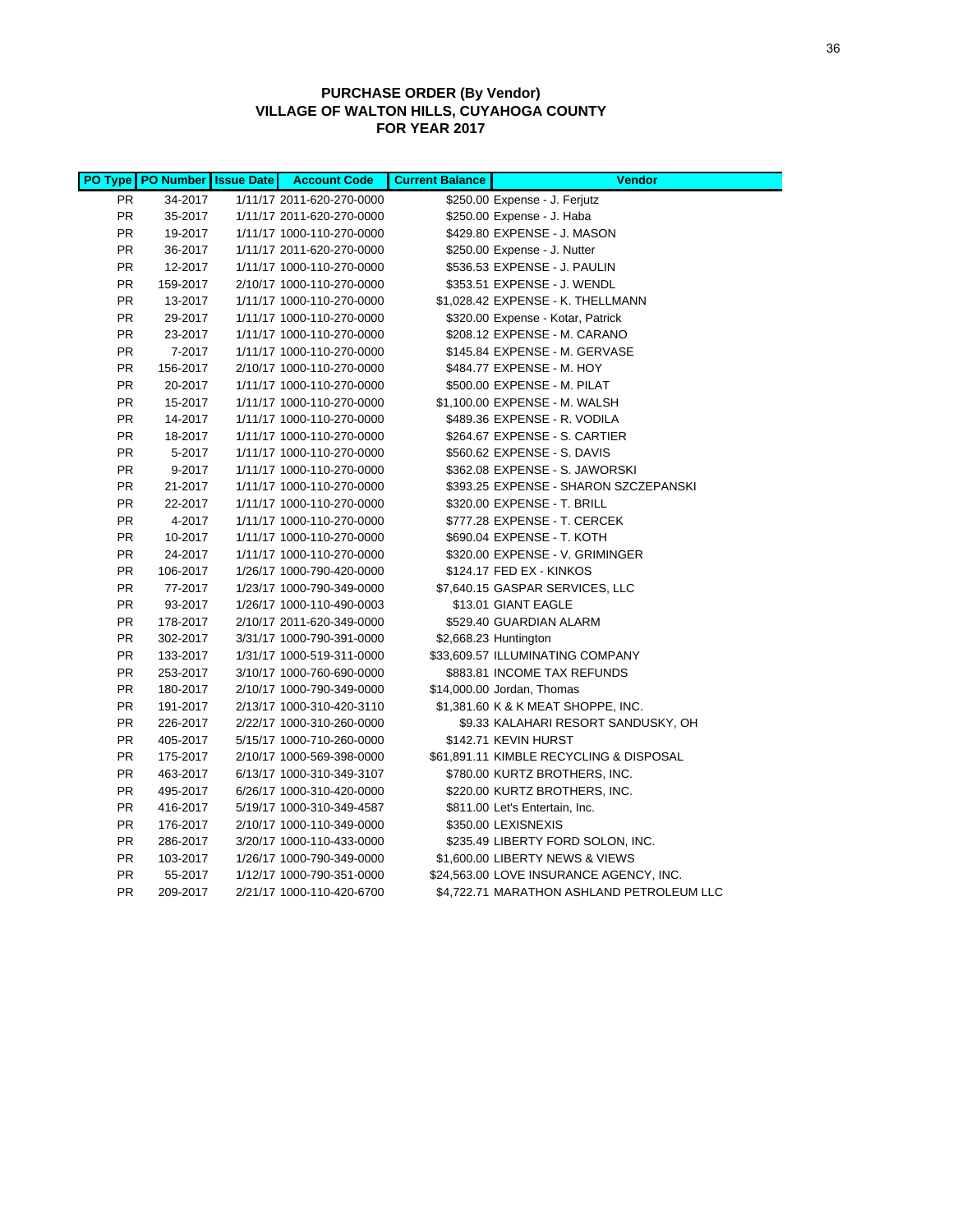## **PURCHASE ORDER (By Vendor) VILLAGE OF WALTON HILLS, CUYAHOGA COUNTY FOR YEAR 2017**

|                        | PO Type   PO Number   Issue Date | <b>Account Code</b>                                    | <b>Current Balance</b> | <b>Vendor</b>                                                                |
|------------------------|----------------------------------|--------------------------------------------------------|------------------------|------------------------------------------------------------------------------|
| PR                     | 209-2017                         | 2/21/17 1000-310-420-6700                              |                        | \$1,056.13 MARATHON ASHLAND PETROLEUM LLC                                    |
| PR                     | 209-2017                         | 2/21/17 2011-620-420-6700                              |                        | \$2,588.20 MARATHON ASHLAND PETROLEUM LLC                                    |
| <b>PR</b>              | 116-2017                         | 1/30/17 1000-110-432-0000                              |                        | \$125.00 NORTH COAST TWO-WAY RADIO, INC,                                     |
| PR                     | 153-2017                         | 2/9/17 2011-620-420-0000                               |                        | \$45.50 NOVAK SUPPLY                                                         |
| <b>PR</b>              | 369-2017                         | 4/26/17 1000-310-420-3108                              |                        | \$25.60 OFFICE MAX                                                           |
| <b>PR</b>              | 62-2017                          | 1/12/17 1000-310-252-0000                              |                        | \$372.00 OHIO PARKS & RECREATION ASSOC.                                      |
| PR                     | 487-2017                         | 6/22/17 1000-110-420-0000                              |                        | \$108.56 OLLIE'S BARGAIN MARKET                                              |
| <b>PR</b>              | 276-2017                         | 3/14/17 1000-599-329-0000                              |                        | \$10,050.00 OneCommunity                                                     |
| <b>PR</b>              | 123-2017                         | 1/30/17 1000-790-349-0000                              | \$185.00 Page 9        |                                                                              |
| <b>PR</b>              | 386-2017                         | 5/8/17 1000-310-420-3108                               | \$1,249.84 PEPSI       |                                                                              |
| <b>PR</b>              | 81-2017                          | 1/26/17 1000-790-322-0000                              |                        | \$400.00 Pitney Bowes                                                        |
| <b>PR</b>              | 174-2017                         | 2/10/17 1000-790-349-0000                              | \$140.00 Prezi         |                                                                              |
| <b>PR</b>              | 459-2017                         | 6/13/17 1000-310-349-3107                              |                        | \$560.22 PRONINE SPORTS                                                      |
| <b>PR</b>              | 458-2017                         | 6/13/17 1000-310-349-4587                              |                        | \$3,000.00 PYROTECNICO dba                                                   |
| PR.                    | 383-2017                         | 5/8/17 2011-620-420-0000                               |                        | \$50.47 REILLY SWEEPING INC.                                                 |
| <b>PR</b>              | 228-2017                         | 2/22/17 1000-410-349-0000                              | \$12,049.00 SafeBuilt  |                                                                              |
| <b>PR</b>              | 304-2017                         | 3/31/17 1000-790-420-0000                              |                        | \$24.66 SAM'S CLUB                                                           |
| <b>PR</b>              | 474-2017                         | 6/21/17 1000-790-420-0000                              |                        | \$48.26 SAM'S CLUB                                                           |
| <b>PR</b>              | 154-2017                         | 2/9/17 1000-110-399-0000                               |                        | \$2,410.00 Sandra Roveri                                                     |
| <b>PR</b>              | 408-2017                         | 5/16/17 1000-790-349-0000                              |                        | \$6,600.00 SANDY GREEN                                                       |
| <b>PR</b>              | 465-2017                         | 6/14/17 4901-800-555-0000                              |                        | \$6,870.00 Sirna Construction                                                |
| <b>PR</b>              | 87-2017                          | 1/26/17 2091-110-349-0102                              |                        | \$350.00 SPA-K9                                                              |
| PR                     | 134-2017                         | 1/31/17 1000-110-420-6700                              | \$10,406.73 SUNOCO     |                                                                              |
| <b>PR</b>              | 498-2017                         | 6/26/17 1000-310-349-4587                              |                        | \$2,205.00 Super Games                                                       |
| <b>PR</b>              | 245-2017                         | 2/28/17 1000-790-349-0000                              |                        | \$5,805.67 TCC TECHNOLOGY SOLUTIONS                                          |
| <b>PR</b>              | 118-2017                         | 1/30/17 1000-110-222-0000                              |                        | \$2,597.00 THE STANDARD INSURANCE COMPANY                                    |
| <b>PR</b>              | 118-2017                         | 1/30/17 1000-110-222-0011                              |                        | \$463.75 THE STANDARD INSURANCE COMPANY                                      |
| PR                     | 118-2017                         | 1/30/17 1000-620-222-0000                              |                        | \$185.50 THE STANDARD INSURANCE COMPANY                                      |
| <b>PR</b>              | 118-2017                         | 1/30/17 1000-710-222-0000                              |                        | \$92.75 THE STANDARD INSURANCE COMPANY                                       |
| <b>PR</b>              | 118-2017                         | 1/30/17 1000-790-222-1790                              |                        | \$60.13 THE STANDARD INSURANCE COMPANY                                       |
| PR.                    | 118-2017                         | 1/30/17 2011-620-222-0000                              |                        | \$1,205.75 THE STANDARD INSURANCE COMPANY                                    |
| <b>PR</b>              | 95-2017                          | 1/26/17 1000-599-329-0000                              |                        | \$4,397.44 TIME WARNER CABLE                                                 |
| <b>PR</b>              | 131-2017                         | 1/31/17 1000-110-399-0000                              |                        | \$4,200.00 TREASURER OF STATE (FUND 83F)                                     |
| <b>PR</b>              | 325-2017                         | 4/6/17 1000-745-343-0000                               |                        | \$2,490.00 TREASURER OF STATE-FINANCE                                        |
| <b>PR</b>              | 464-2017                         | 6/13/17 1000-410-391-0000                              |                        | \$280.93 TREASURER, STATE OF OHIO / BBS                                      |
| PR.                    | 1241-2016                        | 12/14/16 1000-110-410-0000                             |                        | \$16.32 USA CUSTOM PAD CORP.<br>\$2,230.90 VERIZON WIRELESS                  |
| <b>PR</b><br><b>PR</b> | 96-2017                          | 1/26/17 1000-110-321-0000                              |                        |                                                                              |
| <b>PR</b>              | 96-2017<br>88-2017               | 1/26/17 1000-410-410-0852<br>1/26/17 2091-110-349-0102 |                        | \$579.52 VERIZON WIRELESS<br>\$451.00 VETERINARY ALLERGY & DERMATOLOGY, INC. |
| PR                     | 223-2017                         | 2/21/17 1000-120-640-0000                              |                        | \$273,314.12 VILLAGE OF OAKWOOD                                              |
| PR.                    | 57-2017                          | 1/12/17 4901-800-510-0000                              |                        | \$200.00 VILLAGE OF OAKWOOD                                                  |
| <b>PR</b>              | 135-2017                         | 1/31/17 1000-110-221-0000                              |                        | \$1,024.38 Vision Service Plan                                               |
| PR.                    | 135-2017                         | 1/31/17 1000-110-221-0011                              |                        | \$282.96 Vision Service Plan                                                 |
| PR                     | 135-2017                         | 1/31/17 1000-620-221-0000                              |                        | \$220.20 Vision Service Plan                                                 |
| PR.                    | 135-2017                         | 1/31/17 1000-710-221-0000                              |                        | \$82.56 Vision Service Plan                                                  |
| PR.                    | 135-2017                         | 1/31/17 1000-720-221-0000                              |                        | \$46.16 Vision Service Plan                                                  |
| PR.                    | 135-2017                         | 1/31/17 1000-790-221-0000                              |                        | \$494.86 Vision Service Plan                                                 |
| PR.                    | 135-2017                         | 1/31/17 2011-620-221-0000                              |                        | \$505.74 Vision Service Plan                                                 |
| PR.                    | 47-2017                          | 1/12/17 1000-110-433-0000                              |                        | \$440.00 WHEELY CLEAN                                                        |
| PR.                    | 382-2017                         | 5/8/17 1000-110-433-0000                               |                        | \$448.00 WHEELY CLEAN                                                        |
| BR                     | 16-2017                          | 6/22/17 1000-110-420-0000                              | \$4,092.61             |                                                                              |
| BR                     | 15-2017                          | 6/13/17 1000-620-431-0000                              | \$93.30                |                                                                              |
| BR                     | 13-2016                          | 8/8/16 2011-620-431-0000                               | \$312.09               |                                                                              |
|                        |                                  |                                                        |                        |                                                                              |
|                        |                                  | <b>Total</b>                                           | \$967,616.71           |                                                                              |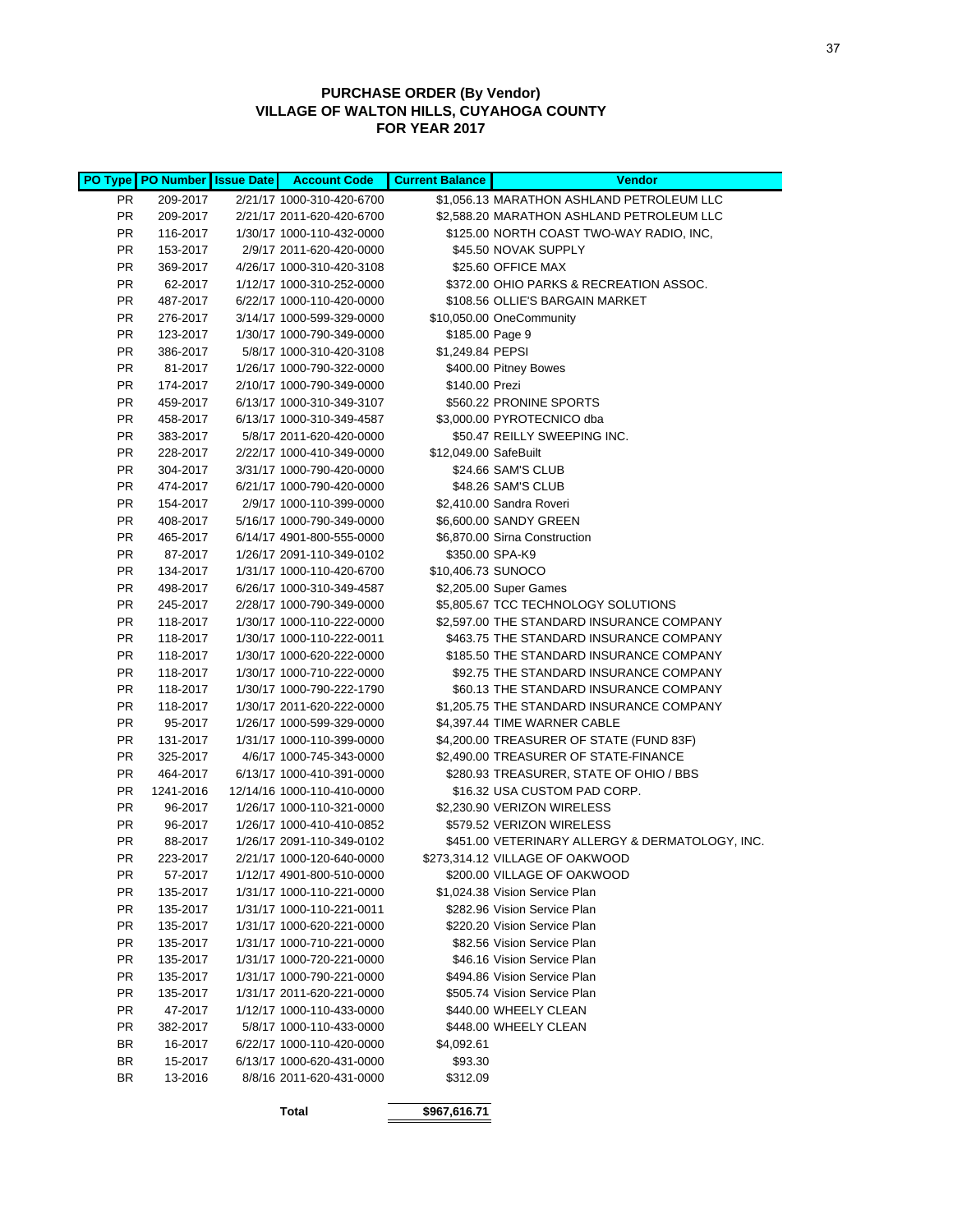# **Village of Walton Hills 9903 Fund Analysis**

|                             | Benev't<br><b>Fund</b> | Animal<br><b>Fund</b> | Lawn<br><b>Care</b> | Snow<br><b>Plowing</b> | <b>UH</b><br><b>Health</b><br><b>Screen</b> | Other | <b>Total</b> |
|-----------------------------|------------------------|-----------------------|---------------------|------------------------|---------------------------------------------|-------|--------------|
| Beg Balance Jan 1, 2017     | 5,979.69               | (2.61)                | 429.10              |                        | $(179.00)$ 1,025.00                         | 10.00 | 7,262.18     |
| 2017 Revenues               | 3,037.50               | 25.00                 | 21,117.50           | 168.00                 | 0.00                                        | 0.00  | 24,348.00    |
| 2017 Expenditures           |                        |                       |                     |                        |                                             |       |              |
| <b>Benevolent</b>           | 222.62                 |                       |                     |                        |                                             |       | 222.62       |
| <b>Animal</b>               |                        | 585.00                |                     |                        |                                             |       | 585.00       |
| <b>Lawn Care</b>            |                        |                       | 8,345.50            |                        |                                             |       | 8,345.50     |
| <b>Snow Plowing</b>         |                        |                       |                     |                        |                                             |       | 0.00         |
| <b>Total Expenditures</b>   | 222.62                 | 585.00                | 8,345.50            | 0.00                   | 0.00                                        | 0.00  | 9,153.12     |
| Balance as of June 30, 2017 | 8,794.57               | (562.61)              | 13,201.10           | (11.00)                | 1,025.00                                    | 10.00 | 22,457.06    |